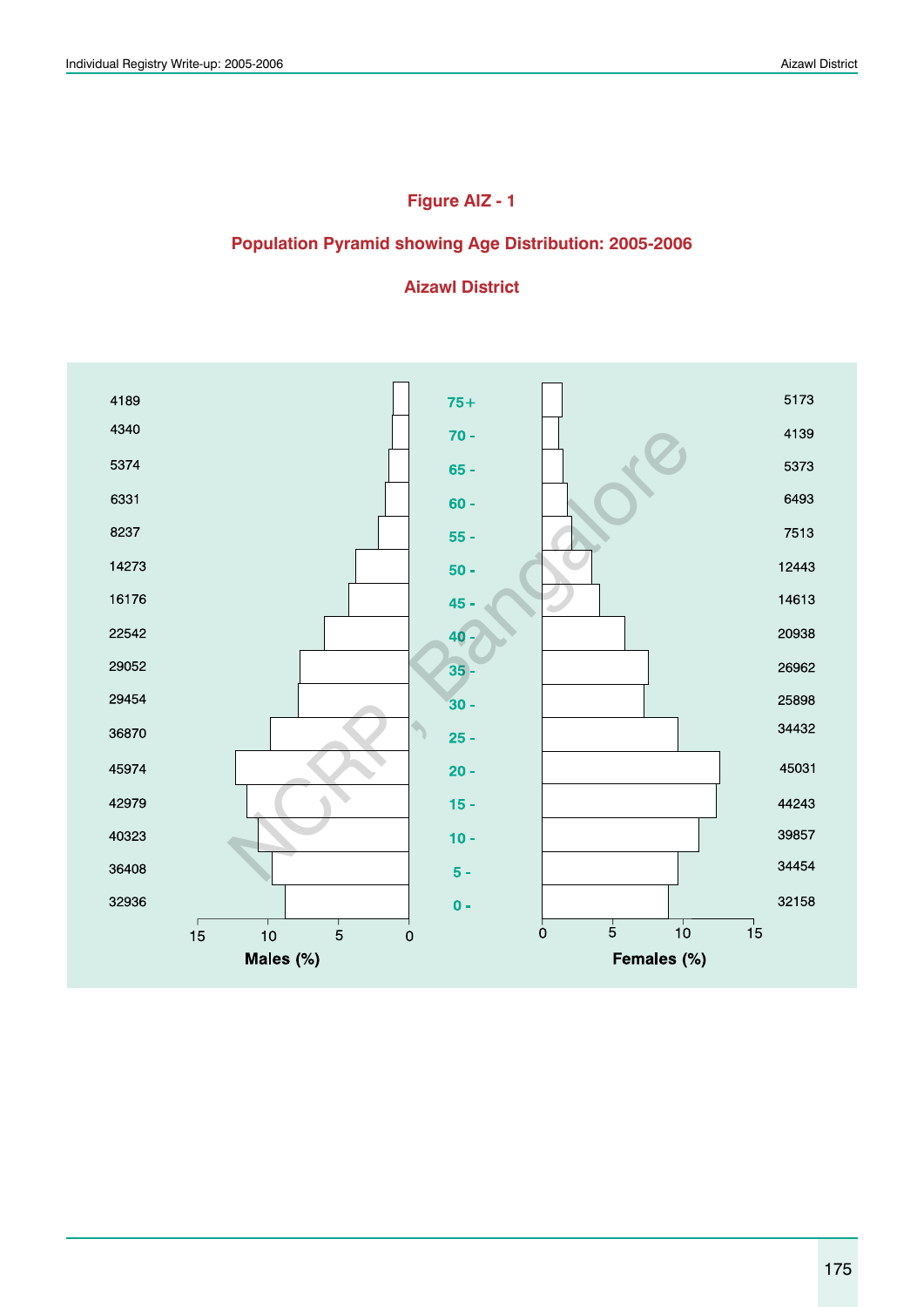### **TABLE:AIZ - 1**

### **Population by Five Year Age Group and Gender : 2005-2006**

*Number and Relative Proportion (%)*

|                  |               | <b>MALES</b> | <b>FEMALES</b> |        | <b>TOTAL</b>  |        |
|------------------|---------------|--------------|----------------|--------|---------------|--------|
| <b>Age Group</b> | <b>Number</b> | %            | <b>Number</b>  | %      | <b>Number</b> | %      |
| $0 - 4$          | 32936         | 8.77         | 32158          | 8.94   | 65094         | 8.85   |
| $5 - 9$          | 36408         | 9.70         | 34454          | 9.58   | 70862         | 9.64   |
| $10 - 14$        | 40323         | 10.74        | 39857          | 11.08  | 80179         | 10.91  |
| $15 - 19$        | 42979         | 11.45        | 44243          | 12.30  | 87222         | 11.86  |
| 20-24            | 45974         | 12.24        | 45031          | 12.52  | 91006         | 12.38  |
| 25-29            | 36870         | 9.82         | 34432          | 9.57   | 71302         | 9.70   |
| 30-34            | 29454         | 7.84         | 25898          | 7.20   | 55352         | 7.53   |
| 35-39            | 29052         | 7.74         | 26962          | 7.50   | 56015         | 7.62   |
| 40-44            | 22542         | 6.00         | 20938          | 5.82   | 43479         | 5.91   |
| 45-49            | 16176         | 4.31         | 14613          | 4.06   | 30789         | 4.19   |
| 50-54            | 14273         | 3.80         | 12443          | 3.46   | 26715         | 3.63   |
| 55-59            | 8237          | 2.19         | 7513           | 2.09   | 15751         | 2.14   |
| 60-64            | 6331          | 1.69         | 6493           | 1.81   | 12824         | 1.74   |
| 65-69            | 5374          | 1.43         | 5373           | 1.49   | 10746         | 1.46   |
| 70-74            | 4340          | 1.16         | 4139           | 1.15   | 8480          | 1.15   |
| $75+$            | 4189          | 1.12         | 5173           | 1.44   | 9362          | 1.27   |
| <b>Total</b>     | 375458        | 100.00       | 359719         | 100.00 | 735177        | 100.00 |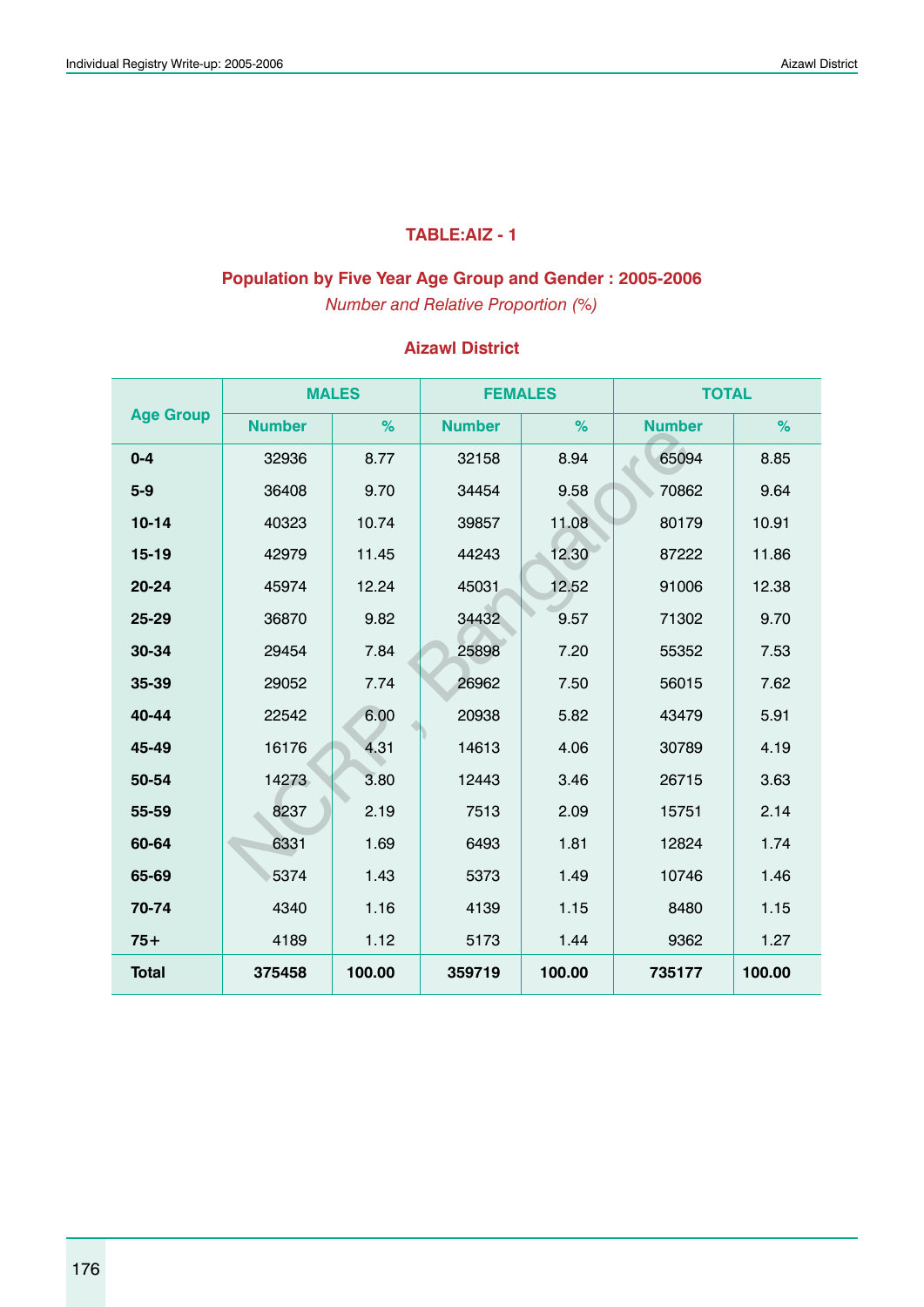### **TABLE AIZ-2 (a): Number of Incident Cancers by Five Year Age Group and Site (ICD-10): 2005-2006 – Males**

*%= Relative Proportion of Cancers of All Sites.*

| <b>ICD-10</b>   | <b>Site</b>                       | $0-4$                    |                |                          |                               | 5-9 10-14 15-19 20-24 25-29 30-34 35-39 40-44 45-49 |                          |                          |                          |                          |                          | $50 - 54$                | 55-59                    | 60-64                    | 65-69                        | 70-74                    | $75+$                    | <b>Unkn</b>                   | <b>Total</b>             | %                        |
|-----------------|-----------------------------------|--------------------------|----------------|--------------------------|-------------------------------|-----------------------------------------------------|--------------------------|--------------------------|--------------------------|--------------------------|--------------------------|--------------------------|--------------------------|--------------------------|------------------------------|--------------------------|--------------------------|-------------------------------|--------------------------|--------------------------|
| C <sub>00</sub> | Lip                               |                          |                |                          |                               |                                                     |                          | $\overline{a}$           | $\overline{\phantom{a}}$ | $\overline{\phantom{a}}$ | $\overline{\phantom{a}}$ | -                        | $\overline{\phantom{a}}$ |                          | $\overline{\phantom{a}}$     | $\frac{1}{2}$            |                          | Ĭ,                            | $\blacksquare$           |                          |
| C01-02          | Tongue                            |                          |                |                          |                               | 2                                                   |                          | $\overline{c}$           | 1                        | 4                        | 1                        | 3                        | $\overline{2}$           |                          | 3                            | $\frac{1}{2}$            | 1                        | $\overline{\phantom{a}}$      | 19                       | 2.98                     |
| C03-06          | Mouth                             |                          |                |                          |                               |                                                     |                          | 3                        | 1                        | 1                        | $\overline{\phantom{a}}$ | $\overline{c}$           | 3                        |                          | 2                            | $\overline{c}$           |                          | $\overline{\phantom{a}}$      | 14                       | 2.20                     |
| C07-8           | <b>Salivary Gland</b>             |                          |                |                          |                               |                                                     |                          |                          |                          | $\blacksquare$           |                          |                          | $\mathbf{1}$             |                          |                              | $\overline{a}$           | 1                        | $\overline{\phantom{a}}$      | $\overline{2}$           | 0.31                     |
| CO <sub>9</sub> | Tonsil                            |                          |                |                          |                               |                                                     |                          | 1                        | -                        | $\mathbf{1}$             | 5                        |                          | $\overline{2}$           |                          | 1                            | $\frac{1}{2}$            |                          | $\blacksquare$                | 10                       | 1.57                     |
| C10             | Oth. Oropharynx                   |                          |                |                          |                               |                                                     |                          |                          | -                        | $\blacksquare$           | $\overline{c}$           |                          | $\overline{\phantom{a}}$ | $\mathbf{1}$             | 2                            | $\frac{1}{2}$            |                          |                               | 5                        | 0.78                     |
| C <sub>11</sub> | Nasopharynx                       | $\mathbf{1}$             |                |                          |                               |                                                     |                          |                          | 2                        | 3                        | 3                        | $\mathbf{1}$             | 1                        | 2                        | 2                            | 3                        | 3                        | $\blacksquare$                | 21                       | 3.30                     |
| $C12-13$        |                                   |                          |                |                          |                               |                                                     |                          |                          | 1                        | 4                        | 5                        | 4                        | $\overline{c}$           | $\mathbf{1}$             | $\overline{7}$               | $\overline{c}$           | 4                        |                               | 30                       | 4.71                     |
|                 | Hypopharynx                       |                          |                |                          |                               |                                                     |                          |                          |                          | $\overline{c}$           | $\overline{c}$           | $\mathbf{1}$             |                          | $\mathbf{1}$             | 1                            |                          | $\overline{2}$           | $\overline{\phantom{a}}$      | 10                       |                          |
| C <sub>14</sub> | Pharynx Unspecified               |                          |                |                          |                               |                                                     |                          |                          | 1                        |                          |                          |                          | $\blacksquare$           |                          |                              | $\frac{1}{2}$            |                          | ÷                             |                          | 1.57                     |
| C15             | Oesophagus                        |                          |                |                          |                               |                                                     | $\mathbf{1}$             | ÷,                       | $\overline{c}$           | 10                       | 18                       | 11                       | 6                        | 4                        | 19                           | 3                        | 5                        | ÷                             | 79                       | 12.40                    |
| C <sub>16</sub> | Stomach                           |                          |                |                          |                               | 1                                                   | $\overline{2}$           | $\overline{a}$           | 8                        | 12                       | 19                       | 10                       | 17                       | 19                       | 12                           | 14                       | 20                       | $\blacksquare$                | 134                      | 21.04                    |
| C17             | <b>Small Intestine</b>            |                          |                |                          |                               |                                                     |                          |                          |                          | $\blacksquare$           | $\blacksquare$           | 1                        | $\blacksquare$           | $\overline{\phantom{a}}$ | $\mathbf{1}$                 | $\blacksquare$           | $\blacksquare$           | $\blacksquare$                | $\overline{2}$           | 0.31                     |
| C <sub>18</sub> | Colon                             |                          |                |                          |                               |                                                     |                          |                          | $\overline{a}$           | $\overline{\phantom{a}}$ | 1                        | $\mathbf{1}$             | $\overline{\mathbf{c}}$  | $\overline{c}$           | $\Box$                       |                          | 3                        | $\overline{a}$                | 9                        | 1.41                     |
| C19-20          | Rectum                            |                          |                |                          |                               |                                                     | $\mathbf{1}$             | $\overline{a}$           | $\overline{a}$           | $\blacksquare$           | ä,                       | $\overline{2}$           | 3                        |                          | 1                            | $\overline{a}$           | 5                        | $\blacksquare$                | 12                       | 1.88                     |
| C <sub>21</sub> | Anus & Anal Canal                 |                          |                |                          |                               |                                                     |                          | $\overline{a}$           | $\frac{1}{2}$            | $\blacksquare$           | $\blacksquare$           |                          | Ç                        |                          |                              |                          |                          | $\overline{\phantom{a}}$      | $\blacksquare$           |                          |
| C22             | Liver                             |                          |                |                          |                               |                                                     |                          | $\overline{\mathbf{c}}$  | 2                        | 3                        | $\overline{c}$           |                          | $\overline{2}$           | $\overline{c}$           | 1                            | $\mathbf{1}$             | 3                        | $\blacksquare$                | 18                       | 2.83                     |
| C23-24          | Gallbladder etc.                  |                          |                |                          |                               |                                                     |                          | ÷,                       | $\overline{a}$           | $\blacksquare$           | $\overline{\phantom{a}}$ | $\mathbf{1}$             | ×,                       | $\overline{c}$           |                              | $\overline{a}$           |                          | $\overline{\phantom{a}}$      | 3                        | 0.47                     |
| C <sub>25</sub> | Pancreas                          |                          |                |                          |                               |                                                     |                          |                          | -                        | $\mathbf{1}$             |                          |                          | Ξ.                       | $\overline{c}$           |                              | 3                        | 1                        | $\overline{\phantom{a}}$      | $\overline{7}$           | 1.10                     |
| C30-31          | Nose, Sinuses etc.                | $\mathbf{1}$             |                |                          |                               |                                                     |                          |                          |                          | $\overline{\phantom{a}}$ | ٠                        |                          |                          |                          |                              | $\overline{a}$           |                          | Ĭ,                            | 1                        | 0.16                     |
| C32             | Larynx                            |                          |                |                          |                               |                                                     |                          | 1                        | $\overline{c}$           | 5 <sup>5</sup>           | $\overline{2}$           |                          | $\mathbf{1}$             | $\mathbf{1}$             | 1                            | $\mathbf{1}$             |                          | $\blacksquare$                | 14                       | 2.20                     |
| C33-34          | Lung etc.                         |                          |                |                          |                               |                                                     |                          | 1                        | $\overline{c}$           | $\overline{3}$           | $\delta$                 | $\overline{9}$           | 17                       | 9                        | 2                            | 16                       | 21                       | $\blacksquare$                | 88                       | 13.81                    |
| C37-38          | Other Thoracic Organs             |                          |                |                          |                               |                                                     |                          | $\overline{a}$           |                          |                          | $\overline{\phantom{a}}$ |                          | $\overline{\phantom{a}}$ |                          |                              | $\frac{1}{2}$            |                          | Ĭ,                            | $\overline{\phantom{a}}$ |                          |
| C40-41          | <b>Bone</b>                       |                          |                |                          |                               | $\overline{c}$                                      |                          |                          |                          | $\overline{c}$           |                          |                          | 1                        |                          |                              | $\frac{1}{2}$            | 1                        | $\overline{\phantom{a}}$      | $\overline{7}$           | 1.10                     |
| C43             | Melanoma of Skin                  |                          |                |                          |                               |                                                     |                          |                          |                          |                          |                          |                          | $\blacksquare$           |                          |                              | $\frac{1}{2}$            |                          | ÷,                            | $\blacksquare$           |                          |
| C44             | <b>Other Skin</b>                 |                          |                |                          |                               |                                                     |                          |                          |                          |                          |                          | 1                        | $\blacksquare$           | 1                        |                              | $\mathbf{1}$             |                          | Ĭ.                            | 4                        | 0.63                     |
| C45             | Mesothelioma                      |                          |                |                          |                               |                                                     |                          |                          |                          | $\overline{a}$           |                          |                          | $\overline{\phantom{a}}$ |                          |                              | $\overline{a}$           |                          |                               |                          |                          |
| C46             | Kaposi Sarcoma                    |                          |                |                          |                               | $\frac{1}{2}$                                       |                          | ÷,                       | $\overline{a}$           | $\overline{a}$           |                          |                          | $\overline{\phantom{a}}$ |                          |                              | $\frac{1}{2}$            |                          |                               |                          |                          |
| $C47 + C49$     | Conn. & Soft Tissue               |                          |                |                          |                               |                                                     |                          | 1                        | 1                        | $\blacksquare$           | $\mathbf{1}$             |                          | $\overline{\phantom{a}}$ |                          |                              | $\overline{c}$           | $\overline{c}$           | $\overline{\phantom{a}}$      | $\overline{7}$           | 1.10                     |
| C50             | <b>Breast</b>                     |                          |                |                          |                               |                                                     |                          |                          | $\overline{a}$           | $\overline{a}$           |                          |                          | $\overline{\phantom{a}}$ | 1                        |                              | $\overline{a}$           |                          | $\blacksquare$                | $\mathbf{1}$             | 0.16                     |
| C60             | Penis                             |                          |                |                          |                               |                                                     |                          |                          |                          | $\overline{a}$           | $\mathbf{1}$             |                          | 1                        |                          |                              | $\overline{a}$           |                          | $\qquad \qquad \blacksquare$  | $\overline{2}$           | 0.31                     |
| C61             | Prostate                          |                          |                |                          |                               |                                                     |                          |                          |                          |                          |                          | 1                        |                          | 1                        |                              | $\overline{c}$           | 6                        |                               | 10                       | 1.57                     |
|                 |                                   |                          |                |                          |                               |                                                     |                          |                          |                          | $\overline{\phantom{a}}$ |                          |                          | $\overline{\phantom{a}}$ |                          |                              |                          |                          | $\overline{\phantom{a}}$      |                          |                          |
| C62             | <b>Testis</b>                     |                          |                |                          |                               |                                                     |                          |                          |                          | $\overline{\phantom{a}}$ | 1                        |                          |                          |                          |                              | $\overline{a}$           |                          | Ĭ,                            | 1                        | 0.16                     |
| C63             | <b>Other Male Genital</b>         |                          |                |                          |                               |                                                     |                          |                          |                          |                          |                          |                          |                          |                          |                              |                          |                          |                               | $\overline{\phantom{a}}$ |                          |
| C64             | Kidney etc.                       | $\mathbf{1}$             |                |                          |                               |                                                     |                          |                          |                          | $\overline{\phantom{a}}$ |                          |                          |                          |                          |                              |                          |                          |                               | $\mathbf{1}$             | 0.16                     |
| C65             | <b>Renal Pelvis</b>               |                          |                |                          |                               |                                                     |                          |                          |                          | $\overline{\phantom{a}}$ |                          |                          | $\blacksquare$           |                          |                              |                          |                          |                               |                          |                          |
| C66             | Ureter                            |                          |                |                          |                               |                                                     |                          |                          |                          |                          |                          |                          |                          |                          |                              |                          |                          |                               |                          |                          |
| C67             | <b>Bladder</b>                    | $\overline{\phantom{a}}$ |                | $\overline{\phantom{a}}$ | -                             | $\overline{\phantom{a}}$                            |                          | ٠                        | 2                        | ٠                        | $\overline{\phantom{a}}$ | -                        | ٠                        | 1                        | ۰                            | $\overline{\phantom{a}}$ | 3                        | $\overline{\phantom{a}}$      | 6                        | 0.94                     |
| C68             | Uns.Urinary Organs                | $\overline{\phantom{a}}$ |                |                          | $\qquad \qquad \blacksquare$  | $\blacksquare$                                      | $\overline{\phantom{a}}$ | ÷,                       | $\overline{\phantom{a}}$ | $\overline{\phantom{a}}$ | $\overline{\phantom{a}}$ |                          | $\blacksquare$           | ÷,                       | $\overline{\phantom{a}}$     | $\frac{1}{2}$            | ä,                       | $\blacksquare$                | $\blacksquare$           | $\overline{\phantom{a}}$ |
| C69             | Eye                               |                          |                |                          | $\qquad \qquad \blacksquare$  | $\blacksquare$                                      | $\overline{\phantom{a}}$ | ÷,                       | $\frac{1}{2}$            | $\overline{\phantom{a}}$ | $\overline{\phantom{a}}$ | $\mathbf{1}$             | $\blacksquare$           | $\overline{a}$           | $\overline{\phantom{a}}$     | $\frac{1}{2}$            | ä,                       | $\blacksquare$                | $\mathbf{1}$             | 0.16                     |
| C70-72          | Brain, Nervous System             |                          | $\overline{2}$ |                          | $\blacksquare$                | 3                                                   | $\overline{\phantom{a}}$ | $\overline{a}$           | $\frac{1}{2}$            | $\overline{\phantom{a}}$ | $\overline{\phantom{a}}$ | $\frac{1}{2}$            | $\blacksquare$           | 1                        | $\overline{\phantom{a}}$     | $\overline{c}$           | $\overline{\phantom{a}}$ | $\overline{a}$                | 8                        | 1.26                     |
| C73             | Thyroid                           |                          |                |                          | $\blacksquare$                | $\overline{\phantom{0}}$                            | $\overline{\phantom{a}}$ | $\overline{a}$           | -                        | $\overline{\phantom{a}}$ | $\overline{\phantom{a}}$ | $\overline{a}$           | 1                        | $\mathbf{1}$             | 1                            | 1                        | $\overline{\phantom{a}}$ | $\overline{\phantom{a}}$      | 4                        | 0.63                     |
| C74             | <b>Adrenal Gland</b>              |                          |                |                          | $\blacksquare$                | -                                                   | $\overline{\phantom{a}}$ | $\overline{a}$           | -                        | $\overline{\phantom{a}}$ | $\overline{\phantom{a}}$ | $\overline{a}$           | $\blacksquare$           | $\overline{a}$           | $\overline{\phantom{a}}$     | $\frac{1}{2}$            |                          | $\qquad \qquad \blacksquare$  | $\overline{\phantom{a}}$ | $\overline{\phantom{a}}$ |
| C77             | Sec Lymph Nodes                   |                          |                |                          | $\blacksquare$                | -                                                   | $\overline{\phantom{a}}$ | $\overline{a}$           | -                        | $\overline{\phantom{a}}$ | $\overline{\phantom{a}}$ | -                        | $\overline{\phantom{a}}$ | $\overline{\phantom{a}}$ | $\overline{\phantom{a}}$     | $\frac{1}{2}$            |                          | $\qquad \qquad \blacksquare$  | $\overline{\phantom{a}}$ | $\overline{\phantom{a}}$ |
| C78             | Sec Resp & Digestive              |                          |                |                          | $\blacksquare$                | -                                                   | $\overline{\phantom{a}}$ | $\overline{a}$           | -                        | $\overline{\phantom{a}}$ | $\overline{\phantom{a}}$ | -                        | $\overline{\phantom{a}}$ | $\overline{\phantom{a}}$ | $\overline{\phantom{a}}$     | $\frac{1}{2}$            |                          | $\qquad \qquad \blacksquare$  | $\overline{\phantom{a}}$ | $\overline{\phantom{a}}$ |
| C79             | Sec Others                        |                          |                |                          | $\overline{\phantom{a}}$      | -                                                   | $\overline{\phantom{a}}$ | $\overline{a}$           | -                        | $\overline{\phantom{a}}$ | $\overline{\phantom{a}}$ | -                        | $\overline{\phantom{a}}$ | $\frac{1}{2}$            | $\qquad \qquad \blacksquare$ | $\frac{1}{2}$            |                          | $\qquad \qquad \blacksquare$  | ٠                        | $\overline{\phantom{a}}$ |
| C81             | <b>Hodgkins Disease</b>           |                          |                |                          | $\overline{\phantom{a}}$      | $\overline{\phantom{a}}$                            | $\overline{\phantom{a}}$ | $\overline{a}$           | $\overline{\phantom{a}}$ | $\overline{\phantom{a}}$ | $\overline{\phantom{a}}$ | -                        | ٠                        | $\overline{\phantom{a}}$ | ٠                            | $\frac{1}{2}$            |                          | $\overline{\phantom{m}}$      | $\overline{\phantom{a}}$ | $\overline{\phantom{a}}$ |
| C82-85, C96 NHL |                                   | $\blacksquare$           | 1              |                          | $\mathbf{1}$                  | $\mathbf{1}$                                        | $\overline{\phantom{a}}$ | 1                        | 1                        | $\overline{\phantom{a}}$ | 1                        | 3                        | $\overline{\phantom{a}}$ | 2                        | $\overline{\phantom{a}}$     | 1                        | $\overline{\phantom{a}}$ | $\overline{\phantom{a}}$      | 12                       | 1.88                     |
| C90             | Multiple Myeloma                  | $\overline{a}$           |                |                          | $\overline{\phantom{a}}$      | $\overline{\phantom{a}}$                            | $\overline{\phantom{a}}$ | ÷,                       | $\overline{\phantom{a}}$ | $\overline{\phantom{a}}$ | $\overline{\phantom{a}}$ | $\frac{1}{2}$            | $\blacksquare$           | $\overline{a}$           | $\qquad \qquad \blacksquare$ | $\frac{1}{2}$            | $\overline{\phantom{a}}$ | $\blacksquare$                | $\overline{\phantom{a}}$ | $\overline{\phantom{a}}$ |
| C91             | Lymphoid Leuk.                    | $\mathbf{1}$             |                | 1                        | $\overline{\phantom{a}}$      | $\overline{\phantom{a}}$                            | $\overline{\phantom{a}}$ | $\overline{\phantom{a}}$ | $\overline{\phantom{a}}$ | $\blacksquare$           | $\overline{\phantom{a}}$ | $\frac{1}{2}$            | 1                        | $\overline{\phantom{a}}$ | $\overline{\phantom{a}}$     | $\frac{1}{2}$            | $\blacksquare$           | $\overline{a}$                | 3                        | 0.47                     |
| C92-94          | Myeloid Leukaemia                 | $\overline{2}$           |                |                          | 3                             | 3                                                   | $\mathbf{1}$             | $\blacksquare$           | $\overline{\phantom{a}}$ | $\mathbf{1}$             | 1                        | $\mathbf{1}$             | $\blacksquare$           | $\overline{\phantom{a}}$ | 1                            | 1                        | $\blacksquare$           | $\overline{\phantom{a}}$      | 14                       | 2.20                     |
| C95             | Leukaemia Uns                     | $\overline{a}$           |                |                          | $\overline{c}$                |                                                     | $\mathbf{1}$             | 1                        |                          | $\blacksquare$           |                          | $\overline{\phantom{a}}$ |                          |                          | ÷,                           | 1                        |                          |                               | $\overline{7}$           | 1.10                     |
|                 |                                   |                          |                |                          |                               | $\blacksquare$                                      |                          |                          | $\overline{\phantom{a}}$ |                          | $\overline{\phantom{a}}$ | 8                        | 1                        | $\overline{\phantom{a}}$ |                              |                          | 1                        | $\overline{\phantom{a}}$      | 71                       |                          |
| <b>0&amp;U</b>  | Other and Uns<br><b>All Sites</b> | $\mathbf{1}$<br>$\bf 7$  | 4              | 1                        | $\overline{\phantom{a}}$<br>6 | $\overline{\phantom{a}}$<br>12                      | $\overline{a}$<br>6      | ÷,<br>13                 | 5<br>32                  | 4<br>${\bf 56}$          | 11<br>84                 | 61                       | 3<br>67                  | 9<br>63                  | 5<br>62                      | 8<br>64                  | 17<br>99                 | $\overline{\phantom{a}}$<br>÷ | 637                      | 11.15<br>100.00          |
|                 |                                   |                          |                |                          |                               |                                                     |                          |                          |                          |                          |                          |                          |                          |                          |                              |                          |                          |                               |                          |                          |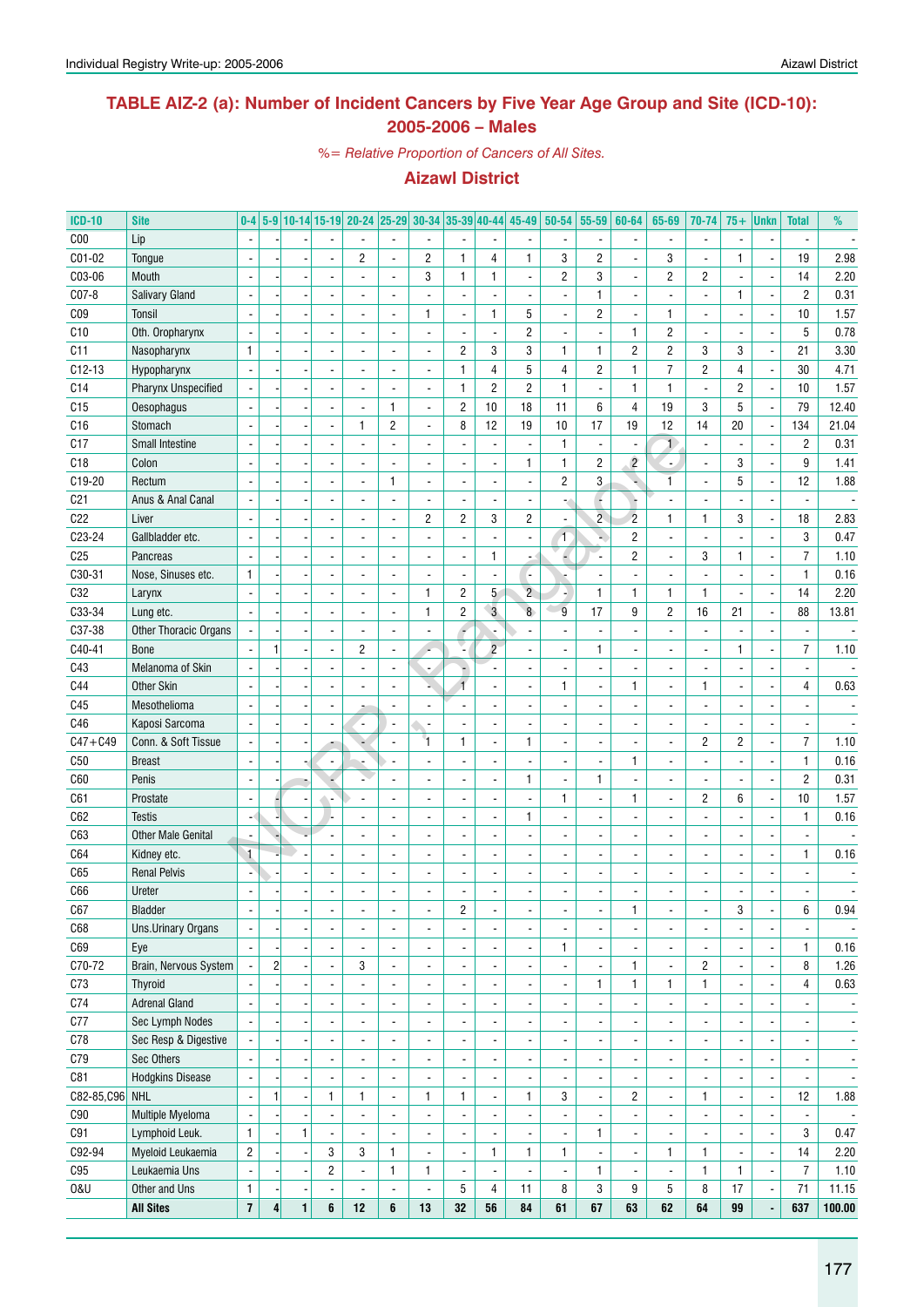### **TABLE AIZ-2 (b): Number of Incident Cancers by Five Year Age Group and Site (ICD-10): 2005-2006 – Females**

*%= Relative Proportion of Cancers of All Sites.*

| <b>ICD-10</b>   | <b>Site</b>               | $0 - 4$                  |              |                          |                          | 5-9 10-14 15-19 20-24 25-29 30-34 35-39 40-44 |                          |                          |                          |                          | 45-49                    | 50-54                    | 55-59                    | 60-64                    | 65-69                        | 70-74                    | $75+$                    | <b>Unkn</b>                  | <b>Total</b>             | %                        |
|-----------------|---------------------------|--------------------------|--------------|--------------------------|--------------------------|-----------------------------------------------|--------------------------|--------------------------|--------------------------|--------------------------|--------------------------|--------------------------|--------------------------|--------------------------|------------------------------|--------------------------|--------------------------|------------------------------|--------------------------|--------------------------|
| C <sub>00</sub> | Lip                       |                          |              |                          |                          |                                               |                          | ÷,                       |                          | $\overline{a}$           |                          |                          | $\blacksquare$           |                          | $\overline{a}$               | ÷.                       |                          | Ĭ.                           | $\blacksquare$           |                          |
| C01-02          | Tongue                    |                          |              |                          |                          |                                               |                          | $\overline{\phantom{a}}$ | $\mathbf{1}$             | $\overline{\phantom{a}}$ |                          |                          | $\overline{\phantom{a}}$ | $\mathbf{1}$             | $\blacksquare$               | $\overline{\phantom{a}}$ |                          | Ĭ.                           | $\overline{c}$           | 0.40                     |
| C03-06          | Mouth                     |                          |              |                          |                          |                                               | $\overline{\phantom{a}}$ | $\overline{a}$           | $\mathbf{1}$             | $\overline{\phantom{a}}$ | $\overline{c}$           | $\overline{a}$           | $\mathbf{1}$             | $\overline{c}$           | ٠                            | $\overline{a}$           | 1                        | $\blacksquare$               | $\overline{7}$           | 1.42                     |
| C07-8           | Salivary Gland            |                          |              |                          |                          |                                               |                          | $\overline{a}$           | ÷,                       | $\mathbf{1}$             |                          |                          | $\blacksquare$           | $\mathbf{1}$             |                              | $\frac{1}{2}$            |                          | Ĭ.                           | $\overline{2}$           | 0.40                     |
| C <sub>09</sub> | Tonsil                    | $\overline{a}$           |              |                          | $\overline{a}$           | $\blacksquare$                                | $\overline{\phantom{a}}$ | $\mathbf{1}$             | ÷,                       | $\overline{a}$           | $\blacksquare$           | $\overline{a}$           | $\overline{\phantom{a}}$ | $\blacksquare$           | $\blacksquare$               | $\overline{\phantom{a}}$ | $\overline{a}$           | ä,                           | $\mathbf{1}$             | 0.20                     |
| C10             | Oth. Oropharynx           | $\blacksquare$           |              |                          | ÷,                       | $\overline{a}$                                | $\overline{a}$           | ÷,                       | $\overline{a}$           | $\blacksquare$           | $\blacksquare$           | $\mathbf{1}$             | $\overline{\phantom{a}}$ | $\blacksquare$           | ÷,                           | $\overline{a}$           | $\overline{a}$           | ÷,                           | $\mathbf{1}$             | 0.20                     |
| C11             | Nasopharynx               |                          |              |                          |                          | $\overline{\phantom{a}}$                      |                          | $\overline{\phantom{a}}$ | $\overline{a}$           | $\mathbf{1}$             | $\overline{\phantom{a}}$ | ٠                        | $\overline{c}$           | $\overline{c}$           |                              |                          | 1                        | $\qquad \qquad \blacksquare$ | 6                        | 1.21                     |
| $C12-13$        | Hypopharynx               | $\blacksquare$           |              |                          |                          | $\omega$                                      | $\blacksquare$           | $\blacksquare$           | $\mathbf{1}$             | $\Box$                   | $\blacksquare$           |                          | $\blacksquare$           | $\mathbf{1}$             | $\overline{a}$               | $\overline{\phantom{a}}$ | $\overline{a}$           | ä,                           | $\overline{2}$           | 0.40                     |
| C14             | Pharynx Unspecified       |                          |              |                          |                          | $\overline{a}$                                | $\blacksquare$           | $\sim$                   | $\frac{1}{2}$            | $\blacksquare$           | $\sim$                   | $\blacksquare$           | $\mathbf{1}$             | $\blacksquare$           | ÷,                           | ÷.                       | $\overline{\phantom{a}}$ | $\overline{a}$               | $\mathbf{1}$             | 0.20                     |
| C15             | Oesophagus                |                          |              |                          |                          | $\blacksquare$                                | $\overline{\phantom{a}}$ | $\overline{\phantom{a}}$ | $\overline{a}$           | $\mathbf{1}$             | $\overline{2}$           | $\mathbf{1}$             | $\blacksquare$           |                          | 1                            | $\overline{a}$           | 3                        | ÷,                           | 8                        | 1.62                     |
| C16             | Stomach                   | $\blacksquare$           |              |                          | $\overline{a}$           | $\blacksquare$                                | $\mathbf{1}$             | 2                        | $\mathbf{1}$             | $\overline{c}$           | $\overline{7}$           | 10                       | 5                        | 9                        | 4                            | 11                       | 11                       | ÷,                           | 63                       | 12.75                    |
| C17             | <b>Small Intestine</b>    | $\overline{a}$           |              |                          | $\overline{\phantom{a}}$ | $\overline{\phantom{a}}$                      | $\blacksquare$           | $\blacksquare$           | $\overline{a}$           | $\overline{\phantom{a}}$ | $\sim$                   | $\overline{a}$           | $\overline{\phantom{a}}$ | $\overline{a}$           | $\blacksquare$               | $\overline{\phantom{a}}$ | $\overline{a}$           | ä,                           | $\overline{\phantom{a}}$ | $\overline{\phantom{a}}$ |
| C18             | Colon                     |                          |              |                          |                          | $\overline{\phantom{a}}$                      |                          | $\overline{a}$           | $\overline{\phantom{a}}$ | $\mathbf{1}$             | $\mathbf{1}$             | $\overline{a}$           | $\overline{c}$           | $\overline{\phantom{a}}$ | $\mathbf{1}$                 | ٠                        | 4                        | ÷,                           | 9                        | 1.82                     |
| C19-20          | Rectum                    |                          |              |                          |                          |                                               |                          | 1                        | $\overline{a}$           | $\overline{\phantom{a}}$ | 1                        | 3                        | $\overline{\mathbf{c}}$  | $\overline{3}$           | $\mathbf{1}$                 | 3                        |                          | ÷,                           | 14                       | 2.83                     |
| C <sub>21</sub> | Anus & Anal Canal         |                          |              |                          |                          | $\overline{\phantom{a}}$                      | $\blacksquare$           | $\blacksquare$           | $\overline{a}$           | $\overline{\phantom{a}}$ | $\blacksquare$           | $\overline{a}$           | $\blacksquare$           | ٠                        | $\overline{\phantom{a}}$     | $\overline{\phantom{a}}$ |                          | $\blacksquare$               | $\blacksquare$           |                          |
| C22             | Liver                     | $\overline{2}$           |              |                          |                          | $\overline{a}$                                |                          | ÷,                       | $\overline{a}$           | $\blacksquare$           | $\mathbf{1}$             | 3                        | $\mathbf{f}$             | $\overline{2}$           | $\overline{a}$               | $\mathbf{1}$             | $\mathbf{1}$             | ÷,                           | 11                       | 2.23                     |
| C23-24          | Gallbladder etc.          |                          |              |                          |                          | $\blacksquare$                                | $\overline{\phantom{a}}$ | $\blacksquare$           | $\overline{\phantom{a}}$ | $\overline{\phantom{a}}$ | $\mathbf{1}$             | $\mathbf{1}$             | $\overline{1}$           | $\overline{2}$           | 1                            | $\mathbf{1}$             | $\sqrt{2}$               | ä,                           | 9                        | 1.82                     |
| C <sub>25</sub> | Pancreas                  | $\mathbf{r}$             |              |                          | $\overline{a}$           | $\overline{\phantom{a}}$                      |                          | $\blacksquare$           | 1                        | $\mathbf{1}$             | $\mathbf{1}$             | $\mathbf{1}$             | è                        | $\overline{c}$           | $\overline{c}$               | $\overline{a}$           | $\overline{c}$           | ÷,                           | 10                       | 2.02                     |
| C30-31          | Nose, Sinuses etc.        | $\mathbf{r}$             |              |                          | $\overline{\phantom{a}}$ | $\blacksquare$                                | $\mathbf{1}$             | $\blacksquare$           | $\frac{1}{2}$            | $\blacksquare$           | $\blacksquare$           | اب                       | $\mathbf{r}$             | $\mathbf{1}$             | $\overline{a}$               | ÷,                       | $\overline{a}$           | ÷,                           | $\overline{2}$           | 0.40                     |
| C32             | Larynx                    |                          |              |                          |                          | $\blacksquare$                                | $\overline{\phantom{a}}$ | $\blacksquare$           | 1                        | $\overline{\phantom{a}}$ | $\overline{c}$           | L.                       | $\overline{\phantom{a}}$ | 1                        | $\blacksquare$               | $\frac{1}{2}$            | 1                        | $\qquad \qquad \blacksquare$ | 5                        | 1.01                     |
| C33-34          | Lung etc.                 |                          |              |                          |                          |                                               |                          | ÷,                       | $\overline{c}$           | $\mathbf{1}$             | $\overline{7}$           | 9                        | 9                        | 12                       | 5                            | 13                       | 15                       | ä,                           | 73                       | 14.78                    |
| C37-38          | Other Thoracic Organs     |                          |              |                          | $\overline{\phantom{a}}$ | $\overline{\phantom{a}}$                      | $\blacksquare$           | $\sim$                   | $\frac{1}{2}$            | é                        | ÷.                       |                          | $\blacksquare$           | $\overline{\phantom{a}}$ | ä,                           | $\overline{\phantom{a}}$ | $\blacksquare$           | $\blacksquare$               | $\overline{\phantom{a}}$ |                          |
| C40-41          | <b>Bone</b>               |                          |              |                          |                          |                                               |                          | $\overline{\phantom{a}}$ | $\overline{a}$           | ۷                        |                          |                          | $\overline{\phantom{a}}$ | $\overline{c}$           | $\overline{c}$               | $\overline{a}$           | $\mathbf{1}$             | ÷,                           | 5                        | 1.01                     |
| C43             | Melanoma of Skin          |                          |              |                          |                          |                                               | $\blacksquare$           | $\overline{\phantom{a}}$ | ÷                        | r,                       |                          |                          | $\blacksquare$           |                          |                              | $\frac{1}{2}$            |                          | Ĭ.                           |                          |                          |
| C44             | <b>Other Skin</b>         | $\blacksquare$           |              |                          |                          | $\blacksquare$                                |                          | ۷                        |                          | L,                       |                          |                          | $\blacksquare$           | $\mathbf{1}$             | ٠                            | $\overline{\phantom{a}}$ | 1                        | ä,                           | $\overline{c}$           | 0.40                     |
| C45             | Mesothelioma              | $\overline{a}$           |              |                          | $\overline{a}$           | $\blacksquare$                                | $\overline{\phantom{a}}$ | ÷                        | u,                       | $\overline{\phantom{a}}$ | $\blacksquare$           | $\overline{a}$           | $\overline{\phantom{a}}$ | $\overline{\phantom{a}}$ | ä,                           | $\blacksquare$           | ä,                       | ÷,                           | $\overline{\phantom{a}}$ |                          |
| C46             | Kaposi Sarcoma            |                          |              |                          | $\overline{\phantom{a}}$ | $\overline{\phantom{a}}$                      | $\overline{\phantom{a}}$ | à,                       |                          | $\overline{\phantom{a}}$ | $\overline{\phantom{a}}$ |                          | $\overline{\phantom{a}}$ | $\blacksquare$           | ٠                            |                          |                          | $\qquad \qquad \blacksquare$ | $\overline{\phantom{a}}$ |                          |
| $C47 + C49$     | Conn. & Soft Tissue       | $\blacksquare$           |              |                          | $\blacksquare$           |                                               | ä,                       | $\blacksquare$           | $\overline{a}$           | $\blacksquare$           | $\blacksquare$           |                          | $\mathbf{1}$             | $\overline{\phantom{a}}$ |                              | $\overline{\phantom{a}}$ | $\mathbf{1}$             | $\blacksquare$               | $\overline{2}$           | 0.40                     |
| C50             | <b>Breast</b>             |                          |              |                          | $\mathbf{1}$             | 1                                             | $\overline{a}$           | 3                        | $\overline{7}$           | $10$                     | $\overline{7}$           | 6                        | $\overline{4}$           | $\overline{2}$           | 9                            | $\blacksquare$           | $\overline{2}$           | ÷,                           | 52                       | 10.53                    |
| C51             | Vulva                     |                          |              |                          |                          |                                               |                          | Ч                        | $\overline{a}$           | $\overline{\phantom{a}}$ | $\mathbf{1}$             | 3                        | $\blacksquare$           |                          |                              | $\mathbf{1}$             |                          | ÷,                           | $\overline{5}$           | 1.01                     |
| C52             | Vagina                    | $\overline{a}$           |              |                          |                          | $\blacksquare$                                | $\overline{a}$           | L.                       | $\overline{a}$           | $\mathbf{1}$             | $\overline{\phantom{a}}$ | $\overline{a}$           | ÷,                       | $\overline{a}$           | $\overline{a}$               | $\overline{a}$           |                          | $\overline{a}$               | $\mathbf{1}$             | 0.20                     |
| C <sub>53</sub> | Cervix Uteri              | $\overline{a}$           |              |                          |                          | $\overline{2}$                                | $\overline{2}$           | 11                       | 11                       | 13                       | 9                        | 6                        | $\mathbf{1}$             | 3                        | 13                           | 3                        | $\overline{a}$           | $\blacksquare$               | 74                       | 14.98                    |
| C54             | Corpus Uteri              | $\blacksquare$           |              |                          |                          | $\overline{\phantom{0}}$                      | $\overline{\phantom{a}}$ | $\blacksquare$           | $\overline{\phantom{a}}$ | $\overline{\phantom{a}}$ | 1                        | $\overline{a}$           | $\mathbf{1}$             | ä,                       | ä,                           | $\overline{a}$           | $\blacksquare$           | 1                            | 3                        | 0.61                     |
| C55             | <b>Uterus Unspecified</b> |                          |              |                          |                          | 1.                                            |                          |                          |                          | $\overline{\phantom{a}}$ | $\overline{c}$           |                          | $\overline{\phantom{a}}$ |                          |                              | $\overline{\phantom{a}}$ |                          | ÷                            | 3                        | 0.61                     |
| C56             | Ovary etc.                | $\blacksquare$           |              |                          | 1                        | $\blacksquare$                                | $\overline{\phantom{a}}$ | 1                        | $\overline{c}$           | $\blacksquare$           | $\blacksquare$           | $\overline{a}$           | $\mathbf{1}$             | $\overline{\phantom{a}}$ | $\overline{2}$               | $\overline{\phantom{a}}$ | $\mathbf{2}$             | ä,                           | 9                        | 1.82                     |
| C57             | Other Female Genital      | ÷                        |              |                          | $\overline{a}$           | $\overline{a}$                                | ÷,                       | $\overline{a}$           | $\overline{a}$           | $\mathbf{1}$             | $\blacksquare$           | ÷,                       | $\overline{a}$           | 1                        | $\overline{a}$               | $\overline{a}$           | ÷,                       | ÷,                           | $\overline{2}$           | 0.40                     |
| C <sub>58</sub> | Placenta                  |                          |              |                          | $\overline{\phantom{a}}$ | 1                                             | $\overline{\phantom{a}}$ | $\overline{\phantom{a}}$ | 1                        | $\overline{\phantom{a}}$ |                          |                          | $\overline{\phantom{a}}$ |                          |                              | $\frac{1}{2}$            |                          | $\blacksquare$               | $\overline{2}$           | 0.40                     |
| C64             | Kidney etc.               | $\mathbf{1}$             |              |                          | $\overline{a}$           |                                               |                          | $\blacksquare$           | $\frac{1}{2}$            | $\overline{\phantom{a}}$ | $\overline{c}$           |                          | $\blacksquare$           | $\overline{a}$           | 1                            | $\overline{\phantom{a}}$ | $\overline{a}$           | ä,                           | 4                        | 0.81                     |
| C65             | <b>Renal Pelvis</b>       |                          |              |                          |                          |                                               |                          |                          |                          | $\overline{a}$           |                          |                          | $\blacksquare$           |                          |                              |                          |                          |                              | $\blacksquare$           | $\overline{\phantom{a}}$ |
| C66             | Ureter                    | $\overline{\phantom{a}}$ |              |                          |                          | $\overline{\phantom{a}}$                      | $\overline{\phantom{a}}$ | ٠                        |                          | $\overline{\phantom{a}}$ | $\overline{\phantom{a}}$ |                          | ٠                        | $\overline{\phantom{a}}$ | $\qquad \qquad \blacksquare$ | $\overline{\phantom{a}}$ | $\overline{\phantom{a}}$ | $\overline{\phantom{a}}$     | $\overline{\phantom{a}}$ | $\overline{\phantom{a}}$ |
| C67             | <b>Bladder</b>            | $\overline{a}$           |              |                          | $\overline{a}$           | $\overline{\phantom{a}}$                      |                          | $\blacksquare$           | $\blacksquare$           | $\mathbf{1}$             | $\overline{a}$           | $\mathbf{1}$             | $\Box$                   | ÷,                       | 1                            | ÷,                       | ä,                       | ÷,                           | 3                        | 0.61                     |
| C68             | Uns.Urinary Organs        | $\blacksquare$           |              |                          | $\blacksquare$           | $\overline{\phantom{a}}$                      | $\overline{\phantom{a}}$ | $\blacksquare$           | $\frac{1}{2}$            | $\overline{\phantom{a}}$ | $\overline{\phantom{a}}$ | $\frac{1}{2}$            | $\overline{\phantom{a}}$ | $\blacksquare$           | $\overline{\phantom{a}}$     | ٠                        |                          | $\blacksquare$               | $\overline{\phantom{a}}$ | $\overline{\phantom{a}}$ |
| C69             | Eye                       |                          |              |                          |                          |                                               | $\overline{\phantom{a}}$ |                          | $\overline{\phantom{a}}$ | $\overline{\phantom{a}}$ |                          |                          | $\mathbf{1}$             |                          | $\overline{\phantom{a}}$     | ÷,                       | $\mathbf{1}$             | $\blacksquare$               | $\overline{2}$           | 0.40                     |
| C70-72          | Brain, Nervous System     | $\blacksquare$           |              |                          | $\mathbf{1}$             | $\overline{\phantom{a}}$                      | $\blacksquare$           | 1                        | $\blacksquare$           | $\blacksquare$           |                          | $\mathbf{1}$             | $\blacksquare$           |                          | $\overline{\phantom{a}}$     | $\overline{c}$           |                          | ä,                           | 5                        | 1.01                     |
| C73             | <b>Thyroid</b>            |                          |              |                          | $\mathbf{1}$             | $\overline{\phantom{a}}$                      | $\overline{\phantom{a}}$ | $\overline{\phantom{a}}$ | $\blacksquare$           | $\mathbf{1}$             | 1                        | $\frac{1}{2}$            | $\overline{\phantom{a}}$ | $\blacksquare$           | 1                            | $\overline{2}$           | 5                        | $\blacksquare$               | 11                       | 2.23                     |
| C74             | <b>Adrenal Gland</b>      | $\overline{a}$           |              |                          | $\blacksquare$           | $\overline{\phantom{a}}$                      | $\blacksquare$           | $\overline{\phantom{a}}$ | $\overline{\phantom{a}}$ | $\blacksquare$           | $\overline{\phantom{a}}$ | $\frac{1}{2}$            | $\overline{\phantom{a}}$ | $\overline{\phantom{a}}$ | $\overline{\phantom{a}}$     | $\overline{a}$           | $\blacksquare$           | $\overline{\phantom{a}}$     | $\overline{\phantom{a}}$ | $\overline{\phantom{a}}$ |
| C77             | Sec Lymph Nodes           |                          |              |                          | $\blacksquare$           | $\blacksquare$                                | $\overline{\phantom{a}}$ | $\overline{\phantom{a}}$ | $\overline{\phantom{a}}$ | $\overline{\phantom{a}}$ | $\overline{\phantom{a}}$ | $\frac{1}{2}$            | $\overline{\phantom{a}}$ |                          | $\overline{\phantom{a}}$     |                          |                          | $\overline{\phantom{a}}$     | $\overline{\phantom{a}}$ | $\overline{\phantom{a}}$ |
| C78             | Sec Resp & Digestive      |                          |              |                          | $\overline{\phantom{0}}$ |                                               | $\overline{\phantom{a}}$ | $\overline{\phantom{a}}$ |                          | $\overline{\phantom{a}}$ |                          | -                        | ٠                        |                          | ٠                            | ۰                        |                          | $\qquad \qquad \blacksquare$ | -                        | $\overline{\phantom{a}}$ |
| C79             | Sec Others                | $\mathbf{r}$             |              |                          | $\overline{a}$           | $\blacksquare$                                | $\overline{a}$           | $\blacksquare$           | -<br>$\blacksquare$      | $\blacksquare$           |                          | $\overline{a}$           | $\blacksquare$           | $\overline{a}$           | $\blacksquare$               | $\overline{\phantom{a}}$ |                          | $\blacksquare$               | $\blacksquare$           | $\blacksquare$           |
| C81             | <b>Hodgkins Disease</b>   | $\blacksquare$           |              |                          | $\blacksquare$           | $\blacksquare$                                | $\overline{\phantom{a}}$ | $\blacksquare$           | $\overline{\phantom{a}}$ | $\overline{\phantom{a}}$ |                          | $\overline{a}$           | $\blacksquare$           | $\overline{\phantom{a}}$ | $\overline{\phantom{a}}$     | $\overline{\phantom{a}}$ |                          | $\blacksquare$               | $\overline{\phantom{a}}$ | $\overline{\phantom{a}}$ |
| C82-85,C96 NHL  |                           | $\mathbf{1}$             |              | $\mathbf{1}$             |                          |                                               |                          | $\blacksquare$           | $\overline{2}$           | $\mathbf{1}$             | 1                        | $\mathbf{1}$             | $\overline{2}$           |                          | $\blacksquare$               | $\overline{2}$           | $\overline{2}$           | ÷,                           | 13                       | 2.63                     |
| C90             |                           |                          |              |                          |                          |                                               |                          |                          |                          |                          | $\overline{2}$           |                          |                          |                          |                              |                          |                          |                              | $\overline{2}$           |                          |
|                 | Multiple Myeloma          |                          |              |                          |                          |                                               | $\overline{\phantom{a}}$ | $\blacksquare$           |                          | $\overline{\phantom{a}}$ |                          |                          | $\overline{\phantom{a}}$ |                          | $\overline{\phantom{0}}$     | ٠                        |                          | $\overline{\phantom{a}}$     |                          | 0.40                     |
| C91             | Lymphoid Leuk.            | $\frac{1}{2}$            | $\mathbf{1}$ |                          | ä,                       | $\blacksquare$                                | $\blacksquare$           | $\blacksquare$           | $\blacksquare$           | $\Box$                   |                          | ÷,                       | $\Box$                   | $\blacksquare$           | $\blacksquare$               | ÷,                       | ÷,                       | $\overline{\phantom{a}}$     | $\mathbf{1}$             | 0.20                     |
| C92-94          | Myeloid Leukaemia         | $\frac{1}{2}$            |              |                          | $\blacksquare$           | $\blacksquare$                                | $\overline{\phantom{a}}$ | $\overline{\phantom{a}}$ | $\mathbf{1}$             | $\blacksquare$           | 1                        | $\frac{1}{2}$            | $\overline{\phantom{a}}$ | ä,                       | $\overline{c}$               | ÷,                       |                          | ÷,                           | $\overline{4}$           | 0.81                     |
| C95             | Leukaemia Uns             | $\mathbf{1}$             |              |                          | $\mathbf{1}$             | 1                                             | $\overline{\phantom{a}}$ | $\overline{\phantom{a}}$ | $\overline{\phantom{a}}$ | $\blacksquare$           | $\overline{\phantom{a}}$ | $\overline{\phantom{a}}$ | ÷                        | $\overline{\phantom{a}}$ | ÷,                           | $\overline{\phantom{a}}$ | $\overline{\phantom{a}}$ | $\blacksquare$               | 3                        | 0.61                     |
| 0&U             | Other and Uns             | $\overline{\phantom{a}}$ |              | $\overline{\phantom{a}}$ | ۰                        |                                               | $\blacksquare$           | $\overline{\phantom{a}}$ | $\overline{\mathbf{c}}$  | $\overline{c}$           | 8                        | $\overline{7}$           | $\overline{7}$           | 5                        | 8                            | 8                        | 13                       | $\blacksquare$               | 60                       | 12.15                    |
|                 | <b>All Sites</b>          | ${\bf 5}$                | $\mathbf{1}$ | $\mathbf{1}$             | 5                        | 6                                             | 4                        | 20                       | 34                       | ${\bf 38}$               | 60                       | 54                       | 42                       | 53                       | 54                           | 47                       | 69                       | $\mathbf{1}$                 | 494                      | 100.00                   |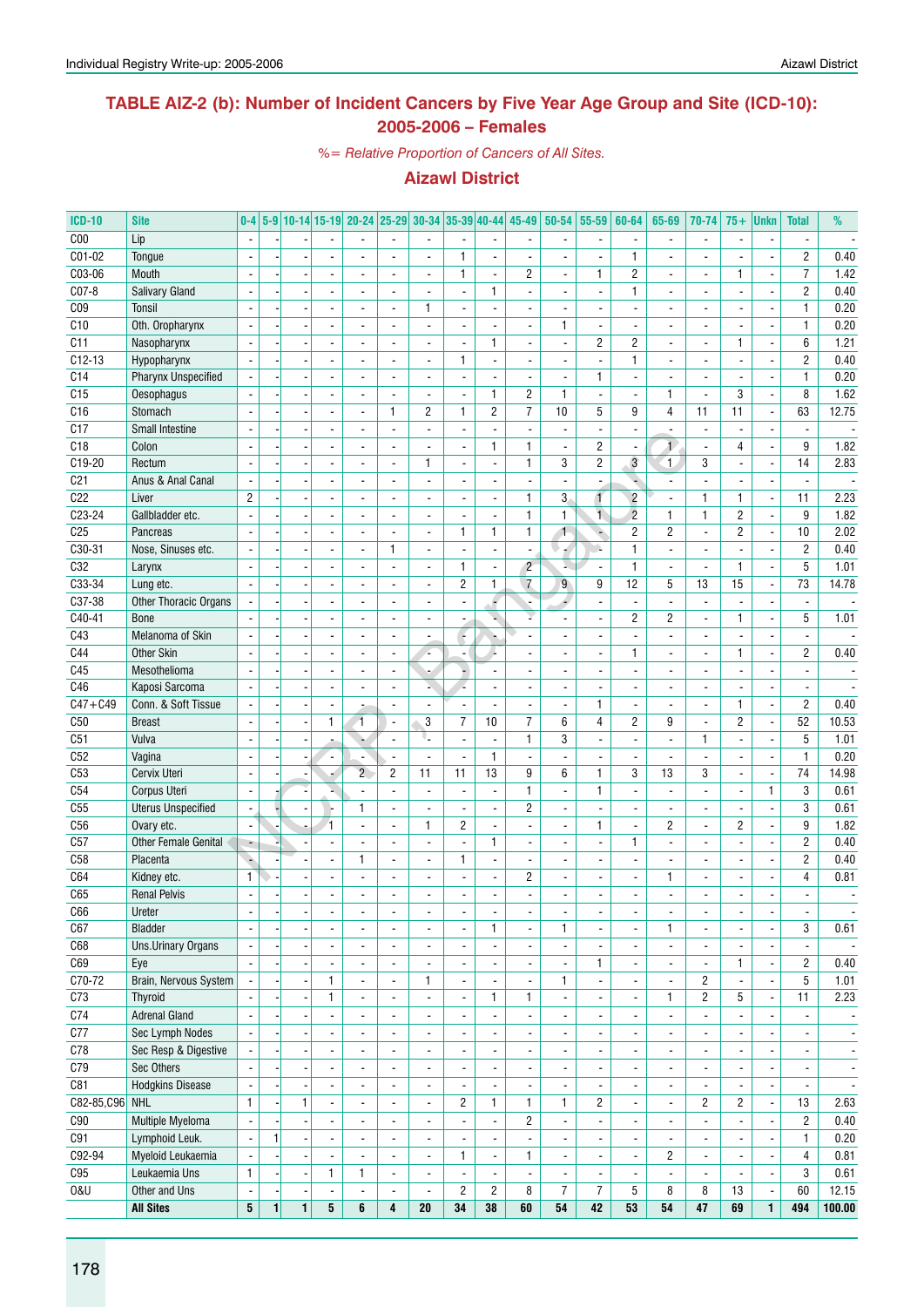## **Table: AIZ–3(a):**

## **Average Annual Age Specific,Crude (CR), Age Adjusted (AAR) (with Standard Error(SE)) and Truncated (35-64 yrs) (TR) Incidence Rate per 100,000 population: 2005-2006- Males Aizawl District**

| <b>ICD-10</b>   | $0 - 4$                  | $5-9$                    | $10-14$   15-19          |                              | $20 - 24$                | 25-29                    | $30 - 34$                | 35-39                    | 40-44                    | $45 - 49$ | $50 - 54$ | $55 - 59$                | 60-64                    | 65-69                                   | 70-74                    | >75                      | CR   | AAR                      | SE                       | TR                       |
|-----------------|--------------------------|--------------------------|--------------------------|------------------------------|--------------------------|--------------------------|--------------------------|--------------------------|--------------------------|-----------|-----------|--------------------------|--------------------------|-----------------------------------------|--------------------------|--------------------------|------|--------------------------|--------------------------|--------------------------|
| C <sub>00</sub> |                          |                          |                          |                              |                          | $\overline{a}$           |                          |                          |                          |           |           |                          |                          |                                         |                          |                          |      |                          |                          |                          |
| C01-02          |                          |                          |                          |                              | 4.4                      | $\overline{a}$           | 6.8                      | 3.4                      | 17.7                     | 18.5      | 7.0       | 36.4                     | 31.6                     |                                         |                          | 23.9                     | 5.1  | 6.7                      | 1.65                     | 17.6                     |
| C03-06          |                          |                          | $\blacksquare$           | ä,                           |                          | Ĭ.                       | 10.2                     | 3.4                      | 4.4                      | 12.4      |           | 24.3                     | 47.4                     |                                         | 46.1                     |                          | 3.7  | 5.6                      | 1.61                     | 13.2                     |
| C07-8           |                          |                          | $\blacksquare$           | $\qquad \qquad \blacksquare$ |                          |                          |                          |                          |                          |           |           | $\overline{\phantom{a}}$ | 15.8                     |                                         |                          | 23.9                     | 0.5  | 1.1                      | 0.79                     | 2.0                      |
| CO <sub>9</sub> |                          |                          | $\overline{\phantom{a}}$ | $\overline{\phantom{a}}$     | $\overline{a}$           | $\overline{\phantom{a}}$ | 3.4                      | $\overline{\phantom{a}}$ | 4.4                      | 6.2       | 35.0      |                          | 31.6                     |                                         |                          |                          | 2.7  | 3.9                      | 1.29                     | 11.8                     |
| C10             |                          |                          | $\overline{\phantom{a}}$ | $\overline{\phantom{a}}$     | $\overline{\phantom{a}}$ |                          |                          | $\overline{\phantom{a}}$ | $\overline{\phantom{a}}$ | 12.4      | 14.0      | $\overline{\phantom{a}}$ |                          | 18.6                                    |                          |                          | 1.3  | 2.0                      | 0.91                     | 4.7                      |
| C <sub>11</sub> | 3.0                      |                          | $\overline{\phantom{a}}$ | $\frac{1}{2}$                | $\overline{\phantom{a}}$ |                          | $\blacksquare$           | 6.9                      | 13.3                     | 12.4      | 21.0      | 12.1                     | 15.8                     | 37.2                                    | 69.1                     | 71.7                     | 5.6  | 8.4                      | 1.91                     | 13.3                     |
| C12-13          |                          |                          | $\overline{\phantom{a}}$ | $\frac{1}{2}$                | $\overline{a}$           |                          | $\blacksquare$           | 3.4                      | 17.7                     | 43.3      | 35.0      | 48.6                     | 31.6                     | 18.6                                    | 46.1                     | 95.5                     | 8.0  | 12.2                     | 2.30                     | 28.5                     |
| C <sub>14</sub> |                          |                          | $\blacksquare$           | $\frac{1}{2}$                |                          |                          | $\blacksquare$           | 3.4                      | 8.9                      | 6.2       | 14.0      | 12.1                     |                          | 18.6                                    |                          | 47.8                     | 2.7  | 3.8                      | 1.25                     | 7.4                      |
| C <sub>15</sub> |                          |                          | $\blacksquare$           | $\frac{1}{2}$                | $\overline{a}$           | 2.7                      | $\overline{a}$           | 6.9                      | 44.4                     | 117.5     | 126.1     | 133.6                    | 94.8                     | 74.4                                    | 69.1                     | 119.4                    | 21.0 | 31.8                     | 3.70                     | 82.5                     |
| C16             |                          | ÷,                       | $\overline{\phantom{a}}$ | $\overline{\phantom{a}}$     | 2.2                      | 5.4                      | $\blacksquare$           | 27.5                     | 53.2                     | 74.2      | 133.1     | 121.4                    | 268.6                    | 353.6                                   | 322.7                    | 477.7                    | 35.7 | 58.8                     | 5.28                     | 101.8                    |
| C17             |                          | $\blacksquare$           | $\blacksquare$           | $\overline{\phantom{a}}$     | $\overline{\phantom{a}}$ |                          |                          |                          | $\overline{\phantom{a}}$ | 6.2       |           | 12.1                     |                          |                                         |                          |                          | 0.5  | 0.9                      | 0.61                     | 2.8                      |
| C18             |                          | $\blacksquare$           | $\blacksquare$           | $\overline{\phantom{a}}$     |                          |                          |                          |                          |                          |           | 7.0       | 12.1                     | 31.6                     | 37.2                                    |                          | 71.7                     | 2.4  | 4.6                      | 1.57                     | 6.8                      |
| C19-20          |                          | $\overline{\phantom{a}}$ | $\blacksquare$           | $\overline{\phantom{a}}$     | $\overline{\phantom{a}}$ | 2.7                      | $\blacksquare$           |                          | $\blacksquare$           | 6.2       |           | 24.3                     | 47.4                     |                                         |                          | 119.4                    | 3.2  | 5.8                      | 1.73                     | 10.4                     |
| C <sub>21</sub> |                          | $\overline{a}$           | $\blacksquare$           | $\overline{\phantom{a}}$     | $\overline{\phantom{a}}$ | $\overline{\phantom{a}}$ |                          |                          |                          |           |           |                          |                          |                                         |                          |                          |      | $\blacksquare$           |                          |                          |
| C <sub>22</sub> |                          | $\overline{a}$           | $\blacksquare$           | $\overline{\phantom{a}}$     | $\overline{\phantom{a}}$ | $\overline{a}$           | 6.8                      | 6.9                      | 13.3                     | 6.2       | 14.0      |                          | 31.6                     | 37.2                                    | 23.0                     | 71.7                     | 4.8  | 7.0                      | 1.76                     | 11.4                     |
| C23-24          |                          | $\blacksquare$           | $\blacksquare$           | $\overline{\phantom{a}}$     | $\overline{\phantom{a}}$ |                          | $\blacksquare$           |                          |                          |           |           | 12.1                     |                          | 37.2                                    |                          |                          | 0.8  | 1.6                      | 0.93                     | 1.6                      |
| C <sub>25</sub> |                          | $\overline{a}$           | $\blacksquare$           | ٠                            | $\overline{\phantom{a}}$ |                          |                          | $\blacksquare$           | 4.4                      |           |           |                          |                          | 37.2                                    | 69.1                     | 23.9                     | 1.9  | 3.2                      | 1.25                     | 0.9                      |
| C30-31          | 3.0                      |                          | $\blacksquare$           | ٠                            | $\overline{\phantom{a}}$ | $\overline{a}$           |                          |                          |                          |           |           |                          |                          |                                         |                          |                          | 0.3  | 0.4                      | 0.36                     |                          |
| C32             |                          |                          | $\blacksquare$           | ٠                            | $\overline{\phantom{a}}$ | $\overline{\phantom{a}}$ | 3.4                      | 6.9                      | 22.2                     | 6.2       | 14.0      | ٠.                       | 15.8                     | 18.6                                    | 23.0                     |                          | 3.7  | 4.7                      | 1.34                     | 11.1                     |
| C33-34          |                          | $\overline{a}$           | $\overline{a}$           | $\overline{a}$               | $\blacksquare$           | $\overline{\phantom{a}}$ | 3.4                      | 6.9                      | 13.3                     | 12.4      |           | 56.1 109.3               | 268.6                    | 167.5                                   | 368.7                    | 501.6                    | 23.4 | 42.5                     | 4.63                     | 64.1                     |
| C37-38          |                          | $\overline{a}$           | $\overline{a}$           | $\overline{a}$               | $\blacksquare$           |                          |                          | $\blacksquare$           |                          |           |           |                          |                          |                                         |                          |                          |      | $\blacksquare$           |                          |                          |
| C40-41          |                          | 2.7                      | $\overline{a}$           | $\overline{\phantom{a}}$     | 4.4                      |                          |                          | $\blacksquare$           | 8.9                      |           |           |                          | 15.8                     |                                         |                          | 23.9                     | 1.9  | 2.3                      | 0.95                     | 3.8                      |
| C43             |                          | $\overline{a}$           | $\blacksquare$           | $\overline{\phantom{0}}$     |                          |                          |                          |                          |                          |           |           |                          |                          |                                         |                          |                          |      | $\overline{a}$           |                          |                          |
| C44             |                          |                          |                          | ä,                           |                          |                          |                          | 3.4                      |                          |           |           | 12.1                     |                          | 18.6                                    | 23.0                     |                          | 1.1  | 1.7                      | 0.90                     | 2.2                      |
| C45             |                          |                          |                          |                              |                          |                          |                          |                          |                          |           |           |                          |                          |                                         |                          |                          |      |                          |                          |                          |
|                 |                          |                          |                          | ä,                           |                          |                          |                          |                          |                          |           |           |                          |                          |                                         |                          |                          |      |                          |                          |                          |
| C46             |                          |                          |                          | ä,                           |                          |                          |                          |                          |                          |           |           |                          |                          |                                         |                          |                          |      |                          |                          |                          |
| $C47 + C49$     |                          |                          |                          | ä,                           |                          |                          | 3.4                      | 3.4                      |                          |           | 7.0       |                          |                          |                                         | 46.1                     | 47.8                     | 1.9  | 2.6                      | 1.04                     | 1.8                      |
| C50             |                          |                          |                          | $\blacksquare$               | $\overline{a}$           |                          |                          |                          |                          |           |           |                          |                          | 18.6                                    |                          |                          | 0.3  | 0.6                      | 0.56                     |                          |
| C60             |                          |                          |                          | ä,                           |                          |                          |                          |                          |                          |           | 7.0       |                          | 15.8                     |                                         |                          |                          | 0.5  | 1.0                      | 0.72                     | 3.2                      |
| C61             |                          |                          |                          | ä,                           | ÷,                       |                          |                          |                          |                          |           |           | 12.1                     |                          | 18.6                                    | 46.1                     | 143.3                    | 2.7  | 4.8                      | 1.53                     | 1.6                      |
| C62             |                          |                          | $\overline{\phantom{a}}$ | ٠                            |                          |                          |                          |                          |                          |           | 7.0       |                          |                          |                                         |                          |                          | 0.3  | 0.4                      | 0.35                     | 1.1                      |
| C63             |                          |                          |                          |                              |                          |                          |                          |                          |                          |           |           |                          |                          |                                         |                          |                          |      |                          |                          |                          |
| C64             | 3.0                      |                          | $\overline{a}$           |                              |                          |                          |                          |                          |                          |           |           |                          |                          |                                         |                          |                          | 0.3  | 0.4                      | 0.36                     |                          |
| C65             |                          |                          |                          |                              |                          |                          |                          |                          |                          |           |           |                          |                          |                                         |                          |                          |      |                          |                          |                          |
| C66             |                          |                          |                          |                              |                          |                          |                          |                          |                          |           |           |                          |                          |                                         |                          |                          |      |                          |                          |                          |
| C67             | ٠                        | ٠                        | ٠                        | ٠                            |                          | $\overline{\phantom{a}}$ | ۰                        | 6.9                      | $\overline{\phantom{a}}$ |           |           | $\overline{\phantom{a}}$ | $\overline{\phantom{a}}$ | 18.6                                    | $\overline{\phantom{m}}$ | 71.7                     | 1.6  | 2.4                      | 1.04                     | 1.3                      |
| C68             | ä,                       | $\blacksquare$           | $\blacksquare$           | $\overline{\phantom{a}}$     | $\overline{a}$           | $\frac{1}{2}$            | $\blacksquare$           | $\overline{a}$           |                          |           |           |                          |                          |                                         |                          |                          |      | $\overline{\phantom{a}}$ |                          | $\overline{\phantom{a}}$ |
| C69             | $\overline{\phantom{a}}$ | $\overline{\phantom{a}}$ | $\overline{\phantom{a}}$ | $\overline{\phantom{a}}$     | $\overline{\phantom{a}}$ | $\overline{\phantom{a}}$ | $\blacksquare$           | $\blacksquare$           |                          |           |           | 12.1                     | $\overline{\phantom{a}}$ |                                         |                          |                          | 0.3  | 0.5                      | 0.49                     | 1.6                      |
| C70-72          | $\overline{\phantom{a}}$ | 5.5                      | $\overline{\phantom{a}}$ | $\overline{\phantom{a}}$     | 6.5                      | $\overline{\phantom{a}}$ | $\blacksquare$           | $\blacksquare$           | $\overline{\phantom{a}}$ |           |           | $\overline{\phantom{a}}$ | $\overline{\phantom{a}}$ | 18.6                                    | 46.1                     | $\overline{\phantom{a}}$ | 2.1  | 2.6                      | 0.99                     | $\overline{\phantom{a}}$ |
| C73             | $\overline{\phantom{a}}$ | $\overline{\phantom{a}}$ | $\overline{\phantom{a}}$ | $\overline{\phantom{a}}$     | $\overline{\phantom{a}}$ | $\overline{\phantom{a}}$ | $\blacksquare$           | $\blacksquare$           | $\overline{\phantom{a}}$ | 6.2       |           | $\overline{\phantom{a}}$ | 15.8                     | 18.6                                    | 23.0                     | $\overline{\phantom{a}}$ | 1.1  | 2.0                      | 1.03                     | 3.2                      |
| C74             | $\overline{\phantom{a}}$ | $\overline{\phantom{a}}$ | $\overline{\phantom{a}}$ | $\overline{\phantom{a}}$     | $\overline{\phantom{a}}$ | $\overline{\phantom{a}}$ | $\blacksquare$           | $\blacksquare$           | $\overline{\phantom{a}}$ |           |           | $\overline{\phantom{m}}$ |                          |                                         |                          |                          |      | $\overline{\phantom{a}}$ |                          | ٠                        |
| C77             | $\overline{\phantom{a}}$ | $\overline{\phantom{a}}$ | $\blacksquare$           | $\overline{\phantom{a}}$     | $\overline{\phantom{a}}$ | $\overline{\phantom{a}}$ | $\blacksquare$           | $\overline{\phantom{a}}$ | $\overline{\phantom{a}}$ |           |           | $\blacksquare$           |                          |                                         |                          |                          |      | $\blacksquare$           | $\blacksquare$           | $\overline{\phantom{a}}$ |
| C78             | $\overline{\phantom{a}}$ | $\overline{\phantom{a}}$ | $\blacksquare$           | $\overline{\phantom{a}}$     | $\overline{\phantom{a}}$ | $\blacksquare$           | $\blacksquare$           | $\overline{\phantom{a}}$ | $\overline{\phantom{a}}$ |           |           | $\blacksquare$           | $\overline{\phantom{a}}$ |                                         |                          |                          |      | $\blacksquare$           | $\overline{\phantom{a}}$ | $\overline{\phantom{a}}$ |
| C79             | $\blacksquare$           | $\overline{\phantom{a}}$ | $\blacksquare$           | $\overline{\phantom{a}}$     | $\overline{\phantom{a}}$ | $\overline{\phantom{a}}$ | $\blacksquare$           | $\overline{\phantom{a}}$ | $\blacksquare$           |           |           | $\overline{\phantom{a}}$ | $\overline{\phantom{a}}$ |                                         |                          |                          |      | $\blacksquare$           | $\overline{\phantom{a}}$ | $\overline{\phantom{a}}$ |
| C81             | $\overline{\phantom{a}}$ | $\overline{\phantom{a}}$ | $\overline{\phantom{a}}$ | $\blacksquare$               | $\overline{\phantom{a}}$ | $\overline{\phantom{a}}$ | $\overline{\phantom{a}}$ | $\overline{\phantom{a}}$ | $\overline{\phantom{a}}$ |           |           | $\overline{\phantom{a}}$ | $\overline{\phantom{a}}$ |                                         |                          |                          |      | $\overline{\phantom{a}}$ | $\overline{\phantom{a}}$ | $\overline{\phantom{a}}$ |
| C82-85, C96     | $\overline{\phantom{a}}$ | 2.7                      | $\blacksquare$           | 2.3                          | 2.2                      | $\blacksquare$           | 3.4                      | 3.4                      | $\blacksquare$           |           | 7.0       | 36.4                     | $\blacksquare$           | 37.2                                    | 23.0                     | $\overline{\phantom{a}}$ | 3.2  | 4.5                      | 1.38                     | 6.5                      |
| C90             | $\overline{\phantom{a}}$ | $\overline{\phantom{a}}$ | $\overline{\phantom{a}}$ | $\blacksquare$               | $\overline{\phantom{a}}$ | $\overline{\phantom{a}}$ | $\blacksquare$           | $\blacksquare$           | $\blacksquare$           |           |           | $\overline{\phantom{a}}$ |                          |                                         |                          |                          |      | $\overline{\phantom{a}}$ |                          | $\overline{\phantom{a}}$ |
| C91             | 3.0                      | $\blacksquare$           | 2.5                      | $\overline{\phantom{a}}$     | $\overline{\phantom{a}}$ | $\blacksquare$           | $\blacksquare$           | $\blacksquare$           | $\blacksquare$           |           |           | $\overline{\phantom{a}}$ | 15.8                     |                                         |                          |                          | 0.8  | 1.2                      | 0.76                     | 2.0                      |
| C92-94          | 6.1                      | $\blacksquare$           | $\Box$                   | 7.0                          | 6.5                      | 2.7                      | $\overline{a}$           | $\blacksquare$           | $4.4\,$                  | 6.2       | 7.0       | 12.1                     |                          |                                         | 23.0                     |                          | 3.7  | 4.0                      | 1.15                     | 4.8                      |
| C95             | $\overline{\phantom{a}}$ | $\blacksquare$           | $\overline{\phantom{a}}$ | 4.7                          | $\blacksquare$           | 2.7                      | 3.4                      | $\overline{\phantom{a}}$ | $\overline{\phantom{a}}$ |           |           | $\overline{\phantom{a}}$ | 15.8                     |                                         | 23.0                     | 23.9                     | 1.9  | 2.4                      | 1.01                     | 2.0                      |
| 0&U             | 3.0                      | ä,                       | $\overline{\phantom{a}}$ | $\frac{1}{2}$                | $\overline{\phantom{a}}$ | $\blacksquare$           | $\blacksquare$           | 17.2                     | 17.7                     | 30.9      | 77.1      | 97.1                     | 47.4                     | 167.5                                   | 184.4                    | 406.0                    | 18.9 | 30.8                     | 3.76                     | 43.8                     |
| All             | 21.3                     | 11.0                     | 2.5                      | 14.0                         | 26.1                     | 16.3                     | 44.1                     | 110.1                    | 248.4                    | 383.3     | 588.6     |                          |                          | 740.7 1058.5 1172.5 1475.0 2364.5 169.7 |                          |                          |      | 269.0                    | 11.06 470.7              |                          |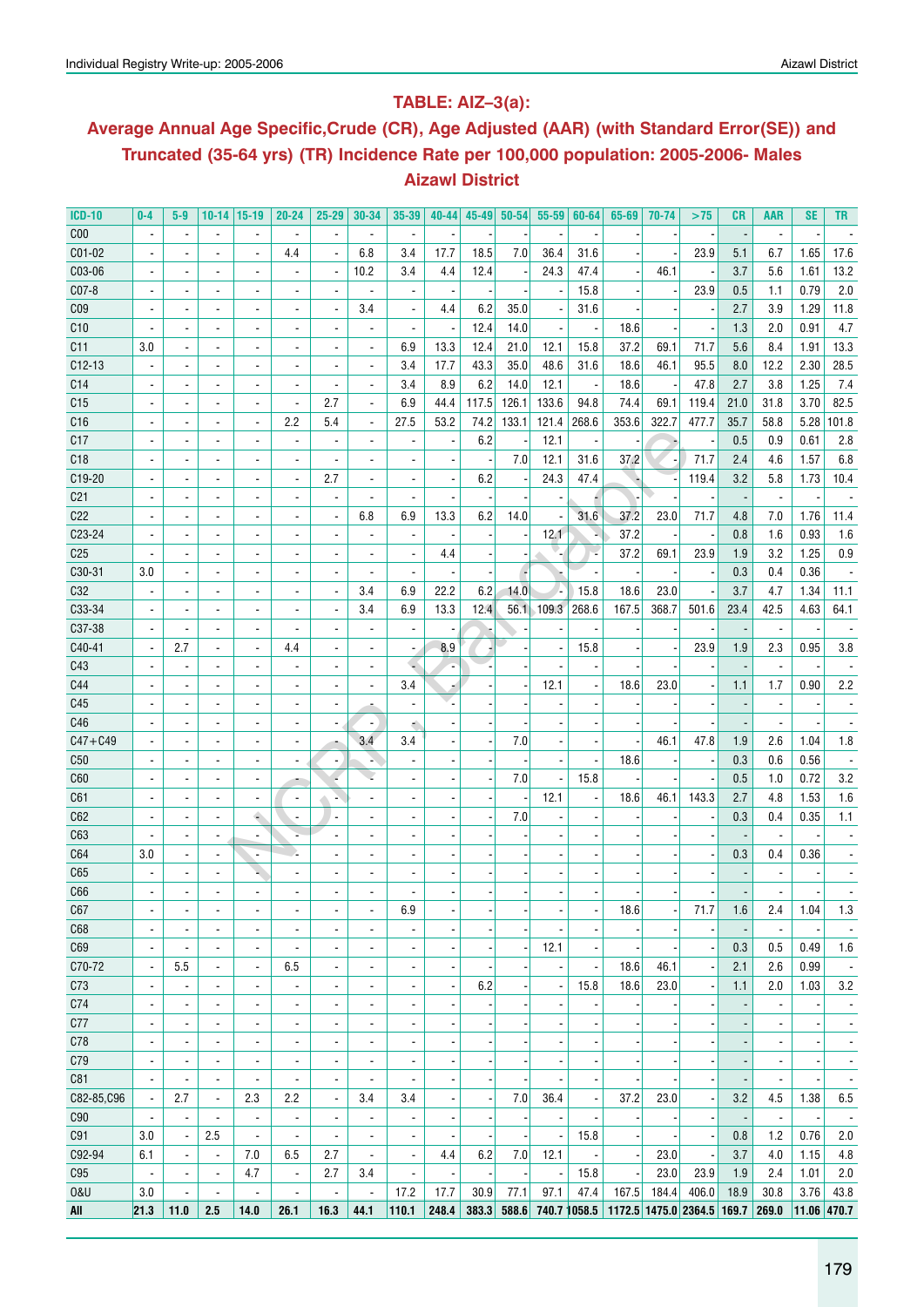### **Table:AIZ–3(b):**

# **Average Annual Age Specific,Crude (CR), Age Adjusted (AAR) (with Standard Error(SE)) and Truncated (35-64 yrs) (TR) Incidence Rate per 100,000 population: 2005-2006- Females Aizawl District**

| <b>ICD-10</b>                      | $0-4$                                      | $5-9$                    | $10 - 14$                                  | $15-19$                  | $20 - 24$                | $25 - 29$                        | 30-34                    | 35-39                    | $40 - 44$                | $45 - 49$                | $50 - 54$                | $55 - 59$                | 60-64                    | 65-69                    | 70-74                              | >75                      | CR                       | AAR                      | <b>SE</b>                | TR                       |
|------------------------------------|--------------------------------------------|--------------------------|--------------------------------------------|--------------------------|--------------------------|----------------------------------|--------------------------|--------------------------|--------------------------|--------------------------|--------------------------|--------------------------|--------------------------|--------------------------|------------------------------------|--------------------------|--------------------------|--------------------------|--------------------------|--------------------------|
| C <sub>00</sub>                    |                                            |                          |                                            |                          |                          |                                  |                          |                          |                          |                          |                          |                          |                          |                          |                                    |                          |                          |                          |                          |                          |
| $CO1-02$                           |                                            |                          |                                            |                          |                          |                                  |                          | 3.7                      |                          |                          |                          |                          |                          | 18.6                     |                                    |                          | 0.6                      | 0.8                      | 0.60                     | 0.7                      |
| C03-06                             |                                            |                          | $\blacksquare$                             |                          |                          |                                  | $\overline{\phantom{a}}$ | 3.7                      |                          |                          | 16.1                     | $\overline{\phantom{a}}$ | 15.4                     | 37.2                     |                                    | 19.3                     | 1.9                      | 3.1                      | 1.23                     | 5.3                      |
| C07-8                              |                                            |                          | $\blacksquare$                             | $\blacksquare$           | $\blacksquare$           | $\blacksquare$                   | $\overline{\phantom{a}}$ | $\overline{\phantom{a}}$ | 4.8                      |                          |                          | $\blacksquare$           |                          | 18.6                     |                                    |                          | 0.6                      | 0.8                      | 0.63                     | 0.9                      |
| C <sub>09</sub>                    |                                            |                          | $\blacksquare$                             | $\overline{\phantom{a}}$ | $\overline{\phantom{a}}$ | $\overline{\phantom{a}}$         | 3.9                      | $\overline{\phantom{a}}$ |                          |                          |                          |                          |                          |                          |                                    |                          | 0.3                      | 0.2                      | 0.23                     |                          |
| C10                                |                                            |                          |                                            |                          |                          |                                  |                          |                          |                          |                          |                          | 13.3                     |                          |                          |                                    |                          | 0.3                      | 0.5                      | 0.53                     | 1.7                      |
| C11                                |                                            |                          | $\blacksquare$                             | $\blacksquare$           |                          |                                  | $\overline{\phantom{a}}$ | $\blacksquare$           | 4.8                      |                          |                          | $\blacksquare$           | 30.8                     | 37.2                     |                                    | 19.3                     | 1.7                      | 3.0                      | 1.27                     | 4.9                      |
| $C12-13$                           |                                            |                          | $\blacksquare$                             | $\blacksquare$           |                          |                                  | $\overline{\phantom{a}}$ | 3.7                      |                          |                          |                          |                          |                          | 18.6                     |                                    |                          | 0.6                      | 0.8                      | 0.60                     | 0.7                      |
|                                    |                                            |                          |                                            |                          |                          |                                  |                          |                          |                          |                          |                          |                          | 15.4                     |                          |                                    |                          | 0.3                      | 0.6                      |                          |                          |
| C <sub>14</sub><br>C <sub>15</sub> |                                            |                          | $\blacksquare$                             | $\overline{\phantom{a}}$ |                          |                                  |                          | $\overline{\phantom{a}}$ | 4.8                      |                          |                          | 13.3                     |                          |                          |                                    | 58.0                     |                          |                          | 0.62                     | 2.0                      |
|                                    |                                            |                          | $\blacksquare$                             |                          |                          |                                  |                          | $\overline{\phantom{a}}$ |                          | 6.8                      | 16.1                     |                          |                          |                          |                                    |                          | 2.2                      | 3.2                      | 1.14                     | 6.6                      |
| C16                                |                                            | $\overline{\phantom{a}}$ | $\blacksquare$                             | $\blacksquare$           | $\blacksquare$           | 2.9                              | 7.7                      | 3.7                      | 9.6                      | 27.4                     | 56.3                     | 133.1                    | 77.0                     | 167.5                    | 265.8                              | 212.7                    | 17.5                     | 28.9                     | 3.73                     | 44.1                     |
| C17                                |                                            |                          | $\blacksquare$                             | $\blacksquare$           | $\overline{\phantom{a}}$ | $\overline{\phantom{a}}$         | $\overline{\phantom{a}}$ | $\overline{\phantom{a}}$ | $\overline{\phantom{a}}$ |                          |                          | $\overline{\phantom{a}}$ |                          |                          |                                    |                          |                          | $\blacksquare$           |                          |                          |
| C18                                |                                            |                          |                                            |                          |                          |                                  |                          | $\overline{\phantom{a}}$ | 4.8                      | 6.8                      | 8.0                      | $\overline{\phantom{a}}$ | 30.8                     |                          | ÷                                  | 77.3                     | 2.5                      | 3.9                      | 1.33                     | 7.5                      |
| C19-20                             |                                            |                          | $\blacksquare$                             | $\blacksquare$           | $\overline{\phantom{a}}$ | $\overline{a}$                   | 3.9                      | $\blacksquare$           |                          | 6.8                      | 8.0                      | 39.9                     | 30.8                     | 55.8                     | 72.5                               |                          | 3.9                      | 7.0                      | 1.90                     | 11.7                     |
| C <sub>21</sub>                    |                                            |                          | $\overline{\phantom{a}}$                   | $\blacksquare$           |                          |                                  | $\overline{\phantom{a}}$ | $\overline{a}$           |                          |                          |                          | $\overline{\phantom{a}}$ |                          | T                        |                                    |                          |                          | $\overline{\phantom{a}}$ |                          |                          |
| C <sub>22</sub>                    | 6.2                                        |                          | $\overline{\phantom{a}}$                   | $\blacksquare$           |                          |                                  |                          |                          |                          |                          | 8.0                      | 39.9                     | 15.4                     | 37.2                     | 24.2                               | 19.3                     | 3.1                      | 5.3                      | 1.64                     | 8.4                      |
| C23-24                             |                                            |                          | $\blacksquare$                             |                          |                          |                                  |                          |                          |                          | 6.8                      | 8.0                      | 13.3                     | 15.4                     | 37.2                     | 24.2                               | 38.7                     | 2.5                      | 4.3                      | 1.47                     | 6.3                      |
| C <sub>25</sub>                    |                                            |                          | $\blacksquare$                             | $\blacksquare$           | $\blacksquare$           | $\blacksquare$                   | $\overline{\phantom{a}}$ | 3.7                      | 4.8                      | 13.7                     | 8.0                      | 13.3                     |                          | 37.2                     |                                    | 38.7                     | 2.8                      | 4.2                      | 1.36                     | 7.3                      |
| C30-31                             |                                            |                          | $\blacksquare$                             | $\blacksquare$           | $\blacksquare$           | 2.9                              | $\overline{\phantom{a}}$ | $\overline{\phantom{a}}$ |                          |                          |                          | $\cdot$                  |                          | 18.6                     |                                    |                          | 0.6                      | 0.8                      | 0.60                     |                          |
| C32                                |                                            |                          |                                            |                          |                          |                                  |                          | 3.7                      |                          |                          | 16.1                     |                          |                          | 18.6                     |                                    | 19.3                     | 1.4                      | 2.0                      | 0.91                     | 3.3                      |
| C33-34                             |                                            |                          |                                            |                          |                          |                                  | $\overline{\phantom{a}}$ | 7.4                      | 4.8                      | 34.2                     | 56.3                     | 119.8                    | 138.6                    | 223.4                    | 314.2                              | 290.0                    | 20.3                     | 34.7                     | 4.14                     | 51.4                     |
| C37-38                             |                                            | $\blacksquare$           | $\blacksquare$                             | $\overline{a}$           |                          |                                  | $\overline{\phantom{a}}$ | $\blacksquare$           |                          |                          |                          | ٠.                       |                          |                          |                                    |                          |                          | $\blacksquare$           |                          |                          |
| C40-41                             |                                            |                          | $\overline{\phantom{a}}$                   | $\overline{\phantom{a}}$ |                          |                                  |                          | $\overline{\phantom{a}}$ |                          | $13.\overline{7}$        |                          |                          |                          | 37.2                     |                                    | 19.3                     | 1.4                      | 2.3                      | 1.05                     | 2.6                      |
| C43                                |                                            |                          | $\overline{a}$                             |                          |                          |                                  |                          | $\overline{\phantom{a}}$ |                          |                          |                          |                          |                          |                          |                                    |                          |                          |                          |                          |                          |
| C44                                |                                            |                          | $\blacksquare$                             | $\overline{\phantom{a}}$ | $\overline{\phantom{a}}$ |                                  |                          | $\overline{\phantom{a}}$ |                          |                          |                          |                          |                          | 18.6                     |                                    | 19.3                     | 0.6                      | 0.9                      | 0.68                     |                          |
| C45                                |                                            |                          |                                            |                          |                          |                                  |                          | u.                       |                          |                          |                          |                          |                          |                          |                                    |                          |                          |                          |                          |                          |
| C46                                |                                            |                          |                                            |                          |                          |                                  |                          | $\overline{\phantom{a}}$ |                          |                          |                          |                          |                          |                          |                                    |                          |                          |                          |                          |                          |
| $C47 + C49$                        |                                            |                          |                                            |                          |                          |                                  |                          |                          |                          |                          |                          |                          | 15.4                     |                          |                                    | 19.3                     | 0.6                      | 1.0                      | 0.73                     | 2.0                      |
| C50                                |                                            |                          | $\blacksquare$                             | 2.3                      | 2.2                      | ä,                               | 11.6                     | 26.0                     | 47.8                     | 61.6                     | 56.3                     | 79.9                     | 61.6                     | 37.2                     |                                    | 38.7                     | 14.5                     | 19.6                     | 2.86                     | 53.5                     |
| C51                                |                                            |                          | $\blacksquare$                             |                          |                          |                                  | ۰                        |                          |                          |                          | 8.0                      | 39.9                     |                          |                          | 24.2                               |                          | 1.4                      | 2.5                      | 1.12                     | 6.4                      |
| C52                                | ÷.                                         |                          | $\overline{\phantom{a}}$                   |                          |                          |                                  |                          | $\overline{a}$           | 4.8                      |                          |                          |                          |                          |                          |                                    |                          | 0.3                      | 0.3                      | 0.29                     | 0.9                      |
| C53                                | $\blacksquare$                             |                          | $\overline{\phantom{a}}$                   | $\blacksquare$           | 4.4                      | 5.8                              | 42.5                     | 40.8                     | 62.1                     | 89.0                     | 72.3                     | 79.9                     | 15.4                     | 55.8                     | 72.5                               |                          | 20.6                     | 25.4                     | 3.12                     | 61.1                     |
| C54                                |                                            | $\blacksquare$           | $\blacksquare$                             |                          | ٠.                       | ٠                                | $\overline{\phantom{a}}$ | $\overline{\phantom{a}}$ | $\overline{\phantom{a}}$ |                          | 8.0                      | $\overline{\phantom{a}}$ | 15.4                     |                          |                                    |                          | 0.8                      | 1.0                      | 0.74                     | 3.3                      |
| C55                                |                                            |                          |                                            |                          | 2.2                      |                                  |                          |                          |                          |                          | 16.1                     |                          |                          |                          |                                    |                          | 0.8                      | 1.0                      | 0.60                     | 2.6                      |
| C56                                |                                            |                          | $\blacksquare$                             | 2.3                      |                          | $\overline{\phantom{a}}$         | 3.9                      | 7.4                      |                          | 13.7                     |                          |                          | 15.4                     |                          |                                    | 38.7                     | 2.5                      | 3.1                      | 1.10                     | 6.1                      |
| C57                                |                                            | $\overline{\phantom{a}}$ | $\sim$                                     |                          | $\overline{\phantom{a}}$ |                                  | $\overline{\phantom{a}}$ | $\overline{\phantom{a}}$ | 4.8                      |                          |                          |                          |                          | 18.6                     |                                    |                          | 0.6                      | 0.8                      | 0.63                     | 0.9                      |
| C58                                |                                            |                          | $\blacksquare$                             |                          | 2.2                      |                                  | $\overline{\phantom{a}}$ | 3.7                      |                          |                          |                          |                          |                          |                          |                                    |                          | 0.6                      | 0.4                      | 0.28                     | 0.7                      |
| C64                                | 3.1                                        |                          | $\overline{a}$                             |                          |                          |                                  |                          | $\overline{\phantom{a}}$ |                          | 6.8                      | 16.1                     |                          |                          |                          |                                    |                          | 1.1                      | 1.6                      | 0.79                     | 3.9                      |
| C65                                |                                            |                          |                                            |                          |                          |                                  |                          | $\overline{\phantom{0}}$ |                          |                          |                          |                          |                          |                          |                                    |                          |                          | $\blacksquare$           |                          |                          |
| C66                                | $\overline{\phantom{a}}$                   | ٠                        | $\overline{\phantom{a}}$                   | $\overline{\phantom{a}}$ | $\overline{\phantom{a}}$ | ٠                                | $\overline{\phantom{a}}$ | $\overline{\phantom{a}}$ | $\overline{\phantom{a}}$ | $\overline{\phantom{a}}$ | $\overline{\phantom{a}}$ | $\overline{\phantom{a}}$ | $\overline{\phantom{a}}$ |                          | $\overline{\phantom{a}}$           |                          | $\overline{\phantom{a}}$ | $\overline{\phantom{a}}$ | $\overline{\phantom{a}}$ | $\overline{\phantom{a}}$ |
| C67                                | $\overline{\phantom{a}}$                   | $\overline{\phantom{a}}$ | $\overline{\phantom{a}}$                   | $\overline{\phantom{a}}$ | $\overline{\phantom{a}}$ | $\overline{\phantom{a}}$         | $\overline{\phantom{a}}$ | $\overline{\phantom{a}}$ | 4.8                      | 6.8                      | $\overline{\phantom{m}}$ | 13.3                     |                          |                          |                                    |                          | 0.8                      | 1.2                      | 0.73                     | 4.0                      |
| C68                                | $\overline{\phantom{a}}$                   |                          | $\blacksquare$                             |                          | $\blacksquare$           | $\overline{\phantom{a}}$         | $\blacksquare$           | $\blacksquare$           |                          |                          |                          |                          |                          |                          |                                    |                          |                          | $\overline{\phantom{a}}$ |                          | $\overline{\phantom{a}}$ |
| C69                                | $\overline{\phantom{a}}$                   | $\blacksquare$           | $\blacksquare$                             | $\blacksquare$           | $\blacksquare$           | $\blacksquare$                   |                          | $\blacksquare$           |                          |                          |                          | $\blacksquare$           | 15.4                     | $\overline{\phantom{a}}$ |                                    | 19.3                     | 0.6                      | 1.0                      | 0.73                     | 2.0                      |
| C70-72                             | $\blacksquare$                             | $\blacksquare$           | $\overline{\phantom{a}}$                   | 2.3                      | $\blacksquare$           | $\blacksquare$                   | 3.9                      | $\overline{\phantom{a}}$ |                          |                          |                          | 13.3                     |                          | $\overline{\phantom{a}}$ | 48.3                               |                          | 1.4                      | 1.9                      | 0.92                     | 1.7                      |
| C <sub>73</sub>                    | $\blacksquare$                             | ä,                       | $\blacksquare$                             | 2.3                      | ä,                       | $\overline{\phantom{a}}$         | $\overline{a}$           | $\blacksquare$           | 4.8                      | 6.8                      | 8.0                      | Ĭ.                       |                          |                          | 48.3                               | 96.7                     | 3.1                      | 4.2                      | 1.29                     | 3.5                      |
| C74                                | $\overline{\phantom{a}}$                   | $\overline{\phantom{a}}$ | $\overline{\phantom{a}}$                   | $\overline{\phantom{a}}$ | $\overline{\phantom{a}}$ | $\overline{\phantom{a}}$         | $\overline{\phantom{a}}$ | $\overline{\phantom{a}}$ | $\blacksquare$           |                          |                          | $\blacksquare$           |                          |                          | $\overline{\phantom{a}}$           |                          | $\overline{\phantom{a}}$ | $\blacksquare$           | $\overline{\phantom{a}}$ | $\overline{\phantom{a}}$ |
| C77                                | $\overline{\phantom{a}}$                   | $\blacksquare$           | $\blacksquare$                             | $\overline{\phantom{a}}$ | $\blacksquare$           | $\overline{\phantom{a}}$         | $\overline{\phantom{a}}$ | $\overline{\phantom{a}}$ | $\overline{\phantom{a}}$ | $\overline{\phantom{a}}$ | $\overline{\phantom{a}}$ | $\overline{\phantom{a}}$ | $\blacksquare$           | $\overline{\phantom{a}}$ | $\blacksquare$                     |                          | $\overline{\phantom{a}}$ | $\blacksquare$           | $\overline{\phantom{a}}$ | $\overline{\phantom{a}}$ |
| C78                                | $\overline{\phantom{a}}$                   | $\overline{\phantom{a}}$ | $\overline{\phantom{a}}$                   | $\overline{\phantom{a}}$ | $\overline{\phantom{a}}$ | $\overline{\phantom{a}}$         | $\overline{\phantom{a}}$ | $\overline{\phantom{a}}$ |                          |                          |                          | $\overline{\phantom{m}}$ |                          |                          |                                    |                          | $\overline{\phantom{m}}$ |                          |                          | $\overline{\phantom{a}}$ |
| C79                                | $\overline{\phantom{a}}$                   |                          | $\blacksquare$                             |                          | $\blacksquare$           |                                  | $\blacksquare$           | $\overline{\phantom{a}}$ |                          |                          |                          | $\blacksquare$           |                          |                          |                                    |                          |                          |                          |                          | $\overline{\phantom{a}}$ |
| C81                                | $\blacksquare$                             | $\blacksquare$           | $\blacksquare$                             | $\blacksquare$           | $\blacksquare$           | $\blacksquare$                   | $\overline{\phantom{a}}$ | $\blacksquare$           |                          |                          |                          | $\blacksquare$           |                          |                          |                                    |                          |                          | $\blacksquare$           |                          | $\overline{\phantom{a}}$ |
| C82-85,C96                         | 3.1                                        | $\overline{\phantom{a}}$ | 2.5                                        | $\overline{\phantom{a}}$ | $\blacksquare$           |                                  | $\overline{\phantom{a}}$ | 7.4                      | 4.8                      |                          | 8.0                      | 13.3                     | 30.8                     |                          | 48.3                               | 38.7                     | 3.6                      | 5.2                      | 1.53                     | 9.3                      |
|                                    |                                            |                          |                                            |                          |                          | $\overline{\phantom{a}}$         |                          |                          |                          |                          | 16.1                     |                          |                          |                          |                                    |                          | 0.6                      |                          |                          |                          |
| C90                                | $\overline{\phantom{a}}$<br>$\blacksquare$ | ä,<br>2.9                | $\overline{\phantom{a}}$<br>$\blacksquare$ | $\overline{\phantom{a}}$ | $\blacksquare$           | $\overline{\phantom{a}}$         | $\overline{\phantom{a}}$ | $\blacksquare$           |                          |                          |                          | $\overline{\phantom{a}}$ |                          |                          |                                    |                          | 0.3                      | 0.8                      | 0.57<br>0.29             | 2.6                      |
| C91                                |                                            |                          |                                            | $\overline{\phantom{a}}$ | $\blacksquare$           | $\overline{\phantom{a}}$         | $\overline{\phantom{a}}$ | $\overline{\phantom{a}}$ | $\overline{\phantom{a}}$ | $\overline{\phantom{a}}$ | $\blacksquare$           | $\blacksquare$           |                          |                          | $\blacksquare$                     |                          |                          | 0.3                      |                          | $\sim$                   |
| C92-94                             | $\overline{\phantom{a}}$                   | $\blacksquare$           | $\blacksquare$                             | $\blacksquare$           | $\blacksquare$           | $\overline{\phantom{a}}$         | $\overline{\phantom{a}}$ | 3.7                      | $\overline{\phantom{a}}$ | 13.7                     | 8.0                      | $\overline{\phantom{a}}$ | $\overline{\phantom{a}}$ | $\overline{\phantom{a}}$ | $\overline{\phantom{a}}$           | $\overline{\phantom{a}}$ | 1.1                      | 1.4                      | 0.74                     | 4.7                      |
| C95                                | 3.1                                        | $\overline{\phantom{a}}$ | $\overline{\phantom{a}}$                   | 2.3                      | 2.2                      | ٠                                | $\overline{\phantom{a}}$ | $\overline{\phantom{a}}$ | $\overline{\phantom{a}}$ | ÷                        | $\overline{\phantom{a}}$ | $\overline{\phantom{a}}$ |                          |                          |                                    |                          | 0.8                      | 0.8                      | 0.46                     | $\sim$                   |
| <b>0&amp;U</b>                     | $\overline{\phantom{a}}$                   | $\blacksquare$           | $\blacksquare$<br>2.5                      | $\blacksquare$<br>$11.3$ | $\blacksquare$           | $\overline{\phantom{a}}$<br>11.6 | $\blacksquare$<br>77.2   | 7.4<br>126.1             | 9.6<br>181.5             | 54.7<br>369.6            | 64.3                     | 93.2<br>718.8            | 107.8                    | 93.1                     | 193.3<br>986.6 1135.8 1334.1 137.3 | 251.4                    | 16.7                     | 27.2                     | 3.59                     | 50.2                     |
| All                                | 15.5                                       | 2.9                      |                                            |                          | 13.3                     |                                  |                          |                          |                          |                          | 482.3                    |                          | 647.0                    |                          |                                    |                          |                          | 208.4                    |                          | $9.72$ 385.1             |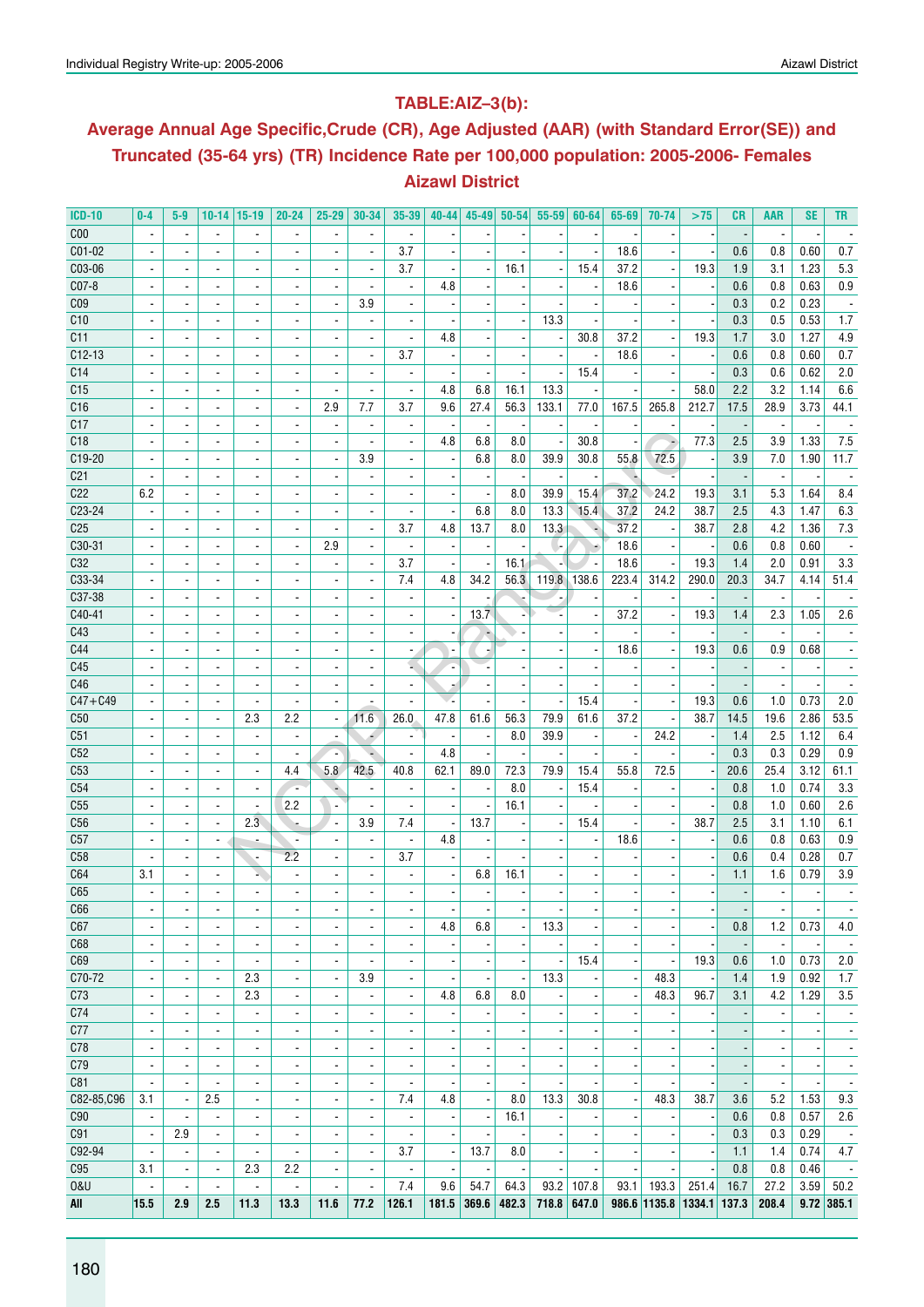#### **Table: AIZ-4(a): Number (#) and Proportion (%) of Cancers by Site (ICD-10) and Method of Diagnosis: 2005-2006- Males**

|                 |                                 |                          |                    |                          | <b>Aizawl District</b>   |                              |                              |                                |                              |                          |                              |                          |                          |
|-----------------|---------------------------------|--------------------------|--------------------|--------------------------|--------------------------|------------------------------|------------------------------|--------------------------------|------------------------------|--------------------------|------------------------------|--------------------------|--------------------------|
| <b>ICD-10</b>   | <b>Site</b>                     |                          | <b>Microscopic</b> |                          | X-Ray / imaging          |                              | <b>Clinical</b>              |                                | <b>Others</b>                |                          | D.C.0                        | <b>Total</b>             |                          |
|                 |                                 | #                        | %                  | #                        | $\overline{\frac{9}{0}}$ | #                            | %                            | $\#$                           | $\frac{9}{6}$                | #                        | %                            | #                        | %                        |
| C <sub>00</sub> | Lip                             | $\overline{a}$           | L.                 | Ĭ.                       | $\overline{a}$           | L,                           | ÷,                           | L,                             | $\frac{1}{2}$                |                          |                              | $\overline{a}$           |                          |
| C01-02          | Tongue                          | 18                       | 94.7               | $\overline{\phantom{a}}$ | ۰                        | $\overline{a}$               |                              | -                              |                              | 1                        | 5.3                          | 19                       | 100.0                    |
| C03-06          | Mouth                           | 12                       | 85.7               | $\blacksquare$           | ٠                        | 1                            | 7.1                          | 1                              | 7.1                          | $\blacksquare$           | $\blacksquare$               | 14                       | 100.0                    |
| C07-8           | <b>Salivary Gland</b>           | 1                        | 50.0               | $\overline{\phantom{a}}$ | $\overline{\phantom{a}}$ | $\mathbf{1}$                 | 50.0                         | $\blacksquare$                 | $\blacksquare$               | $\overline{\phantom{a}}$ | $\overline{\phantom{a}}$     | $\overline{2}$           | 100.0                    |
| C <sub>09</sub> | Tonsil                          | 10                       | 100.0              | $\overline{\phantom{a}}$ | ä,                       | ÷,                           |                              | ÷,                             | ä,                           | $\overline{\phantom{a}}$ | $\blacksquare$               | 10                       | 100.0                    |
| C10             | Oth. Oropharynx                 | 5                        | 100.0              | $\blacksquare$           | $\overline{a}$           | $\overline{a}$               | ä,                           | ÷,                             | ä,                           | L.                       | $\overline{\phantom{a}}$     | 5                        | 100.0                    |
| C11             | Nasopharynx                     | 19                       | 90.5               | $\mathbf{1}$             | 4.8                      | ä,                           |                              | $\mathbf{1}$                   | 4.8                          |                          |                              | 21                       | 100.0                    |
| $C12-13$        | Hypopharynx                     | 27                       | 90.0               | ÷,                       | ٠                        | $\sqrt{2}$                   | 6.7                          | 1                              | 3.3                          |                          |                              | 30                       | 100.0                    |
| C14             | <b>Pharynx Unspecified</b>      | $\overline{7}$           | 70.0               | ٠                        | $\overline{a}$           | $\mathbf{1}$                 | 10.0                         | $\qquad \qquad \blacksquare$   | ÷,                           | $\overline{c}$           | 20.0                         | 10                       | 100.0                    |
| C15             | Oesophagus                      | 64                       | 81.0               | 3                        | 3.8                      | $\overline{c}$               | 2.5                          | 7                              | 8.9                          | 3                        | 3.8                          | 79                       | 100.0                    |
| C16<br>C17      | Stomach                         | 100                      | 74.6               | $\overline{\phantom{a}}$ | ٠                        | 4                            | 3.0                          | 9                              | 6.7                          | 21                       | 15.7                         | 134                      | 100.0<br>100.0           |
| C18             | <b>Small Intestine</b><br>Colon | 2<br>8                   | 100.0<br>88.9      | $\overline{\phantom{a}}$ | ٠                        | ÷,                           | ÷,                           | ٠                              | ÷,                           | ٠                        | ä,<br>11.1                   | $\overline{c}$<br>9      | 100.0                    |
| C19-20          | Rectum                          | 9                        | 75.0               | $\blacksquare$<br>÷,     | ٠<br>ä,                  | $\frac{1}{2}$<br>2           | 16.7                         | $\blacksquare$<br>$\mathbf{1}$ | ÷,<br>8.3                    | 1<br>$\blacksquare$      |                              | 12                       | 100.0                    |
| C <sub>21</sub> | Anus & Anal Canal               | $\blacksquare$           | ÷,                 | ÷,                       | ٠                        |                              |                              | $\blacksquare$                 |                              | $\blacksquare$           |                              | $\blacksquare$           |                          |
| C22             | Liver                           | 12                       | 66.7               | $\overline{c}$           | 11.1                     | 1                            | 5.6                          | $\overline{c}$                 | 11.1                         | $\mathbf{1}$             | 5.6                          | 18                       | 100.0                    |
| C23-24          | Gallbladder etc.                | 1                        | 33.3               | $\blacksquare$           |                          | $\overline{a}$               |                              | $\mathbf{1}$                   | 33.3                         | $\mathbf{1}$             | 33.3                         | 3                        | 100.0                    |
| C <sub>25</sub> | Pancreas                        | 1                        | 14.3               | 1                        | 14.3                     | 3                            | 42.9                         | $\overline{2}$                 | 28.6                         | $\blacksquare$           |                              | $\overline{7}$           | 100.0                    |
| C30-31          | Nose, Sinuses etc.              | $\mathbf{1}$             | 100.0              | $\blacksquare$           |                          | ÷,                           |                              | ÷.                             | Ĭ.                           | $\overline{a}$           |                              | $\mathbf{1}$             | 100.0                    |
| C32             | Larynx                          | 11                       | 78.6               | L,                       |                          | 1                            | 7.1                          | 2                              | 14.3                         |                          |                              | 14                       | 100.0                    |
| C33-34          | Lung etc.                       | 56                       | 63.6               | 12                       | 13.6                     | 3                            | 3.4                          | 6                              | 6.8                          | 11                       | 12.5                         | 88                       | 100.0                    |
| C37-38          | Other Thoracic Organs           | $\blacksquare$           |                    | ÷,                       |                          | Δ                            |                              | $\qquad \qquad \blacksquare$   | ÷,                           | ä,                       |                              | $\blacksquare$           |                          |
| C40-41          | <b>Bone</b>                     | 4                        | 57.1               | 1                        | 14.3                     | ×<br>÷                       | ٠<br>$\blacksquare$          | ٠                              |                              | $\overline{c}$           | 28.6                         | 7                        | 100.0                    |
| C43             | Melanoma of Skin                | ä,                       |                    | ÷,                       | ÷                        | H.                           | $\blacksquare$               | ÷,                             | $\overline{\phantom{a}}$     | ä,                       |                              | $\blacksquare$           |                          |
| C44             | <b>Other Skin</b>               | 4                        | 100.0              | $\overline{\phantom{a}}$ |                          | L.                           | $\blacksquare$               | ۰                              | $\overline{\phantom{a}}$     | $\overline{\phantom{0}}$ | $\blacksquare$               | 4                        | 100.0                    |
| C45             | Mesothelioma                    | $\blacksquare$           | Ĭ.                 | $\overline{\phantom{a}}$ | $\blacksquare$           | ä,                           | $\blacksquare$               | ÷,                             | $\blacksquare$               | L.                       | $\blacksquare$               | $\blacksquare$           |                          |
| C46             | Kaposi Sarcoma                  | $\blacksquare$           | ÷,                 |                          |                          | ÷,                           | $\overline{\phantom{0}}$     | ä,                             | ÷,                           |                          |                              | $\blacksquare$           |                          |
| $C47 + C49$     | Conn. & Soft Tissue             | 3                        | 42.9               |                          | ٠                        | ä,                           | $\overline{\phantom{a}}$     | ÷,                             | Ĭ.                           | 4                        | 57.1                         | 7                        | 100.0                    |
| C50             | <b>Breast</b>                   | 1                        | 100.0              | $\blacksquare$           | ÷,                       | $\overline{a}$               | $\blacksquare$               | Ĭ.                             | $\overline{a}$               |                          |                              | $\mathbf{1}$             | 100.0                    |
| C60             | Penis                           | 1                        | 50.0               | y.                       | ٠                        | $\overline{a}$               |                              | ä,                             | $\overline{a}$               | $\mathbf{1}$             | 50.0                         | 2                        | 100.0                    |
| C61             | Prostate                        | 1                        | 10.0               | ÷,                       | $\overline{\phantom{0}}$ | 5                            | 50.0                         | 3                              | 30.0                         | $\mathbf{1}$             | 10.0                         | 10                       | 100.0                    |
| C62             | <b>Testis</b>                   | $\blacksquare$           | a)                 | $\overline{a}$           | ä,                       | ÷,                           | ä,                           | $\mathbf{1}$                   | 100.0                        | $\overline{a}$           | ٠                            | $\mathbf{1}$             | 100.0                    |
| C63             | <b>Other Male Genital</b>       |                          | $\blacksquare$     | ä,                       | ÷,                       | ä,                           |                              | ä,                             | $\overline{a}$               | ä,                       |                              | Ĭ.                       |                          |
| C64             | Kidney etc.                     | 1                        | 100.0              | ä,                       | ä,                       | ä,                           | $\blacksquare$               | ä,                             |                              | ä,                       | $\overline{\phantom{a}}$     | 1                        | 100.0                    |
| C65             | <b>Renal Pelvis</b>             |                          |                    | $\overline{\phantom{a}}$ | -                        | ÷                            | $\overline{\phantom{a}}$     | ٠                              | $\blacksquare$               | ٠                        |                              | $\overline{\phantom{a}}$ |                          |
| C66             | Ureter                          | ÷,                       | ÷,                 | $\overline{\phantom{a}}$ | -                        | $\overline{\phantom{a}}$     | $\overline{\phantom{a}}$     | $\qquad \qquad \blacksquare$   | $\overline{\phantom{a}}$     | $\frac{1}{2}$            | $\overline{\phantom{a}}$     | $\overline{\phantom{a}}$ |                          |
| C67             | <b>Bladder</b>                  | 5                        | 83.3               | $\overline{\phantom{a}}$ | $\overline{\phantom{0}}$ | $\frac{1}{2}$                | $\overline{\phantom{a}}$     | $\qquad \qquad \blacksquare$   | $\blacksquare$               | 1                        | 16.7                         | 6                        | 100.0                    |
| C68             | <b>Uns.Urinary Organs</b>       | $\blacksquare$           |                    | $\overline{\phantom{a}}$ | ٠                        | ÷,                           | $\overline{\phantom{a}}$     | ÷,                             | Ĭ.                           | $\blacksquare$           |                              | $\blacksquare$           |                          |
| C69             | Eye                             | 1                        | 100.0              | $\blacksquare$           | ٠                        | ÷,                           | $\overline{\phantom{a}}$     | ÷,                             | ÷,                           |                          |                              | $\mathbf{1}$             | 100.0                    |
| C70-72          | Brain, Nervous System           | 3                        | 37.5               | 2                        | 25.0                     | $\overline{\phantom{a}}$     | $\overline{\phantom{a}}$     | 1                              | 12.5                         | 2                        | 25.0                         | 8                        | 100.0                    |
| C73             | <b>Thyroid</b>                  | 4                        | 100.0              | $\overline{\phantom{a}}$ | $\overline{\phantom{a}}$ | $\frac{1}{2}$                | $\overline{\phantom{a}}$     | $\blacksquare$                 | $\blacksquare$               | $\blacksquare$           |                              | 4                        | 100.0                    |
| C74             | <b>Adrenal Gland</b>            | $\blacksquare$           | -                  | $\overline{\phantom{a}}$ | $\overline{\phantom{a}}$ | $\overline{\phantom{a}}$     | $\overline{\phantom{a}}$     | ٠                              | $\blacksquare$               | ٠                        | ٠                            | $\overline{\phantom{a}}$ | ٠                        |
| C77             | Sec Lymph Nodes                 |                          | ÷,                 | ÷,                       | ٠                        | ÷                            | ٠                            | ÷,                             | $\blacksquare$               | ä,                       | ٠                            | $\blacksquare$           | $\overline{\phantom{a}}$ |
| C78             | Sec Resp & Digestive            | $\blacksquare$           | ٠                  | $\overline{\phantom{a}}$ | -                        | $\overline{a}$               | $\qquad \qquad \blacksquare$ | ٠                              |                              |                          |                              | $\overline{\phantom{a}}$ | $\overline{\phantom{a}}$ |
| C79             | Sec Others                      | $\overline{\phantom{a}}$ | -                  | -                        | -                        | -                            | $\qquad \qquad \blacksquare$ | -                              | $\qquad \qquad \blacksquare$ | $\overline{\phantom{m}}$ | $\qquad \qquad \blacksquare$ | $\overline{\phantom{a}}$ | $\blacksquare$           |
| C81             | <b>Hodgkins Disease</b>         | ٠                        | ÷,                 | $\overline{\phantom{a}}$ | -                        | $\qquad \qquad \blacksquare$ | $\overline{\phantom{a}}$     | $\overline{\phantom{a}}$       | $\blacksquare$               | $\overline{\phantom{a}}$ | $\overline{\phantom{a}}$     | $\blacksquare$           |                          |
| C82-85,C96      | <b>NHL</b>                      | 12                       | 100.0              | $\overline{\phantom{a}}$ | -                        | $\overline{\phantom{m}}$     | ۰                            | ٠                              | $\qquad \qquad \blacksquare$ | -                        | $\overline{\phantom{a}}$     | 12                       | 100.0                    |
| C90             | Multiple Myeloma                | $\blacksquare$           |                    | $\overline{\phantom{a}}$ | -                        | -                            | $\overline{\phantom{0}}$     | ٠                              | ٠                            | ÷,                       | $\overline{\phantom{a}}$     | $\blacksquare$           |                          |
| C91             | Lymphoid Leuk.                  | 3                        | 100.0              | $\overline{\phantom{a}}$ | -                        | $\overline{a}$               | ٠                            | ٠                              |                              |                          |                              | 3                        | 100.0                    |
| C92-94          | Myeloid Leukaemia               | 13                       | 92.9               | $\overline{\phantom{a}}$ | $\overline{\phantom{0}}$ | $\qquad \qquad \blacksquare$ | $\overline{\phantom{0}}$     | 1                              | 7.1                          |                          |                              | 14                       | 100.0                    |
| C95             | Leukaemia Uns                   | 4                        | 57.1               | $\overline{\phantom{a}}$ | -                        | ÷                            |                              | $\blacksquare$                 |                              | 3                        | 42.9                         | $\overline{7}$           | 100.0                    |
| 0&U             | Other and Uns                   | 18                       | 25.4               | $\mathbf{1}$             | 1.4                      | $\mathbf{1}$                 | 1.4                          | $\mathbf{1}$                   | 1.4                          | 50                       | 70.4                         | 71                       | 100.0                    |
|                 | <b>All Sites</b>                | 442                      | 69.4               | 23                       | 3.6                      | 27                           | 4.2                          | 40                             | 6.3                          | 105                      | 16.5                         | 637                      | 100.0                    |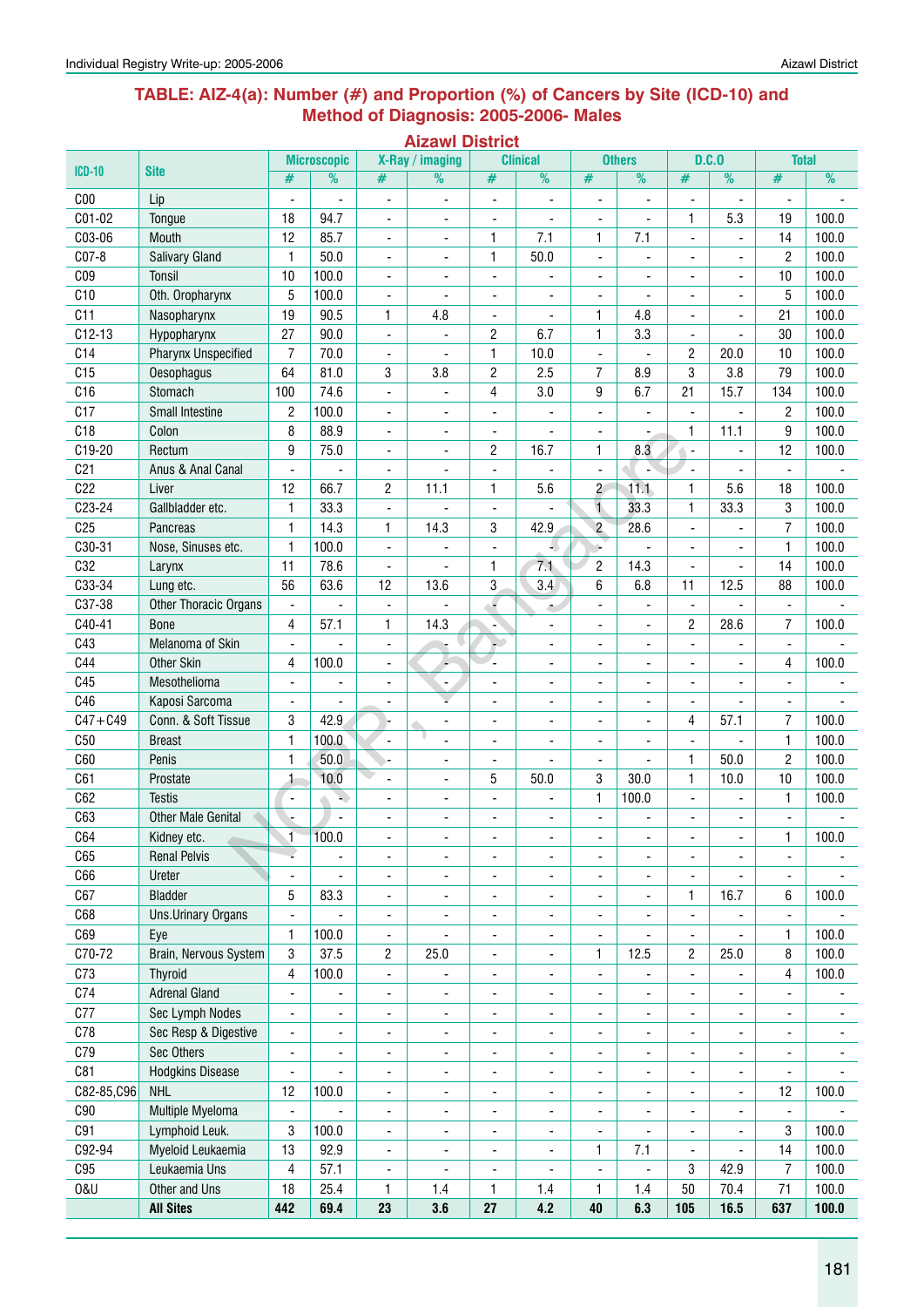#### **Table: AIZ-4(b): Number (#) and Proportion (%) of Cancers by Site (ICD-10) and Method of Diagnosis : 2005-2006- Females**

| W<br>. .<br>. . |
|-----------------|
|-----------------|

|                  |                              |                          | <b>Microscopic</b>       |                              | X-Ray / imaging          |                              | <b>Clinical</b>          |                              | <b>Others</b>            |                          | D.C.0                    | <b>Total</b>             |                |
|------------------|------------------------------|--------------------------|--------------------------|------------------------------|--------------------------|------------------------------|--------------------------|------------------------------|--------------------------|--------------------------|--------------------------|--------------------------|----------------|
| <b>ICD-10</b>    | <b>Site</b>                  | #                        | %                        | #                            | %                        | #                            | %                        | #                            | $\overline{\frac{9}{0}}$ | #                        | %                        | #                        | %              |
| C <sub>00</sub>  | Lip                          | ÷,                       |                          | $\blacksquare$               | ÷,                       |                              | ÷,                       | ÷,                           | $\blacksquare$           | Ĭ.                       | $\blacksquare$           | ÷,                       |                |
| $C01-02$         | <b>Tongue</b>                | 2                        | 100.0                    | $\overline{\phantom{a}}$     |                          | $\blacksquare$               |                          | ٠                            |                          |                          |                          | $\overline{c}$           | 100.0          |
| C03-06           | Mouth                        | 6                        | 85.7                     | ٠                            | $\overline{\phantom{a}}$ | $\overline{\phantom{m}}$     | $\overline{\phantom{a}}$ | $\qquad \qquad \blacksquare$ | ۰                        | 1                        | 14.3                     | 7                        | 100.0          |
| $CO7-8$          | <b>Salivary Gland</b>        | $\overline{c}$           | 100.0                    | ٠                            |                          | $\qquad \qquad \blacksquare$ |                          | ٠                            |                          |                          |                          | $\overline{2}$           | 100.0          |
| C <sub>09</sub>  | Tonsil                       | $\mathbf{1}$             | 100.0                    | ä,                           | ä,                       | $\overline{\phantom{0}}$     |                          | $\blacksquare$               | ä,                       |                          | $\overline{a}$           | $\mathbf{1}$             | 100.0          |
| C10              | Oth. Oropharynx              | $\mathbf{1}$             | 100.0                    | $\overline{\phantom{a}}$     | $\blacksquare$           | $\overline{\phantom{a}}$     |                          | $\blacksquare$               | ٠                        | $\overline{a}$           | ٠                        | $\mathbf{1}$             | 100.0          |
| $\overline{C11}$ | Nasopharynx                  | 5                        | 83.3                     | $\overline{\phantom{a}}$     | $\overline{a}$           | 1                            | 16.7                     | $\overline{\phantom{a}}$     | ÷.                       | $\overline{a}$           | ٠                        | 6                        | 100.0          |
| $C12-13$         | Hypopharynx                  | $\mathbf{2}$             | 100.0                    | $\blacksquare$               | $\overline{\phantom{a}}$ | $\overline{\phantom{a}}$     | $\blacksquare$           | $\blacksquare$               | ä,                       |                          |                          | $\mathbf{2}$             | 100.0          |
| C <sub>14</sub>  | <b>Pharynx Unspecified</b>   | $\blacksquare$           |                          | ۰                            | $\blacksquare$           | $\overline{\phantom{a}}$     |                          | $\overline{\phantom{a}}$     | ä,                       | 1                        | 100.0                    | $\mathbf{1}$             | 100.0          |
| C15              | Oesophagus                   | $\overline{7}$           | 87.5                     | $\blacksquare$               |                          | ä,                           |                          | $\blacksquare$               |                          | 1                        | 12.5                     | 8                        | 100.0          |
| C16              | Stomach                      | 46                       | 73.0                     | 2                            | 3.2                      | 2                            | 3.2                      | 7                            | 11.1                     | 6                        | 9.5                      | 63                       | 100.0          |
| $\overline{C17}$ | <b>Small Intestine</b>       |                          |                          |                              | $\overline{\phantom{0}}$ | $\frac{1}{2}$                |                          | $\blacksquare$               |                          | $\blacksquare$           |                          |                          |                |
| C18              | Colon                        | 6                        | 66.7                     | $\blacksquare$               | $\overline{\phantom{a}}$ | $\frac{1}{2}$                | ٠                        | 1                            | 11.1                     | $\overline{c}$           | 22.2                     | 9                        | 100.0          |
| $C19-20$         | Rectum                       | 13                       | 92.9                     | $\blacksquare$               | $\blacksquare$           | ä,                           | $\blacksquare$           | $\mathbf{1}$                 | 7.1                      | $\blacksquare$           | ÷,                       | 14                       | 100.0          |
| C <sub>21</sub>  | Anus & Anal Canal            | $\blacksquare$           | ÷,                       | ۰                            | $\blacksquare$           | $\frac{1}{2}$                | $\overline{\phantom{a}}$ | $\overline{\phantom{a}}$     |                          | $\overline{\phantom{a}}$ | $\blacksquare$           | $\blacksquare$           |                |
| C <sub>22</sub>  | Liver                        | 8                        | 72.7                     | ۰                            |                          | 1                            | 9.1                      |                              | ÷                        | $\overline{2}$           | 18.2                     | 11                       | 100.0          |
| $C23-24$         | Gallbladder etc.             | 5                        | 55.6                     | $\qquad \qquad \blacksquare$ |                          | $\overline{\mathbf{c}}$      | 22.2                     | $\mathbf{2}$                 | 22.2                     |                          |                          | 9                        | 100.0          |
| C <sub>25</sub>  | Pancreas                     | $\blacksquare$           | $\overline{a}$           | 4                            | 40.0                     | $\overline{c}$               | 20.0                     | 3                            | 30.0                     | 1                        | 10.0                     | 10                       | 100.0          |
| $C30-31$         | Nose, Sinuses etc.           | 2                        | 100.0                    | ä,                           |                          | $\blacksquare$               |                          |                              |                          | $\overline{a}$           |                          | $\overline{c}$           | 100.0          |
| C32              | Larynx                       | 3                        | 60.0                     | $\overline{\phantom{a}}$     | $\overline{a}$           | 1                            | 20.0                     | $\overline{1}$               | 20.0                     | $\blacksquare$           | $\blacksquare$           | 5                        | 100.0          |
| C33-34           | Lung etc.                    | 40                       | 54.8                     | 9                            | 12.3                     | 4                            | 5.5                      | 5                            | 6.8                      | 15                       | 20.5                     | $\overline{73}$          | 100.0          |
| $C37-38$         | <b>Other Thoracic Organs</b> | $\blacksquare$           |                          | ÷,                           | ä,                       | ä,                           |                          | $\blacksquare$               |                          | $\blacksquare$           | $\blacksquare$           | $\blacksquare$           |                |
| $C40-41$         | <b>Bone</b>                  | $\overline{2}$           | 40.0                     | ۰                            | $\overline{\phantom{a}}$ | $\mathbf{1}$                 | 20.0                     | $\overline{c}$               | 40.0                     |                          | $\overline{\phantom{a}}$ | 5                        | 100.0          |
| C43              | Melanoma of Skin             |                          |                          | ۰                            | ٠                        |                              | ۳                        | $\overline{\phantom{a}}$     |                          |                          | -                        |                          |                |
| C44              | Other Skin                   | $\overline{2}$           | 100.0                    | ÷,                           | ٠                        | ÷                            |                          | $\overline{\phantom{a}}$     | $\overline{\phantom{a}}$ |                          |                          | $\overline{c}$           | 100.0          |
| C45              | Mesothelioma                 | $\overline{a}$           | ä,                       | ä,                           |                          |                              | $\blacksquare$           | $\blacksquare$               | $\overline{\phantom{0}}$ |                          | ۰.                       | $\overline{\phantom{a}}$ |                |
| C46              | Kaposi Sarcoma               | $\blacksquare$           | ä,                       | ۰                            | $\overline{a}$           | $\overline{\phantom{a}}$     | $\blacksquare$           | $\overline{\phantom{a}}$     | ۰.                       | $\overline{a}$           | ٠                        | $\overline{\phantom{a}}$ |                |
| $C47 + C49$      | Conn. & Soft Tissue          | $\overline{2}$           | 100.0                    | $\overline{\phantom{a}}$     | $\overline{\phantom{a}}$ | $\overline{\phantom{a}}$     | $\overline{\phantom{a}}$ | $\overline{\phantom{a}}$     | ä,                       | $\blacksquare$           | $\overline{\phantom{a}}$ | $\overline{c}$           | 100.0          |
| C50              | <b>Breast</b>                | 44                       | 84.6                     | $\blacksquare$               | ÷                        | 2                            | 3.8                      | 4                            | 7.7                      | $\overline{c}$           | 3.8                      | 52                       | 100.0          |
| C51              | Vulva                        | $\overline{2}$           | 40.0                     | ŀ.                           | $\overline{\phantom{a}}$ | $\overline{2}$               | 40.0                     | $\mathbf{1}$                 | 20.0                     | $\blacksquare$           | $\blacksquare$           | 5                        | 100.0          |
| C52              | Vagina                       | $\mathbf{1}$             | 100.0                    | $\blacksquare$               |                          | $\blacksquare$               |                          | $\overline{\phantom{a}}$     |                          |                          |                          | $\mathbf{1}$             | 100.0          |
| C53              | Cervix Uteri                 | 61                       | 82.4                     | ٠                            |                          | 4                            | 5.4                      | 5                            | 6.8                      | 4                        | 5.4                      | 74                       | 100.0          |
| C54              | Corpus Uteri                 | $\overline{2}$           | 66.7                     | $\blacksquare$               | ä,                       | $\frac{1}{2}$                |                          | $\mathbf{1}$                 | 33.3                     |                          | $\blacksquare$           | 3                        | 100.0          |
| C55              | <b>Uterus Unspecified</b>    | ÷.                       |                          | $\overline{\phantom{a}}$     | $\blacksquare$           | 3                            | 100.0                    | $\overline{\phantom{a}}$     | ÷.                       | $\overline{a}$           | $\blacksquare$           | 3                        | 100.0          |
| C56              | Ovary etc.                   | 8                        | 88.9                     | ä,                           | $\overline{a}$           | $\overline{a}$               |                          | $\mathbf{1}$                 | 11.1                     | $\overline{a}$           |                          | 9                        | 100.0          |
| C57              | <b>Other Female Genital</b>  | ۷                        |                          | ä,                           | $\overline{a}$           | ä,                           |                          | $\blacksquare$               | ä,                       | $\overline{c}$           | 100.0                    | $\overline{2}$           | 100.0          |
| C58              | Placenta                     | $\mathbf{1}$             | 50.0                     |                              |                          | 1                            | 50.0                     |                              |                          |                          |                          | $\overline{2}$           | 100.0          |
| C64              | Kidney etc.                  | 1                        | 25.0                     |                              |                          | $\overline{c}$               | 50.0                     | $\mathbf{1}$                 | 25.0                     |                          |                          | 4                        | 100.0          |
| C65              | <b>Renal Pelvis</b>          | $\frac{1}{2}$            |                          | Ĭ.                           | ÷,                       | $\frac{1}{2}$                |                          | $\blacksquare$               |                          | $\overline{\phantom{a}}$ | ÷,                       | ÷.                       |                |
| C66              | Ureter                       | $\overline{\phantom{a}}$ | L.                       | ÷,                           | $\overline{a}$           | $\frac{1}{2}$                | $\overline{\phantom{0}}$ | $\overline{\phantom{a}}$     | ÷,                       |                          |                          | $\overline{\phantom{a}}$ |                |
| C67              | <b>Bladder</b>               | 2                        | 66.7                     | 1                            | 33.3                     | -                            | $\overline{\phantom{a}}$ | $\overline{\phantom{a}}$     | ۰                        | $\overline{\phantom{a}}$ | ۰                        | 3                        | 100.0          |
| C68              | Uns.Urinary Organs           | $\blacksquare$           |                          | $\overline{\phantom{a}}$     | $\overline{\phantom{a}}$ | $\qquad \qquad \blacksquare$ | $\overline{\phantom{a}}$ | $\overline{\phantom{a}}$     | ÷,                       | $\overline{\phantom{a}}$ | ٠                        | $\blacksquare$           |                |
| C69              | Eye                          | 1                        | 50.0                     | $\overline{\phantom{a}}$     | $\overline{\phantom{a}}$ | 1                            | 50.0                     | $\overline{\phantom{a}}$     | $\overline{\phantom{0}}$ | $\blacksquare$           | $\blacksquare$           | $\overline{c}$           | 100.0          |
| C70-72           | Brain, Nervous System        | $\mathbf{1}$             | 20.0                     | 3                            | 60.0                     | $\qquad \qquad \blacksquare$ |                          | $\overline{\phantom{a}}$     | ۰                        | 1                        | 20.0                     | 5                        | 100.0          |
| C <sub>73</sub>  | <b>Thyroid</b>               | 11                       | 100.0                    | -                            |                          | ۰                            | ۰                        | ٠                            | ۰                        | $\overline{\phantom{a}}$ |                          | 11                       | 100.0          |
| C <sub>74</sub>  | <b>Adrenal Gland</b>         | $\overline{\phantom{a}}$ |                          | -                            | -                        | ۰                            | $\overline{\phantom{a}}$ | ٠                            | -                        |                          | ٠                        | $\overline{\phantom{a}}$ |                |
| C77              | Sec Lymph Nodes              | $\overline{\phantom{0}}$ | $\blacksquare$           | $\blacksquare$               | $\blacksquare$           | $\overline{\phantom{a}}$     | $\overline{\phantom{a}}$ | $\blacksquare$               | $\overline{\phantom{a}}$ | $\overline{a}$           | $\blacksquare$           | $\blacksquare$           | $\blacksquare$ |
| C78              | Sec Resp & Digestive         | $\overline{\phantom{a}}$ | $\overline{\phantom{a}}$ | $\overline{\phantom{a}}$     | ٠                        | $\overline{\phantom{a}}$     |                          | $\overline{\phantom{a}}$     | ÷                        |                          | $\overline{\phantom{a}}$ | $\overline{\phantom{a}}$ |                |
| C79              | <b>Sec Others</b>            | $\overline{\phantom{a}}$ | ۰                        | -                            | $\overline{\phantom{a}}$ | ۰                            | $\overline{\phantom{a}}$ | $\overline{\phantom{a}}$     | ٠                        | $\overline{\phantom{a}}$ | ٠                        | $\overline{\phantom{a}}$ | $\blacksquare$ |
| C81              | <b>Hodgkins Disease</b>      | ä,                       |                          | ä,                           | ٠                        | $\overline{\phantom{a}}$     | $\overline{\phantom{a}}$ | $\blacksquare$               |                          |                          | $\blacksquare$           | $\blacksquare$           |                |
| C82-85, C96      | <b>NHL</b>                   | 11                       | 84.6                     | ä,                           | $\overline{\phantom{0}}$ |                              | ä,                       | $\overline{c}$               | 15.4                     |                          | ۰.                       | 13                       | 100.0          |
| C90              | Multiple Myeloma             | $\overline{2}$           | 100.0                    | ٠                            | $\overline{\phantom{a}}$ |                              | $\overline{\phantom{a}}$ |                              |                          |                          |                          | $\overline{c}$           | 100.0          |
| C91              | Lymphoid Leuk.               | $\mathbf{1}$             | 100.0                    | ٠                            | -                        | -                            | $\overline{\phantom{a}}$ | $\qquad \qquad \blacksquare$ |                          |                          |                          | $\mathbf{1}$             | 100.0          |
| C92-94           | Myeloid Leukaemia            | 4                        | 100.0                    | $\overline{\phantom{a}}$     | $\overline{\phantom{a}}$ | $\overline{\phantom{a}}$     | $\overline{\phantom{a}}$ | $\overline{\phantom{a}}$     | ÷,                       | $\blacksquare$           |                          | 4                        | 100.0          |
| C95              | Leukaemia Uns                | $\mathbf{1}$             | 33.3                     | $\blacksquare$               | $\overline{\phantom{a}}$ | $\overline{\phantom{a}}$     | $\blacksquare$           | $\overline{\phantom{a}}$     | $\overline{\phantom{0}}$ | $\overline{c}$           | 66.7                     | 3                        | 100.0          |
| <b>0&amp;U</b>   | Other and Uns                | 16                       | 26.7                     | 1                            | 1.7                      | $\frac{1}{2}$                | $\blacksquare$           | $\overline{\phantom{a}}$     | ÷,                       | 43                       | 71.7                     | 60                       | 100.0          |
|                  | <b>All Sites</b>             | 325                      | 65.8                     | 20                           | 4.0                      | 29                           | 5.9                      | 37                           | 7.5                      | 83                       | 16.8                     | 494                      | 100.0          |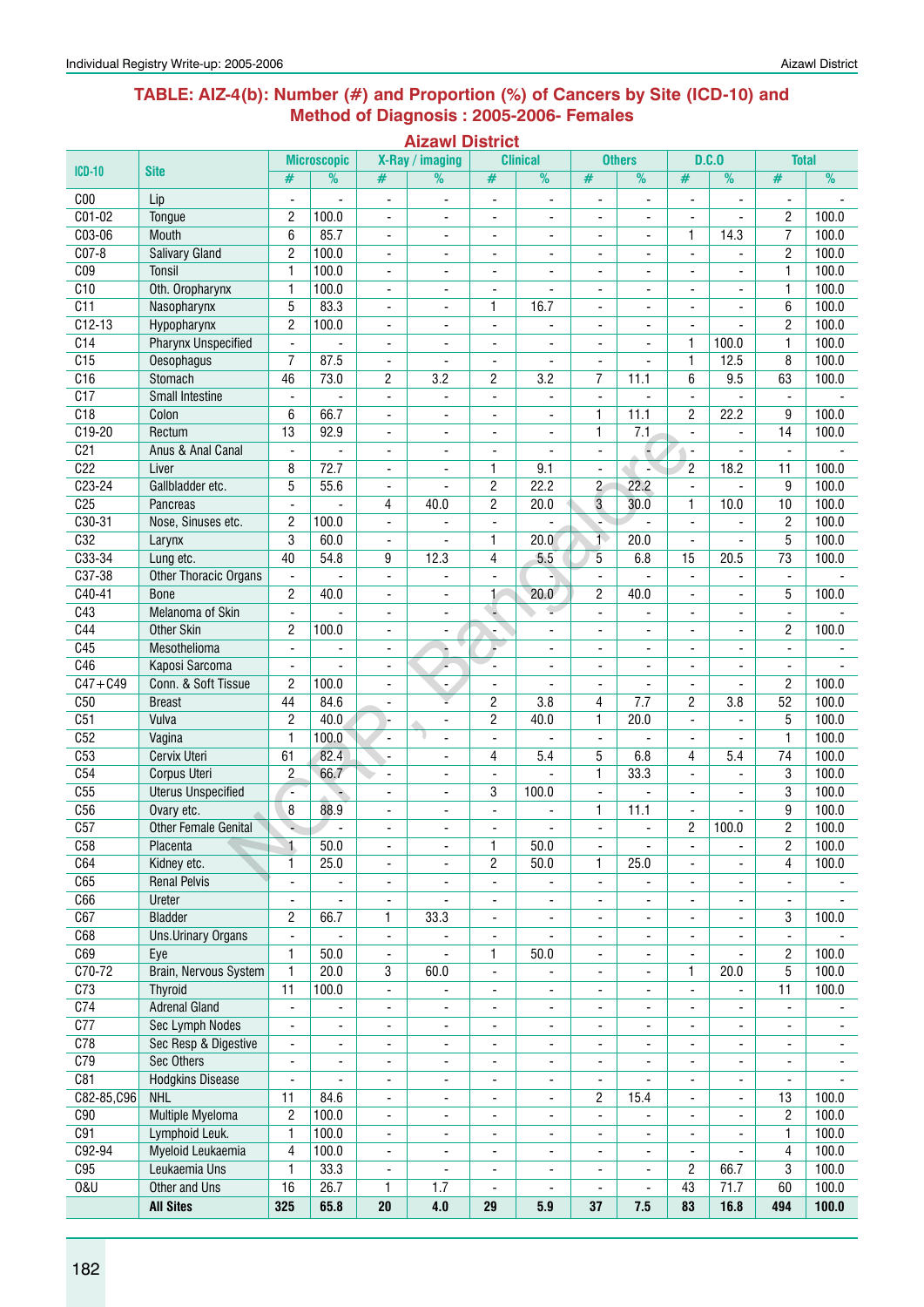# **Table: AIZ-5(a): Number (#) and Proportion (%) of Cancers by Site (ICD-10) and Detailed Microscopic Diagnosis, 2005-2006- Males : Aizawl District**

|                 |                                             |                          | Pri. Hist      | Sec. Hist                |                          | <b>Cytology</b>          |                      | <b>Blood Film</b>                |                | <b>Bone Marrow</b> |                          | <b>Others</b>  |                          | <b>Total</b>                     |                |
|-----------------|---------------------------------------------|--------------------------|----------------|--------------------------|--------------------------|--------------------------|----------------------|----------------------------------|----------------|--------------------|--------------------------|----------------|--------------------------|----------------------------------|----------------|
| <b>ICD-10</b>   | <b>Site</b>                                 | #                        | $\%$           | #                        | $\%$                     | #                        | $\frac{9}{6}$        | #                                | $\%$           | #                  | %                        | #              | $\frac{9}{6}$            | #                                | $\frac{9}{6}$  |
| C <sub>00</sub> | Lip                                         | $\blacksquare$           |                | $\blacksquare$           | $\frac{1}{2}$            | $\blacksquare$           |                      | $\blacksquare$                   | $\blacksquare$ | $\overline{a}$     | $\overline{\phantom{a}}$ | $\blacksquare$ |                          |                                  |                |
| C01-02          | Tongue                                      | 18                       | 94.7           | $\blacksquare$           |                          | $\overline{\phantom{a}}$ |                      | $\blacksquare$                   |                |                    | $\blacksquare$           | 1              | 5.3                      | 19                               | 100.0          |
| C03-06          | Mouth                                       | 10                       | 71.4           | $\blacksquare$           |                          | $\overline{c}$           | 14.3                 |                                  |                |                    |                          | $\overline{c}$ | 14.3                     | 14                               | 100.0          |
| C07-8           | <b>Salivary Gland</b>                       | $\overline{\phantom{a}}$ |                | 1                        | 50.0                     |                          |                      |                                  |                |                    |                          | 1              | 50.0                     | $\overline{c}$                   | 100.0          |
| CO9             | <b>Tonsil</b>                               | 9                        | 90.0           | $\blacksquare$           |                          | 1                        | 10.0                 |                                  |                |                    |                          |                |                          | 10                               | 100.0          |
| C10             | Oth. Oropharynx                             | 5                        | 100.0          | $\blacksquare$           | ä,                       | $\overline{\phantom{a}}$ |                      | $\overline{a}$                   |                | $\blacksquare$     | $\overline{\phantom{a}}$ | $\blacksquare$ |                          | 5                                | 100.0          |
| C11             | Nasopharynx                                 | 17                       | 81.0           | $\blacksquare$           | $\blacksquare$           | 2                        | 9.5                  | $\blacksquare$                   | $\blacksquare$ | $\blacksquare$     | $\sim$                   | $\overline{c}$ | 9.5                      | 21                               | 100.0          |
| $C12-13$        | Hypopharynx                                 | 25                       | 83.3           | $\overline{a}$           | ÷                        | $\overline{2}$           | 6.7                  | $\overline{a}$                   | $\overline{a}$ | ÷                  | ÷                        | 3              | 10.0                     | 30                               | 100.0          |
| C14             | <b>Pharynx Unspecified</b>                  | 5                        | 50.0           | ÷,                       |                          | $\overline{c}$           | 20.0                 |                                  |                |                    |                          | 3              | 30.0                     | 10                               | 100.0          |
| C15             | <b>Oesophagus</b>                           | 63                       | 79.7           |                          |                          |                          |                      |                                  |                | 1                  | 1.3                      | 15             | 19.0                     | 79                               | 100.0          |
| C16             | Stomach                                     | 98                       | 73.1           | $\mathbf{1}$             | 0.7                      | 1                        | 0.7                  |                                  |                |                    | $\ddot{\phantom{a}}$     | 34             | 25.4                     | 134                              | 100.0          |
| C17             | <b>Small Intestine</b>                      | $\overline{2}$           | 100.0          | $\blacksquare$           | $\blacksquare$           |                          |                      |                                  |                |                    |                          |                |                          | $\overline{2}$                   | 100.0          |
| C18             | Colon                                       | 8                        | 88.9           | $\blacksquare$           | ä,                       |                          |                      |                                  |                |                    |                          | $\mathbf{1}$   | 11.1                     | 9                                | 100.0          |
| C19-20          | Rectum                                      | 9                        | 75.0           | $\blacksquare$           | $\blacksquare$           | $\blacksquare$           | $\blacksquare$       | $\blacksquare$                   |                |                    | ó                        | 3              | 25.0                     | 12                               | 100.0          |
| C <sub>21</sub> | Anus & Anal Canal                           |                          |                | $\blacksquare$           |                          | $\overline{\phantom{a}}$ |                      |                                  |                | A.                 |                          | $\blacksquare$ | ä,                       | $\overline{\phantom{a}}$         |                |
| C22             | Liver                                       | $\mathbf{1}$             | 5.6            |                          |                          | 11                       | 61.1                 |                                  |                |                    |                          | 6              | 33.3                     | 18                               | 100.0          |
| C23-24          | Gallbladder etc.                            |                          |                |                          |                          | $\mathbf{1}$             | 33.3                 |                                  |                |                    |                          | $\overline{c}$ | 66.7                     | 3                                | 100.0          |
| C <sub>25</sub> | Pancreas                                    | 1                        | 14.3           | $\overline{\phantom{a}}$ |                          |                          |                      |                                  |                |                    |                          | 6              | 85.7                     | $\overline{7}$                   | 100.0          |
| C30-31          | Nose, Sinuses etc.                          | $\mathbf{1}$             | 100.0          | $\blacksquare$           | $\overline{\phantom{a}}$ | $\overline{\phantom{a}}$ |                      | $\blacksquare$                   |                |                    | $\overline{\phantom{a}}$ |                | $\blacksquare$           | 1                                | 100.0          |
| C32             | Larynx                                      | 10                       | 71.4           | $\blacksquare$           | $\blacksquare$           | $\mathbf{1}$             | 7.1                  |                                  |                | $\blacksquare$     | $\sim$                   | 3              | 21.4                     | 14                               | 100.0          |
| C33-34          | Lung etc.                                   | 25                       | 28.4           | $\overline{a}$           | ÷                        | 31                       | 35.2                 | $\overline{a}$                   |                | ÷                  | ÷                        | 32             | 36.4                     | 88                               | 100.0          |
| C37-38          |                                             | $\blacksquare$           |                |                          |                          | $\tilde{\phantom{a}}$    | $\blacksquare$       |                                  |                |                    |                          | $\blacksquare$ | ä,                       | $\blacksquare$                   |                |
| C40-41          | <b>Other Thoracic Organs</b><br><b>Bone</b> | $\overline{c}$           | 28.6           |                          |                          | $\overline{2}$           | 28.6                 |                                  |                |                    |                          | 3              | 42.9                     | $\overline{7}$                   | 100.0          |
|                 | Melanoma of Skin                            |                          |                |                          |                          |                          | D                    |                                  |                |                    |                          |                |                          |                                  |                |
| C43<br>C44      |                                             | $\blacksquare$           |                |                          |                          |                          |                      |                                  |                |                    |                          |                |                          |                                  | 100.0          |
| C45             | <b>Other Skin</b>                           | 4                        | 100.0          |                          | $\overline{\phantom{a}}$ |                          |                      |                                  |                |                    |                          |                |                          | 4                                |                |
| C46             | Mesothelioma                                | $\blacksquare$           |                | L,                       | $\frac{1}{2}$            | $\overline{a}$           |                      |                                  |                |                    | L.                       |                | $\blacksquare$           | $\blacksquare$                   |                |
| $C47 + C49$     | Kaposi Sarcoma                              | $\overline{\phantom{a}}$ |                |                          | $\blacksquare$           |                          |                      | $\blacksquare$<br>$\overline{a}$ | $\blacksquare$ |                    | $\blacksquare$           | $\blacksquare$ | 57.1                     | $\blacksquare$<br>$\overline{7}$ |                |
|                 | Conn. & Soft Tissue                         | $\mathbf{1}$             | 14.3           | $\blacksquare$           |                          | $\overline{c}$           | 28.6                 |                                  |                |                    | $\overline{a}$           | 4              |                          |                                  | 100.0          |
| C50             | <b>Breast</b>                               | 1                        | 100.0          |                          |                          |                          |                      |                                  |                |                    |                          |                |                          | 1                                | 100.0          |
| C60             | Penis                                       | 1                        | 50.0           |                          |                          |                          |                      |                                  |                |                    |                          | 1              | 50.0                     | $\overline{c}$                   | 100.0          |
| C61             | Prostate                                    | $\mathbf{1}$             | 10.0           |                          |                          |                          |                      |                                  |                |                    | $\overline{\phantom{a}}$ | 9              | 90.0                     | 10                               | 100.0          |
| C62             | <b>Testis</b>                               | $\blacksquare$           | a.             | $\blacksquare$           | $\overline{\phantom{a}}$ |                          |                      |                                  |                | $\overline{a}$     | $\overline{\phantom{a}}$ | 1              | 100.0                    | 1                                | 100.0          |
| C63             | <b>Other Male Genital</b>                   |                          |                | ÷,                       | $\blacksquare$           | $\blacksquare$           |                      | $\blacksquare$                   | $\blacksquare$ | $\blacksquare$     | $\overline{\phantom{a}}$ | $\blacksquare$ | $\blacksquare$           |                                  |                |
| C64             | Kidney etc.                                 |                          |                |                          |                          | 1                        | 100.0                |                                  |                |                    |                          |                | $\overline{a}$           | 1                                | 100.0          |
| C65             | <b>Renal Pelvis</b>                         |                          | ÷,             | $\blacksquare$           | ä,                       | $\blacksquare$           |                      |                                  |                | ä,                 | $\blacksquare$           | $\blacksquare$ | $\blacksquare$           | $\blacksquare$                   | $\blacksquare$ |
| C66             | Ureter                                      | $\blacksquare$           |                | L,                       |                          |                          |                      |                                  |                |                    |                          |                |                          |                                  |                |
| C67             | <b>Bladder</b>                              | 5                        | 83.3           | $\blacksquare$           | $\blacksquare$           |                          |                      |                                  |                |                    |                          | $\mathbf{1}$   | 16.7                     | 6                                | 100.0          |
| C68             | Uns.Urinary Organs                          | $\blacksquare$           | $\blacksquare$ | $\blacksquare$           | ٠                        |                          |                      | $\blacksquare$                   |                | $\overline{a}$     | $\blacksquare$           | $\blacksquare$ | $\blacksquare$           | $\blacksquare$                   |                |
| C69             | Eye                                         | 1                        | 100.0          | $\blacksquare$           | $\overline{\phantom{a}}$ | $\blacksquare$           | $\ddot{\phantom{a}}$ | L.                               |                | ä,                 | $\blacksquare$           | $\blacksquare$ | $\overline{\phantom{a}}$ | 1                                | 100.0          |
| C70-72          | Brain, Nervous System                       | 3                        | 37.5           | $\blacksquare$           | $\overline{\phantom{a}}$ | $\blacksquare$           | $\ddot{\phantom{a}}$ | $\blacksquare$                   | $\blacksquare$ | $\blacksquare$     | $\blacksquare$           | 5              | 62.5                     | 8                                | 100.0          |
| C73             | <b>Thyroid</b>                              | 2                        | 50.0           | $\blacksquare$           | $\blacksquare$           | $\overline{c}$           | 50.0                 | $\blacksquare$                   | $\blacksquare$ | ä,                 | $\sim$                   | $\blacksquare$ | $\blacksquare$           | 4                                | 100.0          |
| C74             | <b>Adrenal Gland</b>                        | $\blacksquare$           |                | $\blacksquare$           |                          | $\blacksquare$           |                      | $\overline{a}$                   |                |                    | $\overline{a}$           |                |                          | $\blacksquare$                   |                |
| C77             | Sec Lymph Nodes                             | $\frac{1}{2}$            |                |                          |                          |                          |                      |                                  |                |                    |                          |                |                          |                                  |                |
| C78             | Sec Resp & Digestive                        | $\blacksquare$           | $\blacksquare$ | $\blacksquare$           | ٠                        |                          |                      |                                  |                | $\blacksquare$     | $\blacksquare$           | $\blacksquare$ |                          |                                  |                |
| C79             | Sec Others                                  | $\blacksquare$           | $\blacksquare$ | $\blacksquare$           | $\overline{\phantom{a}}$ | $\blacksquare$           | $\blacksquare$       | $\blacksquare$                   | $\blacksquare$ | $\blacksquare$     | $\blacksquare$           | $\blacksquare$ | $\blacksquare$           | $\blacksquare$                   | $\blacksquare$ |
| C81             | <b>Hodgkins Disease</b>                     | $\overline{\phantom{a}}$ |                | $\blacksquare$           | $\frac{1}{2}$            | $\blacksquare$           |                      | $\blacksquare$                   | $\blacksquare$ | $\blacksquare$     | $\blacksquare$           | $\blacksquare$ | $\blacksquare$           | $\blacksquare$                   |                |
| C82-85,C96      | <b>NHL</b>                                  | 11                       | 91.7           | $\blacksquare$           | $\blacksquare$           | 1                        | 8.3                  | $\blacksquare$                   | $\blacksquare$ | $\blacksquare$     | $\blacksquare$           | $\blacksquare$ | $\blacksquare$           | 12                               | 100.0          |
| C90             | Multiple Myeloma                            | $\blacksquare$           | ÷,             | ÷,                       | ÷,                       | $\overline{\phantom{a}}$ |                      | $\blacksquare$                   |                | $\blacksquare$     |                          | $\blacksquare$ |                          | $\blacksquare$                   |                |
| C91             | Lymphoid Leuk.                              | $\blacksquare$           | ÷,             | L,                       | ä,                       |                          | ÷,                   | 2                                | 66.7           | $\mathbf{1}$       | 33.3                     | $\blacksquare$ |                          | 3                                | 100.0          |
| C92-94          | Myeloid Leukaemia                           | $\blacksquare$           |                | ÷,                       | $\blacksquare$           | ÷,                       | $\ddot{\phantom{a}}$ | 7                                | 50.0           | 6                  | 42.9                     | 1              | 7.1                      | 14                               | 100.0          |
| C95             | Leukaemia Uns                               | $\blacksquare$           | $\overline{a}$ | $\blacksquare$           | $\overline{\phantom{a}}$ | $\overline{\phantom{a}}$ | $\overline{a}$       | 4                                | 57.1           | $\blacksquare$     | $\blacksquare$           | 3              | 42.9                     | $\overline{7}$                   | 100.0          |
| <b>0&amp;U</b>  | Other and Uns                               | 1                        | 1.4            | $\blacksquare$           | ÷,                       | 17                       | 23.9                 | $\ddot{\phantom{a}}$             | L,             | ÷,                 | $\blacksquare$           | 53             | 74.6                     | 71                               | 100.0          |
|                 | <b>All Sites</b>                            | 340                      | 53.4           | 2                        | 0.3                      | 79                       | 12.4                 | 13                               | 2.0            | 8                  | 1.3                      | 195            | 30.6                     | 637                              | 100.0          |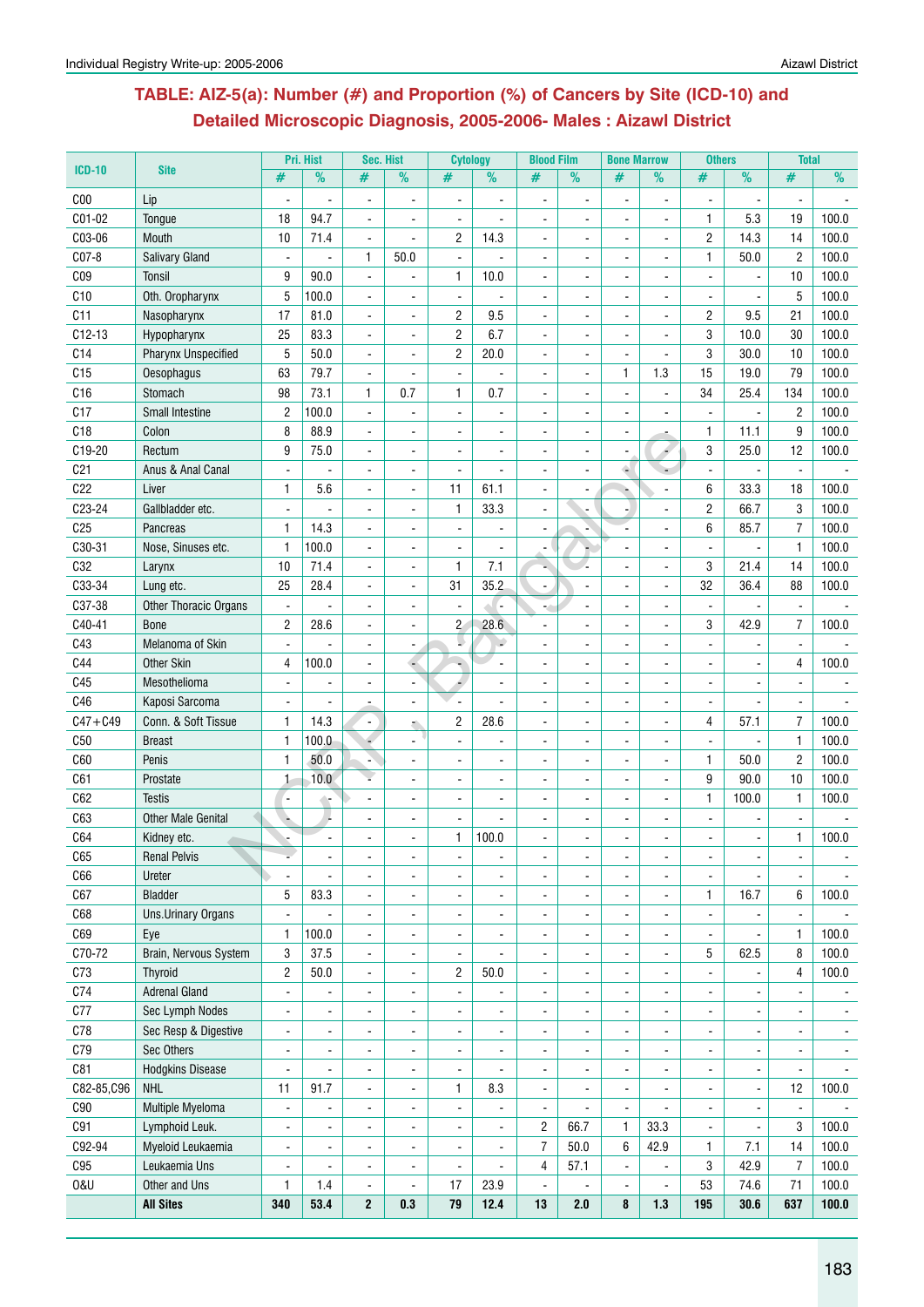## **Table: AIZ-5(b): Number (#) and Proportion (%) of Cancers by Site (ICD-10) and Detailed Microscopic Diagnosis, 2005-2006- Females : Aizawl District**

|                 |                             |                          | Pri. Hist                | Sec. Hist                |                          | <b>Cytology</b> |                | <b>Blood Film</b>        |                          | <b>Bone Marrow</b>       |                          | <b>Others</b>            |                          | <b>Total</b>             |                 |
|-----------------|-----------------------------|--------------------------|--------------------------|--------------------------|--------------------------|-----------------|----------------|--------------------------|--------------------------|--------------------------|--------------------------|--------------------------|--------------------------|--------------------------|-----------------|
| <b>ICD-10</b>   | <b>Site</b>                 | #                        | $\%$                     | #                        | $\%$                     | #               | $\frac{9}{6}$  | #                        | %                        | #                        | %                        | #                        | $\overline{\frac{9}{0}}$ | #                        | $\overline{\%}$ |
| C <sub>00</sub> | Lip                         |                          |                          | $\overline{\phantom{a}}$ | $\overline{a}$           | $\blacksquare$  |                | $\overline{\phantom{a}}$ | $\blacksquare$           |                          | $\blacksquare$           | $\overline{a}$           |                          | $\overline{\phantom{a}}$ |                 |
| C01-02          | Tongue                      | 1                        | 50.0                     | $\blacksquare$           | ä,                       | 1               | 50.0           | $\blacksquare$           |                          |                          | $\blacksquare$           | $\blacksquare$           | $\blacksquare$           | $\overline{2}$           | 100.0           |
| C03-06          | Mouth                       | 6                        | 85.7                     | $\blacksquare$           | $\blacksquare$           | $\blacksquare$  |                | $\overline{\phantom{a}}$ |                          |                          | $\overline{\phantom{a}}$ | 1                        | 14.3                     | $\overline{7}$           | 100.0           |
| C07-8           | <b>Salivary Gland</b>       | 1                        | 50.0                     | $\blacksquare$           | $\frac{1}{2}$            | 1               | 50.0           |                          |                          |                          |                          | $\blacksquare$           |                          | $\overline{2}$           | 100.0           |
| CO <sub>9</sub> | Tonsil                      | $\mathbf{1}$             | 100.0                    |                          |                          |                 |                |                          |                          |                          |                          |                          |                          | $\mathbf{1}$             | 100.0           |
| C10             | Oth. Oropharynx             | $\mathbf{1}$             | 100.0                    | $\blacksquare$           |                          |                 |                |                          |                          |                          | ÷                        |                          |                          | $\mathbf{1}$             | 100.0           |
| C11             | Nasopharynx                 | 5                        | 83.3                     | $\blacksquare$           | $\blacksquare$           |                 |                |                          |                          |                          | $\overline{a}$           | $\mathbf{1}$             | 16.7                     | 6                        | 100.0           |
| $C12-13$        | Hypopharynx                 | $\overline{c}$           | 100.0                    | $\sim$                   | $\blacksquare$           |                 |                |                          |                          | $\overline{a}$           | $\blacksquare$           | $\blacksquare$           |                          | $\overline{2}$           | 100.0           |
| C14             | Pharynx Unspecified         | $\mathbf{r}$             |                          | $\overline{\phantom{a}}$ | ä,                       |                 |                |                          |                          |                          |                          | $\mathbf{1}$             | 100.0                    | $\mathbf{1}$             | 100.0           |
| C15             | Oesophagus                  | $\overline{7}$           | 87.5                     |                          | ä,                       | $\blacksquare$  |                |                          |                          |                          |                          | $\mathbf{1}$             | 12.5                     | 8                        | 100.0           |
| C16             | Stomach                     | 44                       | 69.8                     | $\blacksquare$           | $\blacksquare$           | 2               | 3.2            | $\blacksquare$           |                          |                          | $\overline{a}$           | 17                       | 27.0                     | 63                       | 100.0           |
| C17             | <b>Small Intestine</b>      | $\blacksquare$           |                          | $\blacksquare$           | $\blacksquare$           |                 |                | $\blacksquare$           |                          |                          | $\blacksquare$           | ä,                       |                          |                          |                 |
| C18             | Colon                       | 5                        | 55.6                     |                          |                          | $\mathbf{1}$    | 11.1           |                          |                          |                          |                          | 3                        | 33.3                     | 9                        | 100.0           |
| C19-20          | Rectum                      | 13                       | 92.9                     |                          |                          |                 |                |                          |                          |                          |                          | $\mathbf{1}$             | 7.1                      | 14                       | 100.0           |
| C <sub>21</sub> | Anus & Anal Canal           | $\blacksquare$           | $\blacksquare$           | $\blacksquare$           | $\blacksquare$           | $\mathbf{r}$    | $\blacksquare$ | $\blacksquare$           | $\blacksquare$           |                          | é,                       | $\blacksquare$           | $\overline{a}$           | $\blacksquare$           |                 |
| C22             | Liver                       | $\mathbf{r}$             | $\overline{a}$           | $\blacksquare$           | ä,                       | 8               | 72.7           | $\blacksquare$           |                          | é.                       |                          | 3                        | 27.3                     | 11                       | 100.0           |
| C23-24          | Gallbladder etc.            | 3                        | 33.3                     | $\blacksquare$           | ä,                       | $\overline{c}$  | 22.2           | $\blacksquare$           | $\overline{a}$           | $\overline{\phantom{a}}$ | $\blacksquare$           | $\overline{4}$           | 44.4                     | 9                        | 100.0           |
| C <sub>25</sub> | Pancreas                    |                          |                          | $\blacksquare$           | ä,                       |                 |                | $\blacksquare$           | $\overline{a}$           |                          | $\overline{a}$           | 10                       | 100.0                    | 10                       | 100.0           |
| C30-31          | Nose. Sinuses etc.          | $\overline{c}$           | 100.0                    | $\blacksquare$           | $\blacksquare$           | ÷               |                | $\blacksquare$           |                          |                          |                          | ÷,                       |                          | $\overline{2}$           | 100.0           |
| C32             | Larynx                      | 3                        | 60.0                     | ÷,                       | L,                       | $\overline{a}$  |                |                          |                          |                          |                          | $\overline{2}$           | 40.0                     | 5                        | 100.0           |
| C33-34          | Lung etc.                   | 16                       | 21.9                     | $\blacksquare$           | ä,                       | 24              | 32.9           |                          |                          |                          | ÷,                       | 33                       | 45.2                     | 73                       | 100.0           |
| C37-38          | Other Thoracic Organs       | $\blacksquare$           |                          | $\blacksquare$           |                          |                 |                |                          |                          |                          |                          |                          |                          |                          |                 |
| C40-41          | <b>Bone</b>                 | $\overline{c}$           | 40.0                     | $\sim$                   | ä,                       | $\blacksquare$  | ٠              | $\blacksquare$           | $\mathbf{r}$             | $\overline{a}$           | $\overline{a}$           | 3                        | 60.0                     | 5                        | 100.0           |
| C43             | Melanoma of Skin            | $\overline{a}$           |                          | $\blacksquare$           | ä,                       |                 |                |                          |                          |                          | $\overline{a}$           | $\overline{a}$           |                          |                          |                 |
| C44             | Other Skin                  | $\mathbf{1}$             | 50.0                     |                          |                          | 1               | 50.0           | $\blacksquare$           |                          |                          |                          |                          |                          | $\overline{2}$           | 100.0           |
| C45             | Mesothelioma                |                          |                          | $\overline{\phantom{a}}$ |                          | $\blacksquare$  | Ξ              |                          |                          |                          |                          |                          |                          |                          |                 |
| C46             | Kaposi Sarcoma              | $\blacksquare$           |                          | $\blacksquare$           |                          |                 |                | $\blacksquare$           |                          | $\blacksquare$           | $\blacksquare$           | $\blacksquare$           |                          |                          |                 |
| $C47 + C49$     | Conn. & Soft Tissue         | $\mathbf{1}$             | 50.0                     | $\tilde{\phantom{a}}$    | ÷.                       | 1               | 50.0           |                          |                          |                          | ÷,                       | $\blacksquare$           |                          | $\overline{c}$           | 100.0           |
| C50             | <b>Breast</b>               | 27                       | 51.9                     |                          | $\blacksquare$           | 17              | 32.7           | $\blacksquare$           |                          |                          | $\blacksquare$           | 8                        | 15.4                     | 52                       | 100.0           |
| C51             | Vulva                       | $\overline{2}$           | 40.0                     | $\blacksquare$           |                          |                 |                |                          |                          |                          | $\blacksquare$           | 3                        | 60.0                     | 5                        | 100.0           |
| C52             | Vagina                      | $\mathbf{1}$             | 100.0                    | Ì                        | ÷.                       | $\blacksquare$  | ÷,             | $\blacksquare$           | $\blacksquare$           | $\blacksquare$           | $\blacksquare$           | $\blacksquare$           |                          | $\mathbf{1}$             | 100.0           |
| C53             | Cervix Uteri                | 60                       | 81.1                     | ٠                        | $\blacksquare$           | 1               | 1.4            | $\blacksquare$           | ÷.                       | $\overline{a}$           | $\sim$                   | 13                       | 17.6                     | 74                       | 100.0           |
| C54             | <b>Corpus Uteri</b>         | $\overline{c}$           | 66.7                     | ٠                        |                          | $\blacksquare$  |                |                          |                          |                          | $\blacksquare$           | $\mathbf{1}$             | 33.3                     | 3                        | 100.0           |
| C55             | <b>Uterus Unspecified</b>   | ٠                        | $\overline{\phantom{a}}$ | $\overline{\phantom{a}}$ | $\blacksquare$           |                 |                | $\blacksquare$           |                          |                          | $\overline{\phantom{a}}$ | 3                        | 100.0                    | 3                        | 100.0           |
| C <sub>56</sub> | Ovary etc.                  | 8                        | 88.9                     |                          |                          |                 |                |                          |                          |                          |                          | $\mathbf{1}$             | 11.1                     | 9                        | 100.0           |
| C57             | <b>Other Female Genital</b> |                          | ÷.                       |                          |                          |                 |                |                          |                          |                          |                          | $\overline{2}$           | 100.0                    | $\overline{2}$           | 100.0           |
| C58             | Placenta                    |                          | 50.0                     | $\blacksquare$           | $\blacksquare$           | $\blacksquare$  | $\blacksquare$ | ÷,                       | $\blacksquare$           | $\overline{\phantom{a}}$ | $\blacksquare$           | 1                        | 50.0                     | 2                        | 100.0           |
| C64             | Kidney etc.                 | $\blacksquare$           | $\blacksquare$           | $\blacksquare$           | $\overline{\phantom{a}}$ | $\mathbf{1}$    | 25.0           | $\blacksquare$           | $\blacksquare$           | $\blacksquare$           | $\blacksquare$           | 3                        | 75.0                     | $\overline{4}$           | 100.0           |
| C65             | <b>Renal Pelvis</b>         | L.                       |                          | $\blacksquare$           | $\overline{\phantom{a}}$ | $\blacksquare$  |                | $\blacksquare$           |                          | $\overline{a}$           | $\blacksquare$           | $\blacksquare$           |                          | $\overline{\phantom{a}}$ |                 |
| C66             | Ureter                      | L.                       |                          |                          | $\blacksquare$           | $\blacksquare$  |                | $\blacksquare$           |                          | $\blacksquare$           |                          |                          |                          |                          |                 |
| C67             | Bladder                     | $\overline{c}$           | 66.7                     | $\blacksquare$           | $\frac{1}{2}$            | $\blacksquare$  |                | $\blacksquare$           |                          |                          | $\overline{\phantom{a}}$ | 1                        | 33.3                     | 3                        | 100.0           |
| C68             | Uns.Urinary Organs          | $\blacksquare$           |                          | $\blacksquare$           | $\frac{1}{2}$            | $\blacksquare$  |                | $\blacksquare$           |                          |                          |                          | $\overline{\phantom{a}}$ |                          | $\overline{\phantom{a}}$ |                 |
| C69             | Eye                         | $\mathbf{1}$             | 50.0                     | $\ddot{\phantom{0}}$     |                          |                 |                |                          |                          |                          |                          | $\mathbf{1}$             | 50.0                     | $\overline{2}$           | 100.0           |
| C70-72          | Brain, Nervous System       | 1                        | 20.0                     | $\blacksquare$           |                          | $\blacksquare$  | $\overline{a}$ | ÷                        | $\blacksquare$           | ä,                       | $\blacksquare$           | $\overline{4}$           | 80.0                     | 5                        | 100.0           |
| C73             | Thyroid                     | 6                        | 54.5                     | $\blacksquare$           | $\overline{\phantom{a}}$ | 5               | 45.5           | $\blacksquare$           | $\blacksquare$           | ä,                       | $\overline{a}$           | $\blacksquare$           | $\blacksquare$           | 11                       | 100.0           |
| C74             | <b>Adrenal Gland</b>        | $\blacksquare$           | $\blacksquare$           | $\blacksquare$           | ۰                        | $\blacksquare$  | $\blacksquare$ | $\blacksquare$           | $\blacksquare$           | $\blacksquare$           | $\blacksquare$           | $\mathbf{r}$             | $\blacksquare$           | $\blacksquare$           | $\sim$          |
| C77             | Sec Lymph Nodes             | $\blacksquare$           | $\blacksquare$           | $\blacksquare$           | $\frac{1}{2}$            | $\blacksquare$  | $\blacksquare$ | $\blacksquare$           | $\overline{\phantom{a}}$ | $\blacksquare$           | $\overline{\phantom{a}}$ | $\overline{\phantom{a}}$ | $\blacksquare$           | $\blacksquare$           | $\sim$          |
| C78             | Sec Resp & Digestive        | $\overline{\phantom{a}}$ | $\blacksquare$           | $\blacksquare$           | $\overline{\phantom{a}}$ | $\blacksquare$  |                | $\blacksquare$           |                          | L.                       | $\blacksquare$           | $\overline{\phantom{a}}$ | $\blacksquare$           | $\overline{\phantom{a}}$ | $\blacksquare$  |
| C79             | Sec Others                  | $\overline{\phantom{a}}$ | $\blacksquare$           | $\blacksquare$           | $\overline{\phantom{a}}$ | $\blacksquare$  |                | $\blacksquare$           |                          | $\blacksquare$           | $\overline{\phantom{a}}$ | $\blacksquare$           | $\blacksquare$           | $\blacksquare$           |                 |
| C81             | <b>Hodgkins Disease</b>     | $\blacksquare$           | $\blacksquare$           | $\blacksquare$           | $\overline{\phantom{a}}$ | $\blacksquare$  |                | $\blacksquare$           | $\blacksquare$           | $\blacksquare$           | $\overline{\phantom{a}}$ | $\overline{\phantom{a}}$ | $\blacksquare$           | $\blacksquare$           |                 |
| C82-85,C96      | <b>NHL</b>                  | 9                        | 69.2                     |                          | $\overline{\phantom{a}}$ | 2               | 15.4           |                          |                          |                          |                          | $\overline{c}$           | 15.4                     | 13                       | 100.0           |
| C90             | Multiple Myeloma            | $\blacksquare$           |                          |                          | $\blacksquare$           | $\mathbf{1}$    | $50.0$         |                          |                          | $\mathbf{1}$             | 50.0                     | $\overline{\phantom{a}}$ |                          | $\overline{2}$           | 100.0           |
| C91             | Lymphoid Leuk.              | $\blacksquare$           | $\blacksquare$           | $\blacksquare$           | $\frac{1}{2}$            | $\blacksquare$  | $\blacksquare$ | $\blacksquare$           | $\blacksquare$           | $\mathbf{1}$             | 100.0                    | $\overline{\phantom{a}}$ |                          | 1                        | 100.0           |
| C92-94          | Myeloid Leukaemia           | ä,                       | $\blacksquare$           | $\blacksquare$           | ä,                       | $\mathbf{r}$    | $\blacksquare$ | 3                        | 75.0                     | $\mathbf{1}$             | 25.0                     | ä,                       |                          | 4                        | 100.0           |
| C95             | Leukaemia Uns               | $\blacksquare$           |                          | $\blacksquare$           |                          | $\blacksquare$  |                | $\blacksquare$           | $\blacksquare$           | $\mathbf{1}$             | 33.3                     | $\overline{c}$           | 66.7                     | 3                        | 100.0           |
| <b>0&amp;U</b>  | Other and Uns               | 3                        | $5.0$                    | $\mathbf{1}$             | 1.7                      | 12              | 20.0           | $\blacksquare$           |                          |                          |                          | 44                       | 73.3                     | 60                       | 100.0           |
|                 | <b>All Sites</b>            | 237                      | 48.0                     | $\mathbf{1}$             | 0.2                      | 80              | 16.2           | 3                        | 0.6                      | 4                        | 0.8                      | 169                      | 34.2                     | 494                      | 100.0           |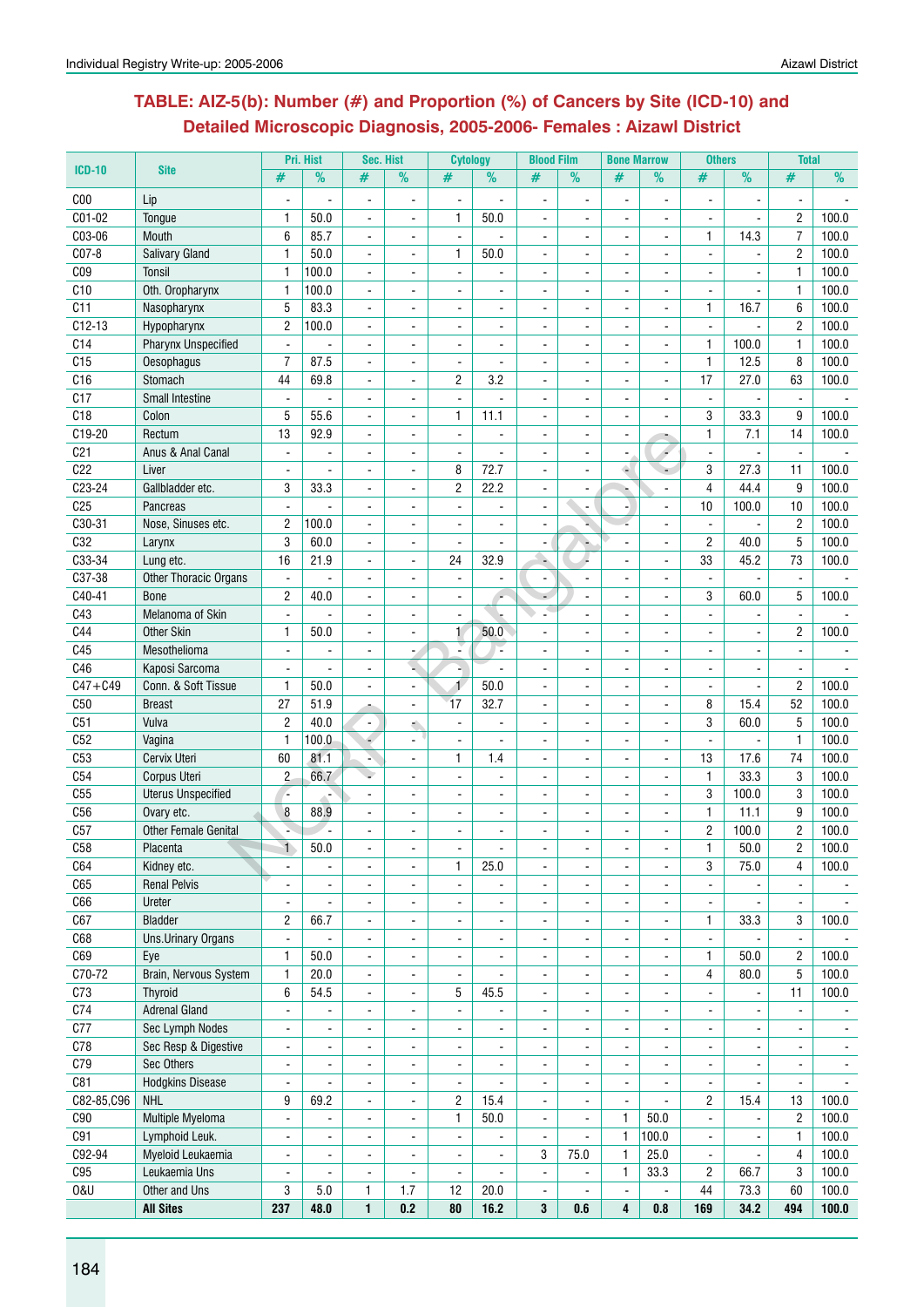#### **TABLE AIZ-6 (a): Number of Cancer Deaths by Five Year Age Group and Site (ICD-10): 2005-2006 – Males**

*%= Relative Proportion of Cancers of All Sites.*

| <b>ICD-10</b>   | <b>Site</b>                          | $0-4$                                      |   |                          |                          | 5-9 10-14 15-19 20-24 25-29 30-34 35-39 40-44 |                               |                                            |                          |                          | $45 - 49$                | $50 - 54$                | 55-59                    | 60-64                    | 65-69                         | 70-74                    | $75+$          | <b>Unkn</b>              | <b>Total</b>                  | %                        |
|-----------------|--------------------------------------|--------------------------------------------|---|--------------------------|--------------------------|-----------------------------------------------|-------------------------------|--------------------------------------------|--------------------------|--------------------------|--------------------------|--------------------------|--------------------------|--------------------------|-------------------------------|--------------------------|----------------|--------------------------|-------------------------------|--------------------------|
| C <sub>00</sub> | Lip                                  |                                            |   |                          |                          |                                               |                               |                                            |                          | $\overline{\phantom{a}}$ |                          |                          | $\overline{\phantom{a}}$ |                          |                               | $\overline{\phantom{a}}$ |                | $\overline{\phantom{a}}$ | $\blacksquare$                |                          |
| C01-02          | Tongue                               |                                            |   |                          |                          |                                               |                               |                                            | 1                        | $\overline{\phantom{a}}$ | 1                        | 2                        | $\overline{\mathbf{c}}$  | 1                        |                               |                          |                |                          | $\overline{7}$                | 2.04                     |
| C03-06          | Mouth                                |                                            |   |                          |                          |                                               |                               | $\mathbf{1}$                               | $\overline{a}$           | 1                        | 1                        |                          | $\overline{\phantom{a}}$ | $\mathbf{1}$             |                               |                          |                |                          | 4                             | 1.17                     |
| C07-8           | <b>Salivary Gland</b>                |                                            |   |                          |                          |                                               |                               |                                            |                          |                          |                          |                          |                          |                          |                               |                          |                |                          |                               |                          |
| CO <sub>9</sub> | <b>Tonsil</b>                        |                                            |   |                          |                          |                                               |                               |                                            |                          |                          | 1                        | 1                        | $\mathbf{1}$             |                          |                               | $\mathbf{1}$             |                |                          | 4                             | 1.17                     |
| C10             | Oth. Oropharynx                      |                                            |   |                          |                          |                                               |                               |                                            |                          |                          |                          |                          |                          |                          |                               |                          |                |                          |                               |                          |
| C11             | Nasopharynx                          |                                            |   |                          |                          |                                               |                               |                                            |                          | 1                        |                          | 1                        |                          |                          | 1                             |                          |                |                          | 3                             | 0.87                     |
| $C12-13$        | Hypopharynx                          |                                            |   |                          |                          |                                               |                               |                                            |                          | $\overline{c}$           | 3                        | 5                        | $\overline{c}$           |                          |                               | 3                        | 2              | $\blacksquare$           | 17                            | 4.96                     |
| C <sub>14</sub> | <b>Pharynx Unspecified</b>           |                                            |   |                          |                          |                                               |                               |                                            |                          | $\mathbf{1}$             |                          | $\mathbf{1}$             | $\mathbf{1}$             |                          |                               |                          |                |                          | 3                             | 0.87                     |
| C15             | Oesophagus                           |                                            |   |                          |                          |                                               | 1                             |                                            | 1                        | 6                        | $\overline{7}$           | 6                        | 4                        | 4                        | 4                             | $\overline{4}$           | 2              | 1                        | 40                            | 11.66                    |
| C16             | Stomach                              |                                            |   |                          |                          |                                               | 1                             | ÷,                                         | 3                        | 4                        | $\overline{4}$           | 12                       | 10                       | 6                        | 12                            | 11                       | 19             | ä,                       | 82                            | 23.91                    |
| C17             | Small Intestine                      |                                            |   |                          |                          |                                               |                               |                                            |                          | ÷,                       |                          |                          | ÷,                       |                          | ۷                             | $\overline{\phantom{a}}$ |                |                          | ÷,                            |                          |
| C18             | Colon                                |                                            |   |                          |                          |                                               |                               |                                            |                          |                          |                          | 1                        | ÷,                       | è                        | 1                             | $\mathbf{1}$             | 1              |                          | 4                             | 1.17                     |
| C19-20          | Rectum                               |                                            |   |                          |                          |                                               |                               |                                            |                          |                          |                          | 1                        | $\overline{c}$           | 3 <sup>°</sup>           |                               | $\overline{a}$           | 3              |                          | 9                             | 2.62                     |
| C <sub>21</sub> | Anus & Anal Canal                    | $\blacksquare$                             |   |                          |                          |                                               |                               |                                            |                          |                          |                          |                          | Ģ                        |                          |                               |                          |                |                          | $\overline{a}$                |                          |
| C22             | Liver                                | $\overline{\phantom{a}}$                   |   |                          |                          |                                               |                               |                                            | $\mathbf{1}$             | 1                        | $\mathbf{1}$             |                          | N,                       | $\overline{1}$           | 1                             | $\mathbf{1}$             | 2              |                          | 8                             | 2.33                     |
| C23-24          | Gallbladder etc.                     |                                            |   |                          |                          |                                               |                               |                                            |                          | $\overline{a}$           |                          |                          | $\mathbf{1}$             | $\mathbf{1}$             | 1                             | $\overline{2}$           |                |                          | 5                             | 1.46                     |
| C <sub>25</sub> | Pancreas                             |                                            |   |                          |                          |                                               |                               |                                            |                          | $\blacksquare$           |                          | $\mathbf{1}$             |                          | $\mathbf{1}$             |                               | $\mathbf{1}$             | 1              |                          | 4                             | 1.17                     |
| C30-31          | Nose, Sinuses etc.                   | $\overline{\phantom{a}}$                   |   |                          |                          |                                               |                               |                                            |                          | $\overline{a}$           |                          |                          |                          | ä,                       |                               | $\overline{\phantom{a}}$ |                |                          |                               |                          |
| C32             | Larynx                               | $\overline{\phantom{a}}$                   |   |                          |                          |                                               |                               |                                            | $\mathbf{1}$             | $\mathbf{1}$             |                          |                          |                          |                          |                               | $\overline{\phantom{a}}$ | 1              | ÷,                       | 3                             | 0.87                     |
| C33-34          | Lung etc.                            | $\overline{\phantom{a}}$                   | 1 |                          |                          |                                               |                               |                                            |                          | $\sim$                   | $\overline{2}$           | $\overline{2}$           | 5                        | 5                        | $\overline{c}$                | 12                       | 19             | ÷,                       | 48                            | 13.99                    |
| C37-38          | Other Thoracic Organs                |                                            |   |                          |                          |                                               |                               |                                            |                          | $\overline{a}$           |                          |                          | $\overline{a}$           |                          |                               | $\blacksquare$           |                |                          | $\overline{a}$                |                          |
| C40-41          | <b>Bone</b>                          |                                            |   |                          |                          |                                               |                               |                                            |                          | $\overline{1}$           |                          |                          | L.                       | $\mathbf{1}$             |                               | $\overline{a}$           |                | $\overline{a}$           | $\overline{c}$                | 0.58                     |
| C43             | Melanoma of Skin                     | $\overline{\phantom{a}}$                   |   |                          |                          |                                               |                               |                                            |                          |                          |                          |                          | ÷,                       |                          |                               |                          |                |                          | $\blacksquare$                |                          |
| C44             | <b>Other Skin</b>                    | $\overline{\phantom{a}}$                   |   |                          |                          |                                               |                               |                                            |                          |                          |                          |                          |                          |                          |                               |                          |                |                          | $\mathbf{1}$                  | 0.29                     |
| C45             | Mesothelioma                         |                                            |   |                          |                          |                                               |                               |                                            |                          |                          |                          |                          |                          |                          |                               |                          |                |                          |                               |                          |
| C46             | Kaposi Sarcoma                       |                                            |   |                          |                          |                                               |                               |                                            |                          |                          |                          |                          |                          |                          |                               |                          |                |                          |                               |                          |
| $C47 + C49$     | Conn. & Soft Tissue                  |                                            |   |                          |                          |                                               |                               | "1                                         |                          |                          |                          |                          |                          |                          |                               | 3                        | 2              |                          | 6                             | 1.75                     |
| C50             | <b>Breast</b>                        |                                            |   |                          |                          |                                               |                               |                                            |                          |                          |                          |                          | $\mathbf{1}$             |                          |                               |                          |                |                          | $\mathbf{1}$                  | 0.29                     |
| C60             | Penis                                |                                            |   |                          |                          |                                               |                               |                                            |                          |                          |                          | 1                        | ÷,                       |                          |                               |                          |                |                          | $\mathbf{1}$                  | 0.29                     |
| C61             | Prostate                             |                                            |   |                          |                          |                                               |                               |                                            |                          |                          |                          |                          |                          |                          | 1                             |                          | 2              |                          | 3                             | 0.87                     |
| C62             | <b>Testis</b>                        |                                            |   |                          |                          |                                               |                               |                                            |                          |                          |                          |                          |                          |                          |                               |                          |                |                          |                               |                          |
| C63             | <b>Other Male Genital</b>            | $\overline{\phantom{a}}$                   |   |                          |                          |                                               |                               |                                            |                          |                          |                          |                          |                          |                          |                               |                          |                |                          |                               |                          |
| C64             | Kidney etc.                          |                                            |   |                          |                          |                                               |                               |                                            |                          |                          |                          |                          |                          |                          |                               |                          |                |                          |                               |                          |
| C65             | <b>Renal Pelvis</b>                  |                                            |   |                          |                          |                                               |                               |                                            |                          |                          |                          |                          |                          |                          |                               |                          |                |                          |                               |                          |
| C66             | Ureter                               |                                            |   |                          |                          |                                               |                               |                                            |                          |                          |                          |                          |                          |                          |                               |                          |                |                          |                               |                          |
|                 |                                      |                                            |   |                          |                          |                                               |                               |                                            |                          |                          |                          |                          |                          |                          |                               |                          |                |                          |                               |                          |
| C67<br>C68      | <b>Bladder</b><br>Uns.Urinary Organs | $\overline{\phantom{a}}$<br>$\blacksquare$ |   |                          | $\blacksquare$           | ۰<br>$\frac{1}{2}$                            | ٠<br>$\overline{\phantom{a}}$ | $\overline{\phantom{a}}$<br>$\blacksquare$ | -                        | $\overline{\phantom{a}}$ | ۰<br>$\blacksquare$      | ٠                        | $\overline{\phantom{a}}$ | $\overline{\phantom{a}}$ | ٠<br>$\overline{\phantom{a}}$ | ٠<br>$\blacksquare$      | 1              | ÷                        | 1<br>$\overline{\phantom{a}}$ | 0.29                     |
|                 |                                      |                                            |   | $\overline{\phantom{a}}$ |                          |                                               |                               |                                            | -                        | $\overline{\phantom{a}}$ |                          | $\frac{1}{2}$            | $\overline{\phantom{a}}$ | $\overline{\phantom{a}}$ |                               |                          |                | $\overline{\phantom{a}}$ |                               | $\overline{\phantom{a}}$ |
| C69<br>C70-72   | Eye                                  | $\blacksquare$                             |   | $\blacksquare$           |                          | $\frac{1}{2}$                                 | $\overline{\phantom{a}}$      | $\overline{\phantom{a}}$                   | -                        | $\overline{\phantom{a}}$ | $\frac{1}{2}$            | $\frac{1}{2}$            | $\overline{\phantom{a}}$ | $\overline{\phantom{a}}$ | $\blacksquare$                | 1                        |                | ÷                        | 1<br>3                        | 0.29                     |
|                 | Brain, Nervous System                |                                            |   | $\overline{a}$           |                          | 1                                             | $\blacksquare$                | $\overline{\phantom{a}}$                   | $\overline{a}$           | $\overline{\phantom{a}}$ | $\frac{1}{2}$            | $\overline{\phantom{a}}$ | 1                        | $\overline{\phantom{a}}$ | $\blacksquare$                | 1                        |                | ÷                        |                               | 0.87                     |
| C73             | Thyroid                              |                                            |   | $\overline{\phantom{a}}$ |                          | $\frac{1}{2}$                                 | $\overline{\phantom{a}}$      | $\overline{\phantom{a}}$                   | 1                        | $\overline{\phantom{a}}$ | $\frac{1}{2}$            | $\overline{\phantom{a}}$ | $\overline{\phantom{a}}$ | $\frac{1}{2}$            | $\overline{\phantom{a}}$      | $\blacksquare$           | 1              | ÷                        | $\overline{c}$                | 0.58                     |
| C74             | <b>Adrenal Gland</b>                 | $\blacksquare$                             |   | $\overline{\phantom{a}}$ |                          | $\frac{1}{2}$                                 | $\overline{\phantom{a}}$      | $\blacksquare$                             | $\overline{a}$           | $\overline{\phantom{a}}$ | $\overline{\phantom{a}}$ |                          | $\overline{\phantom{a}}$ | -                        | $\overline{\phantom{a}}$      | $\overline{\phantom{a}}$ |                | $\overline{\phantom{a}}$ | $\overline{\phantom{a}}$      | $\sim$                   |
| C77             | Sec Lymph Nodes                      | $\blacksquare$                             |   | $\overline{\phantom{a}}$ |                          | $\frac{1}{2}$                                 | $\overline{\phantom{a}}$      | $\overline{\phantom{a}}$                   | -                        | $\overline{\phantom{a}}$ | 1                        | $\overline{\phantom{a}}$ | $\overline{\phantom{a}}$ | -                        | $\overline{\phantom{a}}$      | $\overline{\phantom{a}}$ |                | $\overline{\phantom{a}}$ | 1                             | 0.29                     |
| C78             | Sec Resp & Digestive                 |                                            |   | $\blacksquare$           | $\overline{\phantom{a}}$ | $\frac{1}{2}$                                 | $\overline{\phantom{a}}$      | $\overline{\phantom{a}}$                   | $\frac{1}{2}$            | $\overline{\phantom{a}}$ | $\overline{\phantom{a}}$ | $\overline{\phantom{a}}$ | $\overline{\phantom{a}}$ | $\overline{\phantom{a}}$ | $\overline{\phantom{a}}$      | $\overline{\phantom{a}}$ | ٠              | $\overline{\phantom{a}}$ | $\overline{\phantom{a}}$      | $\overline{\phantom{a}}$ |
| C79             | Sec Others                           |                                            |   | $\blacksquare$           | $\overline{\phantom{a}}$ | $\frac{1}{2}$                                 | $\blacksquare$                | $\overline{\phantom{a}}$                   | $\frac{1}{2}$            | $\overline{\phantom{a}}$ | $\overline{\phantom{a}}$ | $\overline{\phantom{a}}$ | $\overline{\phantom{a}}$ | $\overline{\phantom{a}}$ | $\overline{\phantom{a}}$      | $\overline{\phantom{a}}$ | $\overline{a}$ | $\overline{\phantom{a}}$ | $\overline{\phantom{a}}$      | $\overline{\phantom{a}}$ |
| C81             | <b>Hodgkins Disease</b>              |                                            |   | $\blacksquare$           | $\overline{\phantom{a}}$ | $\frac{1}{2}$                                 | $\blacksquare$                | $\overline{\phantom{a}}$                   | $\frac{1}{2}$            | ٠                        | $\overline{\phantom{a}}$ |                          | $\overline{\phantom{a}}$ | $\overline{\phantom{a}}$ | $\overline{\phantom{a}}$      | $\overline{\phantom{a}}$ |                | $\overline{\phantom{a}}$ | $\overline{\phantom{a}}$      | $\overline{\phantom{a}}$ |
| C82-85, C96 NHL |                                      | $\overline{\phantom{a}}$                   |   | $\blacksquare$           | $\overline{\phantom{a}}$ | $\frac{1}{2}$                                 | $\blacksquare$                | 1                                          | $\overline{a}$           | $\overline{\phantom{a}}$ | $\overline{\phantom{a}}$ | $\overline{\phantom{a}}$ | 1                        | $\overline{\phantom{a}}$ | 1                             | $\overline{\phantom{a}}$ | 1              | $\overline{\phantom{a}}$ | 4                             | 1.17                     |
| C90             | Multiple Myeloma                     | $\blacksquare$                             |   | $\blacksquare$           | $\blacksquare$           | $\overline{\phantom{0}}$                      | $\overline{a}$                | $\overline{\phantom{a}}$                   | $\frac{1}{2}$            | $\overline{\phantom{a}}$ | $\blacksquare$           | $\overline{\phantom{a}}$ | $\overline{\phantom{a}}$ | $\blacksquare$           | $\blacksquare$                | $\blacksquare$           | ÷,             | $\blacksquare$           | $\overline{\phantom{a}}$      | $\overline{\phantom{a}}$ |
| C91             | Lymphoid Leuk.                       | $\blacksquare$                             |   | $\blacksquare$           | $\overline{\phantom{a}}$ | $\overline{\phantom{a}}$                      | $\blacksquare$                | $\overline{\phantom{a}}$                   | $\frac{1}{2}$            | $\overline{\phantom{a}}$ | $\blacksquare$           | $\overline{\phantom{a}}$ | $\overline{\phantom{a}}$ | $\overline{\phantom{a}}$ | $\overline{\phantom{a}}$      | $\overline{\phantom{a}}$ |                | $\overline{\phantom{a}}$ | $\overline{\phantom{a}}$      | $\overline{\phantom{a}}$ |
| C92-94          | Myeloid Leukaemia                    | $\overline{\phantom{a}}$                   |   | $\overline{\phantom{a}}$ | $\overline{2}$           | $\frac{1}{2}$                                 | $\overline{\phantom{a}}$      | $\overline{\phantom{a}}$                   | $\overline{\phantom{a}}$ | $\overline{\phantom{a}}$ | $\blacksquare$           | $\overline{\phantom{a}}$ | $\overline{\phantom{a}}$ | $\overline{\phantom{a}}$ | $\overline{\phantom{a}}$      | $\overline{\phantom{a}}$ |                | $\blacksquare$           | $\overline{2}$                | 0.58                     |
| C95             | Leukaemia Uns                        | $\blacksquare$                             |   | $\blacksquare$           | $\overline{\phantom{a}}$ | 1                                             | $\mathbf{1}$                  | 1                                          | $\overline{\phantom{a}}$ | 1                        | $\overline{\phantom{a}}$ | $\overline{\phantom{a}}$ | $\overline{\phantom{a}}$ | $\mathbf{1}$             | $\overline{\phantom{a}}$      | 1                        | 1              | $\overline{\phantom{a}}$ | $\overline{7}$                | 2.04                     |
| 0&U             | Other and Uns                        | $\mathbf{1}$                               |   | $\overline{\phantom{a}}$ | 1                        | $\blacksquare$                                | $\blacksquare$                | $\overline{\phantom{a}}$                   | 4                        | 4                        | 4                        | 11                       | 5                        | 4                        | $\overline{7}$                | $\overline{7}$           | 19             | $\overline{\phantom{a}}$ | 67                            | 19.53                    |
|                 | <b>All Sites</b>                     | $\mathbf{1}$                               | 1 | ٠                        | $\mathbf{3}$             | $\mathbf{2}$                                  | 3                             | 4                                          | 13                       | 23                       | 25                       | 45                       | 36                       | 29                       | 31                            | 49                       | 77             | $\mathbf{1}$             | 343                           | 100.00                   |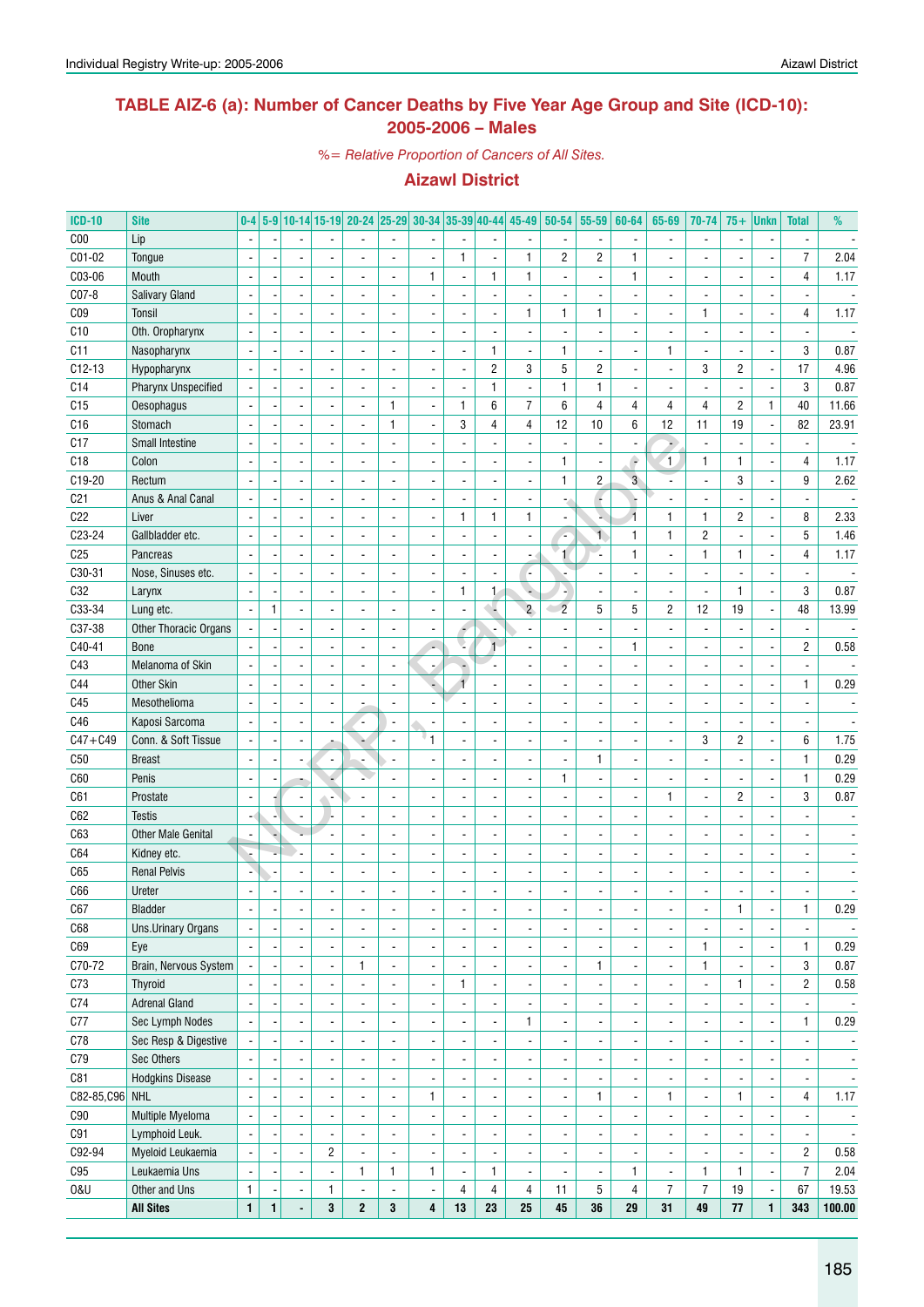### **TABLE AIZ-6 (b): Number of Cancer Deaths by Five Year Age Group and Site (ICD-10): 2005-2006 – Females**

*%= Relative Proportion of Cancers of All Sites.*

| <b>ICD-10</b>    | <b>Site</b>                 | $0-4$                    |                |                          |                          | 5-9 10-14 15-19 20-24 25-29 30-34 35-39 40-44 45-49 50-54 |                          |                          |                          |                          |                          |                          | 55-59                    | 60-64                    | 65-69                        | 70-74                    | $75+$                    | <b>Unkn</b>                  | <b>Total</b>             | %                        |
|------------------|-----------------------------|--------------------------|----------------|--------------------------|--------------------------|-----------------------------------------------------------|--------------------------|--------------------------|--------------------------|--------------------------|--------------------------|--------------------------|--------------------------|--------------------------|------------------------------|--------------------------|--------------------------|------------------------------|--------------------------|--------------------------|
| C <sub>00</sub>  | Lip                         |                          |                |                          |                          |                                                           |                          |                          |                          |                          |                          |                          | ä,                       |                          |                              | $\overline{\phantom{a}}$ |                          |                              |                          |                          |
| C01-02           | Tongue                      |                          |                |                          |                          |                                                           |                          |                          |                          | ÷,                       |                          |                          | ÷,                       |                          |                              | $\overline{a}$           |                          |                              |                          |                          |
| C03-06           | Mouth                       |                          |                |                          |                          | $\overline{\phantom{a}}$                                  |                          |                          |                          | $\overline{\phantom{a}}$ |                          |                          | $\blacksquare$           |                          |                              | $\overline{\phantom{a}}$ | 2                        | $\overline{\phantom{a}}$     | $\overline{c}$           | 0.90                     |
| C07-8            | Salivary Gland              |                          |                |                          |                          |                                                           |                          |                          |                          | $\overline{\phantom{a}}$ |                          |                          | ä,                       |                          |                              |                          |                          |                              |                          |                          |
| C <sub>09</sub>  | Tonsil                      | $\overline{a}$           |                | $\sim$                   |                          | $\overline{\phantom{a}}$                                  | $\overline{\phantom{a}}$ | $\overline{\phantom{a}}$ | $\overline{a}$           | $\blacksquare$           | $\blacksquare$           |                          | ÷,                       | $\blacksquare$           | $\overline{a}$               | $\blacksquare$           |                          | $\overline{a}$               | $\blacksquare$           |                          |
| C10              | Oth. Oropharynx             | $\overline{a}$           |                | $\blacksquare$           |                          | $\frac{1}{2}$                                             |                          | $\overline{\phantom{a}}$ | $\overline{a}$           | $\overline{\phantom{a}}$ | $\blacksquare$           |                          | $\overline{\phantom{a}}$ | $\overline{\phantom{a}}$ |                              | $\overline{\phantom{a}}$ |                          | $\overline{\phantom{a}}$     | $\overline{\phantom{a}}$ |                          |
| C11              | Nasopharynx                 |                          |                |                          |                          |                                                           |                          | $\overline{\phantom{a}}$ | ٠                        |                          | $\overline{\phantom{a}}$ | 1                        |                          | $\overline{\phantom{a}}$ |                              | $\overline{\phantom{a}}$ | 1                        | $\qquad \qquad \blacksquare$ | $\overline{2}$           | 0.90                     |
| $C12-13$         |                             | $\sim$                   |                |                          |                          |                                                           |                          | ä,                       | $\blacksquare$           | $\overline{\phantom{a}}$ |                          |                          | $\overline{\phantom{a}}$ | $\overline{a}$           | 1                            |                          | $\overline{a}$           | ä,                           | $\mathbf{1}$             | 0.45                     |
|                  | Hypopharynx                 |                          |                |                          |                          |                                                           |                          |                          |                          | $\overline{\phantom{a}}$ |                          |                          | $\blacksquare$           | $\mathbf{1}$             | $\mathbf{1}$                 | $\overline{\phantom{a}}$ |                          |                              |                          |                          |
| C14              | Pharynx Unspecified         |                          |                | $\overline{a}$           |                          | $\blacksquare$                                            |                          | $\overline{\phantom{a}}$ | $\overline{a}$           | $\blacksquare$           |                          |                          | $\blacksquare$           |                          |                              | $\blacksquare$           |                          | $\overline{a}$               | $\overline{c}$           | 0.90                     |
| $\overline{C15}$ | <b>Oesophagus</b>           |                          |                | $\overline{a}$           |                          | $\overline{\phantom{a}}$                                  | $\frac{1}{2}$            | ä,                       |                          | $\overline{\phantom{a}}$ | $\overline{\phantom{a}}$ | $\overline{c}$           | $\mathbf{1}$             | $\overline{\phantom{a}}$ | $\overline{a}$               | $\blacksquare$           | 1                        | ÷,                           | $\overline{4}$           | 1.80                     |
| C16              | Stomach                     |                          |                | $\overline{a}$           |                          |                                                           |                          | $\mathbf{1}$             | ÷,                       | $\blacksquare$           | 1                        | $\overline{4}$           | 6                        | 4                        | 3                            | $\overline{2}$           | 7                        | ÷,                           | 28                       | 12.61                    |
| C17              | <b>Small Intestine</b>      |                          |                | $\overline{\phantom{a}}$ |                          | $\overline{\phantom{a}}$                                  | $\blacksquare$           | ä,                       | $\overline{a}$           | $\blacksquare$           | $\overline{\phantom{a}}$ |                          | ä,                       |                          |                              | ä,                       | $\overline{a}$           | ä,                           | $\overline{\phantom{a}}$ | $\overline{\phantom{a}}$ |
| C18              | Colon                       | ÷,                       |                | $\blacksquare$           |                          | ÷.                                                        |                          | $\overline{\phantom{a}}$ | $\overline{a}$           | $\blacksquare$           | $\overline{\phantom{a}}$ |                          | ÷,                       | 1                        |                              | $\blacksquare$           | $\overline{c}$           | ä,                           | 3                        | 1.35                     |
| C19-20           | Rectum                      |                          |                |                          |                          |                                                           |                          | $\overline{\phantom{a}}$ |                          | $\overline{\phantom{a}}$ | 1                        |                          | 1                        | F                        | $\blacksquare$               | $\overline{\phantom{a}}$ | 2                        | $\qquad \qquad \blacksquare$ | 4                        | 1.80                     |
| C <sub>21</sub>  | Anus & Anal Canal           |                          |                |                          |                          |                                                           |                          | $\overline{\phantom{a}}$ |                          | ä,                       |                          |                          | $\mathbf{1}$             |                          |                              | $\blacksquare$           |                          | ä,                           | $\mathbf{1}$             | 0.45                     |
| C22              | Liver                       | $\mathbf{1}$             |                |                          |                          | $\overline{\phantom{a}}$                                  |                          | $\blacksquare$           | $\overline{a}$           | $\blacksquare$           |                          | $\mathbf{1}$             | 1                        | $\mathbf{1}$             |                              | $\blacksquare$           | 1                        | ÷,                           | 5                        | 2.25                     |
| C23-24           | Gallbladder etc.            |                          |                |                          |                          |                                                           |                          |                          |                          | $\overline{\phantom{a}}$ |                          |                          | $\overline{1}$           |                          | $\mathbf{1}$                 | $\overline{\phantom{a}}$ |                          | $\overline{a}$               | $\overline{c}$           | 0.90                     |
| C <sub>25</sub>  | Pancreas                    |                          |                | $\overline{a}$           |                          |                                                           |                          | ä,                       |                          | $\blacksquare$           | $\mathbf{1}$             | $\mathbf{1}$             | ÷                        |                          | 3                            | $\blacksquare$           | 2                        | ä,                           | $\overline{7}$           | 3.15                     |
| C30-31           | Nose, Sinuses etc.          |                          |                | $\sim$                   | ÷                        | $\blacksquare$                                            | $\overline{\phantom{a}}$ | $\frac{1}{2}$            | L,                       | $\blacksquare$           | $\overline{\phantom{a}}$ |                          | ù.                       | $\blacksquare$           | $\overline{a}$               | $\frac{1}{2}$            |                          | ä,                           | $\blacksquare$           | $\overline{\phantom{a}}$ |
| C32              | Larynx                      | $\blacksquare$           |                | $\blacksquare$           |                          | $\overline{\phantom{a}}$                                  | $\overline{\phantom{a}}$ | $\blacksquare$           | L,                       | $\blacksquare$           | ÷                        | ¥.                       | $\overline{\phantom{a}}$ | 1                        | ÷,                           | $\frac{1}{2}$            | $\overline{a}$           | ä,                           | $\mathbf{1}$             | 0.45                     |
| $C33-34$         | Lung etc.                   |                          |                | $\blacksquare$           |                          | $\frac{1}{2}$                                             |                          | 1                        | $\overline{a}$           | $\overline{\phantom{a}}$ | $\overline{4}$           | 5 <sup>5</sup>           | 5                        | 6                        | 8                            | 8                        | 10                       | $\overline{\phantom{a}}$     | 47                       | 21.17                    |
| C37-38           | Other Thoracic Organs       |                          |                |                          |                          |                                                           |                          | $\overline{\phantom{a}}$ | $\overline{a}$           | P                        |                          |                          | $\overline{\phantom{a}}$ |                          |                              | $\overline{\phantom{a}}$ |                          | ÷,                           |                          |                          |
| C40-41           | <b>Bone</b>                 |                          |                | $\overline{\phantom{a}}$ |                          | $\blacksquare$                                            | $\blacksquare$           | $\overline{\phantom{a}}$ | ٠                        | v.                       |                          |                          | $\overline{a}$           | $\blacksquare$           | 1                            | $\overline{a}$           |                          | ä,                           | $\mathbf{1}$             | 0.45                     |
| C43              | Melanoma of Skin            |                          |                |                          |                          |                                                           |                          |                          | ÷                        |                          |                          |                          | $\overline{\phantom{a}}$ |                          |                              | ä,                       |                          | $\overline{a}$               |                          |                          |
| C44              | <b>Other Skin</b>           |                          |                |                          |                          |                                                           |                          | $\overline{\phantom{a}}$ |                          | g.                       |                          |                          | $\overline{\phantom{a}}$ |                          |                              | $\mathbf{1}$             | 1                        | $\overline{\phantom{a}}$     | $\overline{2}$           | 0.90                     |
| C45              | Mesothelioma                | $\overline{a}$           |                | $\overline{a}$           |                          | $\blacksquare$                                            | $\overline{\phantom{a}}$ | 4                        | ×,                       | $\blacksquare$           | $\overline{a}$           |                          | ÷,                       | $\overline{a}$           | $\overline{a}$               | $\frac{1}{2}$            |                          | ÷,                           | $\overline{a}$           | $\blacksquare$           |
| C46              | Kaposi Sarcoma              | ÷,                       |                | $\overline{\phantom{a}}$ |                          | ÷.                                                        | $\overline{\phantom{a}}$ | u,                       | Z.                       | $\blacksquare$           | $\overline{\phantom{a}}$ |                          | ä,                       | $\blacksquare$           | $\overline{a}$               | $\blacksquare$           | $\overline{a}$           | $\overline{\phantom{a}}$     | $\blacksquare$           | $\overline{\phantom{a}}$ |
| $C47 + C49$      | Conn. & Soft Tissue         |                          |                | $\blacksquare$           |                          |                                                           |                          | $\overline{\phantom{a}}$ | ۰                        | $\mathbf{1}$             | $\overline{\phantom{a}}$ |                          | $\overline{\phantom{a}}$ | $\blacksquare$           | $\overline{c}$               | $\overline{\phantom{a}}$ | 1                        | $\qquad \qquad \blacksquare$ | 4                        | 1.80                     |
| C50              | <b>Breast</b>               |                          |                |                          |                          |                                                           | $\overline{\phantom{a}}$ | $\overline{a}$           | 1                        | 4                        | $\overline{c}$           | 1                        | $\mathbf{1}$             | $\overline{a}$           |                              | $\overline{\phantom{a}}$ | 2                        | ä,                           | $\overline{11}$          | 4.95                     |
| C51              | Vulva                       |                          |                | $\overline{\phantom{a}}$ |                          |                                                           | $\overline{\phantom{a}}$ | $\overline{a}$           | $\overline{a}$           | $\blacksquare$           | $\overline{\phantom{a}}$ | $\blacksquare$           | 2                        | $\blacksquare$           |                              | $\blacksquare$           | $\overline{\phantom{a}}$ | $\blacksquare$               | $\overline{c}$           | 0.90                     |
| C52              | Vagina                      |                          |                |                          |                          |                                                           |                          | $\overline{\phantom{a}}$ |                          | $\overline{\phantom{a}}$ |                          |                          | $\overline{\phantom{a}}$ |                          |                              | ä,                       |                          | ÷,                           |                          |                          |
| C <sub>53</sub>  | Cervix Uteri                |                          |                | $\blacksquare$           |                          |                                                           | $\mathbf{1}$             | 3                        | 7                        | $\overline{c}$           | $\overline{2}$           | 5                        | $\blacksquare$           | $\overline{c}$           |                              | $\overline{a}$           | 1                        | $\overline{a}$               | 23                       | 10.36                    |
| C54              | Corpus Uteri                | $\sim$                   |                | $\sim$                   |                          | $\overline{\phantom{a}}$                                  | $\overline{a}$           | ÷,                       | ÷,                       | $\blacksquare$           |                          |                          | ÷,                       |                          | ٠                            | $\blacksquare$           |                          | ÷,                           |                          |                          |
| C55              | <b>Uterus Unspecified</b>   | $\blacksquare$           |                | $\blacksquare$           |                          | $\blacksquare$                                            | $\blacksquare$           | $\frac{1}{2}$            | $\overline{a}$           | $\blacksquare$           | $\blacksquare$           | $\blacksquare$           | $\blacksquare$           | $\overline{\phantom{a}}$ |                              | $\frac{1}{2}$            |                          | ä,                           | $\overline{\phantom{a}}$ |                          |
| C <sub>56</sub>  | Ovary etc.                  |                          |                |                          |                          | $\overline{\phantom{a}}$                                  | 1                        | $\overline{\phantom{a}}$ | $\overline{a}$           | $\overline{\phantom{a}}$ | 1                        | 1                        | 1                        | $\overline{\phantom{a}}$ | $\overline{\phantom{a}}$     | $\overline{\phantom{a}}$ | 1                        | $\qquad \qquad \blacksquare$ | 5                        | 2.25                     |
| C57              | <b>Other Female Genital</b> | $\blacksquare$           |                |                          |                          |                                                           |                          | ä,                       |                          | $\mathbf{1}$             |                          |                          | ÷,                       |                          | $\mathbf{1}$                 | $\overline{a}$           |                          | $\overline{a}$               | $\overline{c}$           | 0.90                     |
| C <sub>58</sub>  | Placenta                    | ۵                        |                |                          |                          | $\blacksquare$                                            | $\blacksquare$           | $\overline{\phantom{a}}$ | ٠                        | $\blacksquare$           |                          |                          | $\overline{a}$           |                          |                              | $\overline{a}$           |                          | $\overline{\phantom{a}}$     |                          |                          |
| C64              | Kidney etc.                 |                          |                |                          |                          |                                                           |                          | $\overline{\phantom{a}}$ |                          | $\overline{a}$           |                          |                          | $\blacksquare$           |                          |                              | $\overline{\phantom{a}}$ |                          | ÷,                           |                          |                          |
| C65              |                             |                          |                |                          |                          |                                                           |                          |                          |                          |                          |                          |                          |                          |                          |                              |                          |                          |                              |                          |                          |
|                  | <b>Renal Pelvis</b>         |                          |                |                          |                          |                                                           |                          |                          |                          |                          |                          |                          |                          |                          |                              |                          |                          |                              |                          |                          |
| C66              | Ureter                      |                          |                | $\blacksquare$           |                          | $\overline{\phantom{a}}$                                  |                          | $\overline{\phantom{a}}$ | $\frac{1}{2}$            | $\overline{\phantom{a}}$ | $\blacksquare$           |                          | $\overline{\phantom{a}}$ | $\overline{\phantom{a}}$ | $\qquad \qquad \blacksquare$ | $\overline{\phantom{a}}$ | $\overline{\phantom{a}}$ | $\overline{\phantom{a}}$     | $\overline{a}$           | $\overline{\phantom{a}}$ |
| C67              | Bladder                     | $\blacksquare$           | $\overline{a}$ | $\overline{\phantom{a}}$ | $\blacksquare$           | $\overline{\phantom{a}}$                                  | $\blacksquare$           | $\overline{\phantom{a}}$ | $\overline{\phantom{a}}$ | $\blacksquare$           | $\overline{\phantom{a}}$ | $\overline{\phantom{a}}$ | $\overline{\phantom{a}}$ | $\overline{\phantom{a}}$ | $\overline{\phantom{0}}$     | $\overline{\phantom{a}}$ | ä,                       | $\overline{a}$               | $\overline{\phantom{a}}$ | $\overline{\phantom{a}}$ |
| C68              | <b>Uns.Urinary Organs</b>   | $\blacksquare$           |                | $\overline{\phantom{a}}$ | $\blacksquare$           | $\frac{1}{2}$                                             | $\overline{\phantom{a}}$ | $\overline{\phantom{a}}$ | $\overline{\phantom{a}}$ | $\overline{\phantom{a}}$ | $\overline{\phantom{a}}$ | $\overline{\phantom{a}}$ | $\overline{\phantom{a}}$ | $\overline{\phantom{a}}$ | ٠                            | $\overline{\phantom{a}}$ | $\blacksquare$           | $\overline{\phantom{a}}$     | $\overline{\phantom{a}}$ | $\overline{\phantom{a}}$ |
| C69              | Eye                         |                          |                |                          |                          | $\frac{1}{2}$                                             |                          | $\overline{\phantom{a}}$ | $\overline{\phantom{a}}$ | $\overline{\phantom{a}}$ | $\blacksquare$           | $\overline{\phantom{a}}$ | $\overline{\phantom{a}}$ | $\overline{a}$           | ä,                           | $\blacksquare$           |                          | $\overline{\phantom{a}}$     | $\overline{\phantom{a}}$ | $\overline{\phantom{a}}$ |
| C70-72           | Brain, Nervous System       |                          |                | $\blacksquare$           | $\blacksquare$           | $\overline{\phantom{a}}$                                  | $\blacksquare$           | $\overline{\phantom{a}}$ | $\overline{\phantom{a}}$ | $\overline{\phantom{a}}$ | $\mathbf{1}$             | $\overline{\phantom{a}}$ | $\blacksquare$           | $\overline{\phantom{a}}$ | $\overline{\phantom{a}}$     | $\mathbf{1}$             | $\overline{\phantom{a}}$ | $\mathbf{1}$                 | 3                        | 1.35                     |
| C <sub>73</sub>  | <b>Thyroid</b>              |                          |                | $\overline{a}$           |                          | $\overline{\phantom{a}}$                                  | $\blacksquare$           | $\blacksquare$           | $\overline{\phantom{a}}$ | $\blacksquare$           |                          | $\overline{\phantom{a}}$ | $\blacksquare$           | $\blacksquare$           | $\mathbf{1}$                 | $\blacksquare$           |                          | ÷,                           | $\mathbf{1}$             | 0.45                     |
| C <sub>74</sub>  | <b>Adrenal Gland</b>        |                          |                |                          |                          | $\overline{\phantom{a}}$                                  | $\overline{\phantom{a}}$ | $\overline{\phantom{a}}$ |                          | $\overline{\phantom{a}}$ |                          |                          | $\overline{\phantom{a}}$ |                          |                              | $\overline{\phantom{a}}$ |                          | $\qquad \qquad \blacksquare$ | $\overline{\phantom{a}}$ |                          |
| C77              | <b>Sec Lymph Nodes</b>      |                          |                | $\overline{\phantom{a}}$ | $\overline{\phantom{a}}$ | $\blacksquare$                                            | $\blacksquare$           | $\overline{\phantom{a}}$ | $\overline{\phantom{a}}$ | $\mathbf{1}$             | $\overline{\phantom{a}}$ | $\blacksquare$           | $\overline{\phantom{a}}$ | $\overline{\phantom{a}}$ | $\overline{\phantom{0}}$     | $\mathbf{1}$             | ä,                       | $\blacksquare$               | $\overline{2}$           | 0.90                     |
| C78              | Sec Resp & Digestive        |                          |                | $\overline{\phantom{a}}$ | $\blacksquare$           | $\overline{\phantom{a}}$                                  | $\overline{\phantom{a}}$ | ٠                        | $\overline{\phantom{a}}$ | $\blacksquare$           | $\overline{\phantom{a}}$ | $\overline{\phantom{a}}$ | $\overline{\phantom{a}}$ | $\overline{\phantom{a}}$ | ۰.                           | $\overline{\phantom{a}}$ | $\blacksquare$           | $\overline{\phantom{a}}$     | $\overline{\phantom{a}}$ | $\overline{\phantom{a}}$ |
| C79              | Sec Others                  |                          |                | $\overline{a}$           | $\blacksquare$           | $\overline{\phantom{a}}$                                  | $\overline{\phantom{a}}$ | $\overline{\phantom{a}}$ | -                        | $\overline{\phantom{a}}$ | $\overline{\phantom{a}}$ | $\overline{\phantom{a}}$ | $\overline{\phantom{a}}$ | $\overline{\phantom{a}}$ | ۰.                           | $\overline{\phantom{a}}$ | $\blacksquare$           | $\overline{\phantom{a}}$     | $\overline{\phantom{a}}$ | $\overline{\phantom{a}}$ |
| C81              | <b>Hodgkins Disease</b>     | $\overline{a}$           |                |                          |                          | $\overline{a}$                                            | $\overline{\phantom{a}}$ | $\blacksquare$           | $\overline{a}$           | $\overline{\phantom{a}}$ | $\overline{a}$           | $\blacksquare$           | $\blacksquare$           | $\overline{\phantom{a}}$ | ä,                           | $\blacksquare$           |                          | $\overline{\phantom{a}}$     | $\overline{\phantom{a}}$ | $\blacksquare$           |
| C82-85,C96 NHL   |                             | $\blacksquare$           |                | $\blacksquare$           | $\blacksquare$           | $\overline{\phantom{a}}$                                  | $\blacksquare$           | $\overline{\phantom{a}}$ | $\overline{\phantom{a}}$ | $\overline{\phantom{a}}$ | $\overline{\phantom{a}}$ | $\overline{\phantom{a}}$ | $\overline{\phantom{a}}$ | $\overline{\phantom{a}}$ | $\frac{1}{2}$                | $\mathbf{1}$             | $\mathbf{1}$             | $\overline{\phantom{a}}$     | $\overline{c}$           | 0.90                     |
| C90              | Multiple Myeloma            | $\overline{\phantom{a}}$ |                | $\blacksquare$           | $\overline{a}$           | $\overline{a}$                                            | $\blacksquare$           | $\overline{\phantom{a}}$ | $\overline{\phantom{a}}$ | $\Box$                   | $\overline{\phantom{a}}$ | $\overline{\phantom{a}}$ | ÷,                       | $\blacksquare$           | $\overline{\phantom{0}}$     | $\overline{\phantom{a}}$ |                          | ä,                           | $\overline{\phantom{a}}$ | $\overline{\phantom{a}}$ |
| C91              | Lymphoid Leuk.              |                          |                | $\overline{\phantom{a}}$ | $\overline{\phantom{a}}$ | $\overline{\phantom{a}}$                                  | $\overline{\phantom{a}}$ | $\overline{\phantom{a}}$ |                          | $\blacksquare$           | $\overline{\phantom{a}}$ | $\overline{\phantom{a}}$ | $\overline{\phantom{a}}$ | $\overline{\phantom{a}}$ | -                            | $\blacksquare$           |                          | $\overline{\phantom{a}}$     | $\blacksquare$           | $\overline{\phantom{a}}$ |
| C92-94           | Myeloid Leukaemia           | $\blacksquare$           |                | $\overline{\phantom{a}}$ | $\blacksquare$           | $\blacksquare$                                            | $\overline{\phantom{a}}$ | $\mathbf{1}$             | $\mathbf{1}$             | $\blacksquare$           | $\overline{\phantom{a}}$ |                          | $\overline{\phantom{a}}$ | $\overline{\phantom{a}}$ | $\overline{\phantom{0}}$     | $\overline{\phantom{a}}$ |                          | $\overline{a}$               | $\mathbf{2}$             | 0.90                     |
| C95              | Leukaemia Uns               | $\mathbf{1}$             |                | $\overline{\phantom{a}}$ | $\overline{\phantom{a}}$ | 1                                                         | $\overline{\phantom{a}}$ | $\overline{\phantom{a}}$ | $\overline{\phantom{a}}$ | $\overline{\phantom{a}}$ | $\overline{\phantom{a}}$ | $\overline{\phantom{a}}$ | $\overline{\phantom{a}}$ | $\overline{\phantom{a}}$ | ۰.                           | $\overline{\phantom{a}}$ | $\overline{\phantom{a}}$ | $\blacksquare$               | $\overline{c}$           | 0.90                     |
| <b>0&amp;U</b>   | Other and Uns               | $\overline{\phantom{a}}$ |                | $\overline{\phantom{a}}$ | ۰                        | $\overline{\phantom{a}}$                                  | $\overline{\phantom{a}}$ | $\overline{\phantom{a}}$ | 1                        | $\mathbf{1}$             | 9                        | 4                        | 8                        | 5                        | 5                            | 6                        | 12                       | $\overline{\phantom{a}}$     | 51                       | 22.97                    |
|                  | <b>All Sites</b>            | $\boldsymbol{2}$         |                | $\blacksquare$           | $\blacksquare$           | $\mathbf{1}$                                              | $\boldsymbol{2}$         | 6                        | ${\bf 10}$               | $10\,$                   | 22                       | 25                       | ${\bf 28}$               | 21                       | 27                           | 20                       | 47                       | 1                            | 222                      | 100.00                   |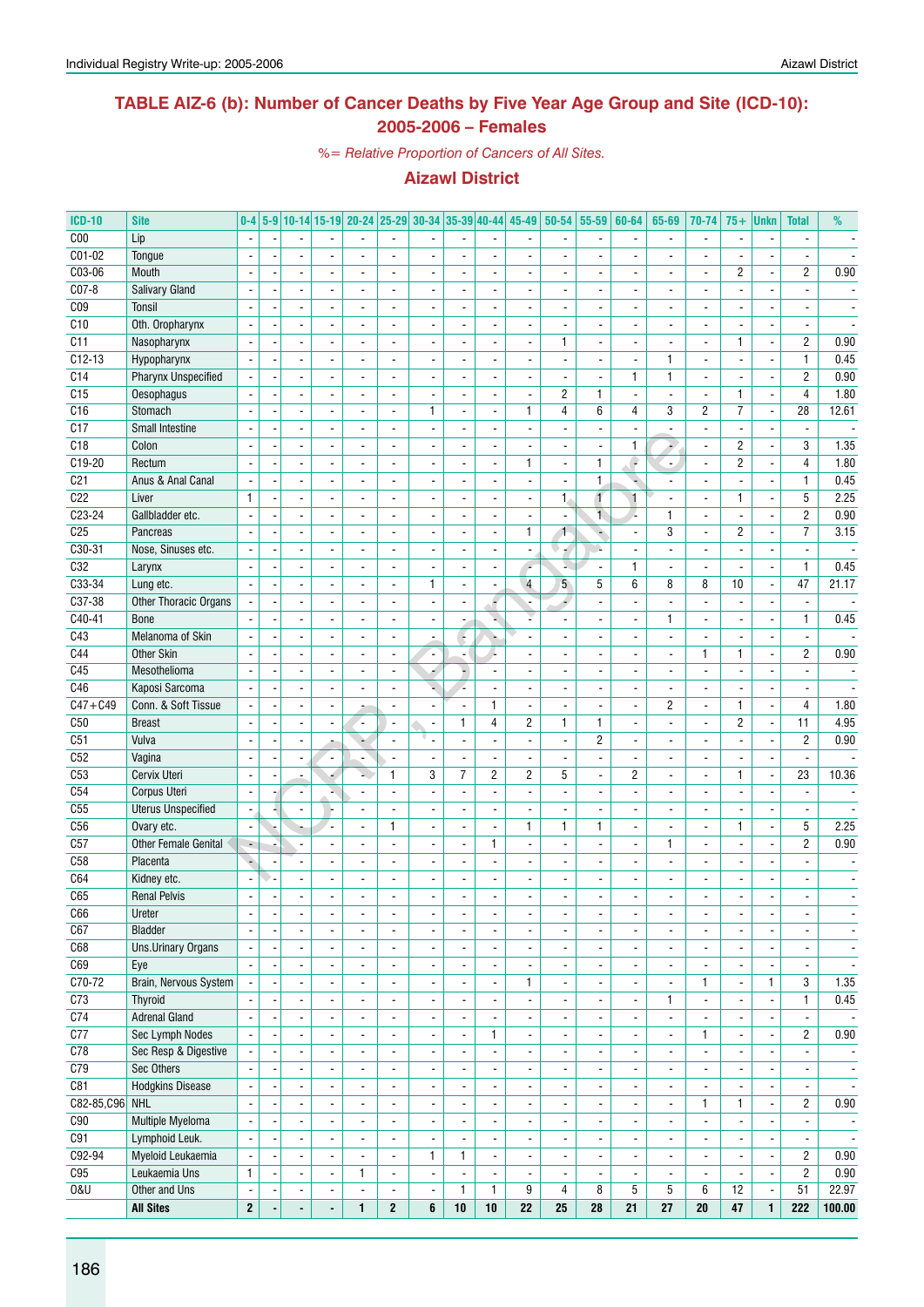### **Table: AIZ-7(a):**

# **Average Annual Age Specific, Crude (CR), Age Adjusted (AAR) (with Standard Error(SE)) and Truncated (35-64 Yrs) (TR) Mortality Rate per 100,000 population: 2005-2006- Males Aizawl District**

| <b>ICD-10</b>   | $0-4$                    | $5-9$                    | $10 - 14$                | $15-19$                  | $20 - 24$                | 25-29                    | 30-34                    |                          |                          |      |                          | $35-39$ 40-44 45-49 50-54 55-59 |       | $60 - 64$ 65-69          | 70-74                    | >75    | CR   | <b>AAR</b> | <b>SE</b> | TR                       |
|-----------------|--------------------------|--------------------------|--------------------------|--------------------------|--------------------------|--------------------------|--------------------------|--------------------------|--------------------------|------|--------------------------|---------------------------------|-------|--------------------------|--------------------------|--------|------|------------|-----------|--------------------------|
| C <sub>00</sub> | $\blacksquare$           | $\blacksquare$           | $\overline{\phantom{a}}$ | $\blacksquare$           | $\blacksquare$           | $\overline{\phantom{a}}$ |                          |                          |                          |      |                          |                                 |       | $\overline{\phantom{a}}$ |                          |        |      |            |           |                          |
| C01-02          | $\blacksquare$           | $\blacksquare$           | $\blacksquare$           | $\overline{\phantom{a}}$ | ä,                       | $\blacksquare$           | $\blacksquare$           | 3.4                      | $\overline{\phantom{a}}$ | 6.2  | 14.0                     | 24.3                            | 15.8  | $\blacksquare$           |                          |        | 1.9  | 2.9        | 1.14      | 9.3                      |
| C03-06          | $\blacksquare$           | $\blacksquare$           |                          | $\overline{\phantom{a}}$ | ä,                       |                          | 3.4                      | $\overline{a}$           | 4.4                      | 6.2  |                          |                                 | 15.8  | $\blacksquare$           |                          |        | 1.1  | 1.5        | 0.81      | 4.1                      |
| C07-8           | $\blacksquare$           | $\blacksquare$           |                          | $\overline{\phantom{a}}$ | $\blacksquare$           |                          |                          | $\overline{\phantom{a}}$ |                          |      |                          |                                 |       |                          |                          |        |      |            |           |                          |
| C <sub>09</sub> | $\overline{\phantom{a}}$ | ÷,                       |                          | $\overline{\phantom{a}}$ | $\blacksquare$           |                          |                          | $\overline{\phantom{a}}$ |                          | 6.2  | 7.0                      | 12.1                            |       |                          | 23.0                     |        | 1.1  | 1.7        | 0.84      | 3.9                      |
| C10             |                          | ٠                        |                          | $\overline{\phantom{a}}$ |                          |                          |                          | $\overline{\phantom{a}}$ |                          |      |                          |                                 |       |                          |                          |        |      |            |           |                          |
| C <sub>11</sub> |                          | ÷,                       |                          | $\overline{\phantom{a}}$ |                          |                          |                          | $\overline{\phantom{a}}$ | 4.4                      |      | 7.0                      |                                 |       | 18.6                     |                          |        | 0.8  | 1.2        | 0.71      | 2.0                      |
| $C12-13$        |                          | $\blacksquare$           |                          | $\overline{\phantom{a}}$ |                          |                          |                          | $\overline{\phantom{a}}$ | 8.9                      | 18.5 | 35.0                     | 24.3                            |       | $\overline{\phantom{a}}$ | 69.1                     | 47.8   | 4.5  | 6.7        | 1.65      | 14.1                     |
| C14             | $\blacksquare$           | $\blacksquare$           |                          | $\overline{\phantom{a}}$ |                          |                          |                          | $\overline{\phantom{a}}$ | 4.4                      |      | 7.0                      | 12.1                            |       | $\overline{a}$           |                          |        | 0.8  | 1.1        | 0.66      | 3.6                      |
| C15             | ÷,                       | $\overline{a}$           |                          | $\overline{\phantom{a}}$ |                          | 2.7                      |                          | 3.4                      | 26.6                     | 43.3 | 42.0                     | 48.6                            | 63.2  | 74.4                     | 92.2                     | 47.8   | 10.7 | 16.2       | 2.70      | 35.4                     |
| C16             | ÷,                       | $\overline{a}$           |                          | $\overline{\phantom{a}}$ |                          | 2.7                      |                          | 10.3                     | 17.7                     | 24.7 | 84.1                     | 121.4                           | 94.8  | 223.3                    | 253.5                    | 453.8  | 21.8 | 37.1       | 4.20      | 51.7                     |
| C17             | $\blacksquare$           | $\overline{a}$           |                          | $\overline{\phantom{a}}$ |                          |                          |                          |                          |                          |      |                          |                                 |       | $\overline{\phantom{0}}$ |                          |        |      |            |           |                          |
| C18             | $\blacksquare$           | $\overline{a}$           | $\overline{\phantom{a}}$ | $\overline{\phantom{a}}$ |                          |                          |                          |                          |                          |      | 7.0                      |                                 |       | 18.6                     | 23.0                     | 23.9   | 1.1  | 1.8        | 0.94      | 1.1                      |
| C19-20          | ä,                       | $\overline{a}$           | $\overline{\phantom{a}}$ | $\overline{\phantom{a}}$ | ä,                       |                          |                          | $\overline{a}$           |                          |      | 7.0                      | 24.3                            | 47.4  |                          |                          | 71.7   | 2.4  | 4.7        | 1.57      | 10.4                     |
| C <sub>21</sub> | ä,                       | ÷,                       |                          | $\overline{\phantom{a}}$ | ä,                       |                          |                          | $\overline{a}$           |                          |      |                          |                                 |       |                          |                          |        |      |            |           |                          |
| C22             | $\overline{a}$           | $\blacksquare$           |                          | $\overline{\phantom{a}}$ | $\blacksquare$           |                          |                          | 3.4                      | 4.4                      | 6.2  |                          |                                 | 15.8  | 18.6                     | 23.0                     | 47.8   | 2.1  | 3.5        | 1.28      | 4.8                      |
| C23-24          | $\overline{a}$           | $\overline{\phantom{a}}$ | $\overline{a}$           | $\overline{\phantom{a}}$ | $\blacksquare$           |                          |                          | $\overline{\phantom{a}}$ |                          |      |                          | 12.1                            | 15.8  | 18.6                     | 46.1                     |        | 1.3  | 2.6        | 1.17      | 3.6                      |
| C <sub>25</sub> | $\overline{\phantom{a}}$ | $\overline{\phantom{a}}$ | $\overline{a}$           | $\overline{\phantom{a}}$ | $\blacksquare$           | $\overline{\phantom{a}}$ |                          | $\overline{\phantom{a}}$ |                          |      | 7.0                      | 4                               | 15.8  | $\overline{\phantom{a}}$ | 23.0                     | 23.9   | 1.1  | 1.9        | 0.98      | 3.2                      |
| C30-31          | $\overline{a}$           | $\overline{\phantom{a}}$ | $\overline{a}$           | $\overline{\phantom{a}}$ | $\overline{\phantom{a}}$ | $\overline{\phantom{a}}$ |                          | $\overline{\phantom{a}}$ |                          |      |                          |                                 |       | $\overline{\phantom{a}}$ |                          |        |      |            |           |                          |
| C32             | $\blacksquare$           | $\overline{\phantom{a}}$ | $\overline{a}$           | $\overline{\phantom{a}}$ | $\overline{\phantom{a}}$ | $\overline{\phantom{a}}$ |                          | 3.4                      | 4.4                      |      |                          |                                 |       | $\overline{\phantom{a}}$ |                          | 23.9   | 0.8  | 1.0        | 0.58      | 1.5                      |
| C33-34          | $\blacksquare$           | 2.7                      | $\overline{\phantom{a}}$ |                          |                          |                          |                          | $\overline{\phantom{a}}$ |                          | 12.4 | 14.0                     | 60.7                            | 79.0  | 37.2                     | 276.6                    | 453.8  | 12.8 | 23.0       | 3.35      | 22.7                     |
| C37-38          |                          |                          |                          | $\overline{\phantom{a}}$ | $\overline{\phantom{a}}$ | $\overline{\phantom{a}}$ |                          |                          | ÷,                       |      |                          |                                 |       |                          |                          |        |      |            |           |                          |
|                 | $\blacksquare$           | $\blacksquare$           | $\overline{a}$           | $\overline{\phantom{a}}$ | $\blacksquare$           | $\overline{\phantom{a}}$ |                          | $\overline{\phantom{a}}$ |                          |      |                          |                                 |       | $\overline{\phantom{a}}$ |                          |        |      |            |           |                          |
| C40-41          | $\blacksquare$           | $\overline{\phantom{a}}$ |                          | $\blacksquare$           | $\overline{\phantom{a}}$ |                          |                          | $\mathcal{L}$            | 4.4                      |      |                          |                                 | 15.8  | $\overline{\phantom{a}}$ |                          |        | 0.5  | 0.9        | 0.69      | 2.9                      |
| C43             | $\blacksquare$           | $\overline{\phantom{a}}$ |                          | $\overline{\phantom{a}}$ | $\overline{\phantom{a}}$ |                          |                          | $\overline{\phantom{a}}$ |                          |      |                          |                                 |       | $\blacksquare$           |                          |        |      |            |           |                          |
| C44             | $\blacksquare$           | $\blacksquare$           |                          | $\overline{\phantom{a}}$ | $\overline{\phantom{a}}$ |                          |                          | 3.4                      |                          |      |                          |                                 |       |                          |                          |        | 0.3  | 0.2        | 0.21      | 0.7                      |
| C45             | $\blacksquare$           | $\blacksquare$           |                          | $\overline{\phantom{a}}$ | $\blacksquare$           |                          |                          |                          |                          |      |                          |                                 |       |                          |                          |        |      |            |           |                          |
| C46             | $\overline{a}$           | $\overline{\phantom{a}}$ |                          | $\overline{\phantom{a}}$ | $\blacksquare$           |                          |                          | $\overline{\phantom{a}}$ |                          |      |                          |                                 |       |                          |                          |        |      |            |           |                          |
| $C47 + C49$     | $\overline{a}$           | ٠                        |                          | $\overline{\phantom{a}}$ | $\blacksquare$           | ٠                        | 3.4                      | υ.                       |                          |      |                          |                                 |       | $\blacksquare$           | 69.1                     | 47.8   | 1.6  | 2.5        | 1.07      |                          |
| C50             | $\overline{a}$           |                          |                          | $\overline{\phantom{a}}$ | ÷                        |                          |                          |                          |                          |      |                          | 12.1                            |       | $\overline{\phantom{a}}$ |                          |        | 0.3  | 0.5        | 0.49      | 1.6                      |
| C60             |                          |                          |                          | $\overline{\phantom{a}}$ | ×.                       |                          |                          | ×                        |                          |      | 7.0                      |                                 |       |                          |                          |        | 0.3  | 0.4        | 0.35      | 1.1                      |
| C61             | $\overline{a}$           |                          |                          | 7                        | ۰,                       |                          |                          | $\overline{a}$           |                          |      |                          |                                 |       | 18.6                     |                          | 47.8   | 0.8  | 1.5        | 0.88      |                          |
| C62             | ٠                        |                          | $\overline{\phantom{a}}$ | è                        | ٠,                       |                          |                          | $\overline{a}$           |                          |      |                          |                                 |       | $\overline{\phantom{a}}$ |                          |        |      |            |           |                          |
| C63             | ٠                        | ٠                        |                          |                          |                          |                          |                          | $\overline{a}$           |                          |      |                          |                                 |       | $\overline{\phantom{a}}$ |                          |        |      |            |           |                          |
| C64             | $\overline{\phantom{a}}$ | $\overline{\phantom{a}}$ | ÷                        | ÷                        |                          |                          |                          | $\overline{a}$           |                          |      |                          |                                 |       | $\overline{\phantom{a}}$ |                          |        |      |            |           |                          |
| C65             |                          |                          |                          | $\overline{\phantom{a}}$ |                          |                          |                          | $\overline{a}$           |                          |      |                          |                                 |       | $\overline{\phantom{a}}$ |                          |        |      |            |           |                          |
| C66             |                          |                          |                          | $\overline{\phantom{a}}$ |                          |                          |                          |                          |                          |      |                          |                                 |       |                          |                          |        |      |            |           |                          |
| C67             | ٠                        | ٠                        | $\overline{\phantom{a}}$ | ٠                        | ٠                        | ٠                        | $\overline{\phantom{a}}$ | $\overline{\phantom{a}}$ | $\overline{\phantom{a}}$ |      | $\overline{\phantom{a}}$ | $\overline{\phantom{a}}$        | ٠     | $\overline{\phantom{a}}$ |                          | 23.9   | 0.3  | 0.5        | 0.48      |                          |
| C68             | $\overline{\phantom{a}}$ | $\overline{\phantom{a}}$ | $\blacksquare$           | $\overline{\phantom{a}}$ | $\overline{\phantom{a}}$ | $\overline{\phantom{a}}$ | $\blacksquare$           | $\overline{\phantom{a}}$ | $\blacksquare$           |      | $\overline{\phantom{a}}$ | $\overline{\phantom{a}}$        |       | $\blacksquare$           |                          |        |      |            |           | $\blacksquare$           |
| C69             | $\overline{\phantom{a}}$ | $\overline{\phantom{a}}$ | $\overline{\phantom{a}}$ | $\overline{\phantom{a}}$ | $\overline{\phantom{a}}$ | $\overline{\phantom{a}}$ | $\blacksquare$           | $\overline{\phantom{a}}$ | $\overline{\phantom{a}}$ |      |                          |                                 |       | $\overline{\phantom{a}}$ | 23.0                     |        | 0.3  | 0.5        | 0.46      | $\overline{\phantom{a}}$ |
| C70-72          | $\blacksquare$           | $\overline{\phantom{a}}$ | $\blacksquare$           | $\overline{\phantom{a}}$ | 2.2                      | $\overline{\phantom{a}}$ | $\blacksquare$           | $\overline{\phantom{a}}$ | $\overline{\phantom{a}}$ |      | $\blacksquare$           | 12.1                            |       | $\overline{\phantom{a}}$ | 23.0                     |        | 0.8  | 1.1        | 0.69      | 1.6                      |
| C73             | $\overline{\phantom{a}}$ | $\overline{\phantom{a}}$ | $\blacksquare$           | $\overline{\phantom{a}}$ | $\overline{\phantom{a}}$ | $\overline{\phantom{a}}$ | $\blacksquare$           | 3.4                      | $\blacksquare$           |      | $\overline{\phantom{a}}$ |                                 |       | $\overline{\phantom{a}}$ |                          | 23.9   | 0.5  | 0.7        | 0.52      | $0.7\,$                  |
| C74             | $\overline{\phantom{a}}$ | $\overline{\phantom{a}}$ | $\blacksquare$           | $\overline{\phantom{a}}$ | $\overline{\phantom{a}}$ | $\overline{\phantom{a}}$ | $\blacksquare$           |                          | $\overline{\phantom{a}}$ |      | $\overline{\phantom{a}}$ |                                 |       | $\blacksquare$           |                          |        |      |            |           | $\overline{\phantom{a}}$ |
| C77             | $\overline{\phantom{a}}$ | $\overline{\phantom{a}}$ | $\blacksquare$           | $\blacksquare$           | $\overline{\phantom{a}}$ | $\blacksquare$           | $\overline{\phantom{a}}$ | $\overline{\phantom{a}}$ | $\blacksquare$           | 6.2  | $\overline{a}$           |                                 |       | $\blacksquare$           | $\blacksquare$           |        | 0.3  | 0.4        | 0.37      | 1.2                      |
| C78             | $\blacksquare$           | $\blacksquare$           | $\blacksquare$           | $\blacksquare$           | $\overline{\phantom{a}}$ | $\blacksquare$           | $\blacksquare$           | $\overline{\phantom{a}}$ |                          |      |                          |                                 |       | $\blacksquare$           | $\blacksquare$           |        |      |            |           | $\overline{\phantom{a}}$ |
| C79             | $\blacksquare$           | $\blacksquare$           | $\blacksquare$           | $\blacksquare$           | $\overline{\phantom{a}}$ | $\blacksquare$           | $\blacksquare$           | $\overline{\phantom{a}}$ |                          |      |                          |                                 |       | $\blacksquare$           | $\blacksquare$           |        |      |            |           | $\overline{\phantom{a}}$ |
| C81             | $\blacksquare$           | $\blacksquare$           | $\blacksquare$           | $\blacksquare$           | $\blacksquare$           | $\blacksquare$           |                          | $\blacksquare$           |                          |      |                          |                                 |       |                          | $\overline{\phantom{a}}$ |        |      |            |           | $\overline{\phantom{a}}$ |
| C82-85,C96      | $\blacksquare$           | $\overline{\phantom{a}}$ | $\blacksquare$           | $\blacksquare$           | $\blacksquare$           | $\blacksquare$           | 3.4                      | $\overline{\phantom{a}}$ |                          |      | $\overline{a}$           | 12.1                            |       | 18.6                     | $\blacksquare$           | 23.9   | 1.1  | 1.7        | 0.90      | 1.6                      |
| C90             | $\overline{\phantom{a}}$ | $\overline{\phantom{a}}$ | $\overline{\phantom{a}}$ | $\blacksquare$           | $\blacksquare$           | $\blacksquare$           |                          | $\overline{\phantom{a}}$ |                          |      |                          |                                 |       | $\overline{a}$           | $\blacksquare$           |        |      |            |           | $\overline{\phantom{a}}$ |
| C91             | $\overline{\phantom{a}}$ | $\overline{\phantom{a}}$ | $\overline{a}$           | $\blacksquare$           | $\blacksquare$           | $\blacksquare$           | $\overline{\phantom{a}}$ | $\overline{\phantom{a}}$ |                          |      |                          |                                 |       | $\overline{a}$           | $\blacksquare$           |        |      |            |           | $\blacksquare$           |
| C92-94          | $\overline{\phantom{a}}$ | $\overline{\phantom{a}}$ | $\blacksquare$           | 4.7                      | $\blacksquare$           | $\blacksquare$           | $\overline{\phantom{a}}$ | $\overline{\phantom{a}}$ |                          |      |                          |                                 |       | $\overline{a}$           |                          |        | 0.5  | 0.4        | 0.30      | $\overline{\phantom{a}}$ |
| C95             | $\blacksquare$           | $\overline{\phantom{a}}$ | $\blacksquare$           | $\overline{\phantom{a}}$ | 2.2                      | 2.7                      | 3.4                      | $\blacksquare$           | 4.4                      |      |                          | ÷,                              | 15.8  | $\blacksquare$           | 23.0                     | 23.9   | 1.9  | 2.4        | 1.01      | 2.9                      |
| <b>0&amp;U</b>  | 3.0                      | $\overline{a}$           | $\blacksquare$           | 2.3                      | ä,                       | $\blacksquare$           | $\blacksquare$           | 13.8                     | 17.7                     | 24.7 | 77.1                     | 60.7                            | 63.2  | 130.3                    | 161.3                    | 453.8  | 17.8 | 29.0       | 3.64      | 39.3                     |
| All             | 3.0                      | 2.7                      | ä,                       | 7.0                      | 4.4                      | 8.1                      | 13.6                     |                          | 44.7 102.0               |      | 154.6 315.3              | 437.1                           | 458.1 | 577.0 1129.3             |                          | 1839.0 | 91.4 | 149.4      |           | $8.30$ 224.7             |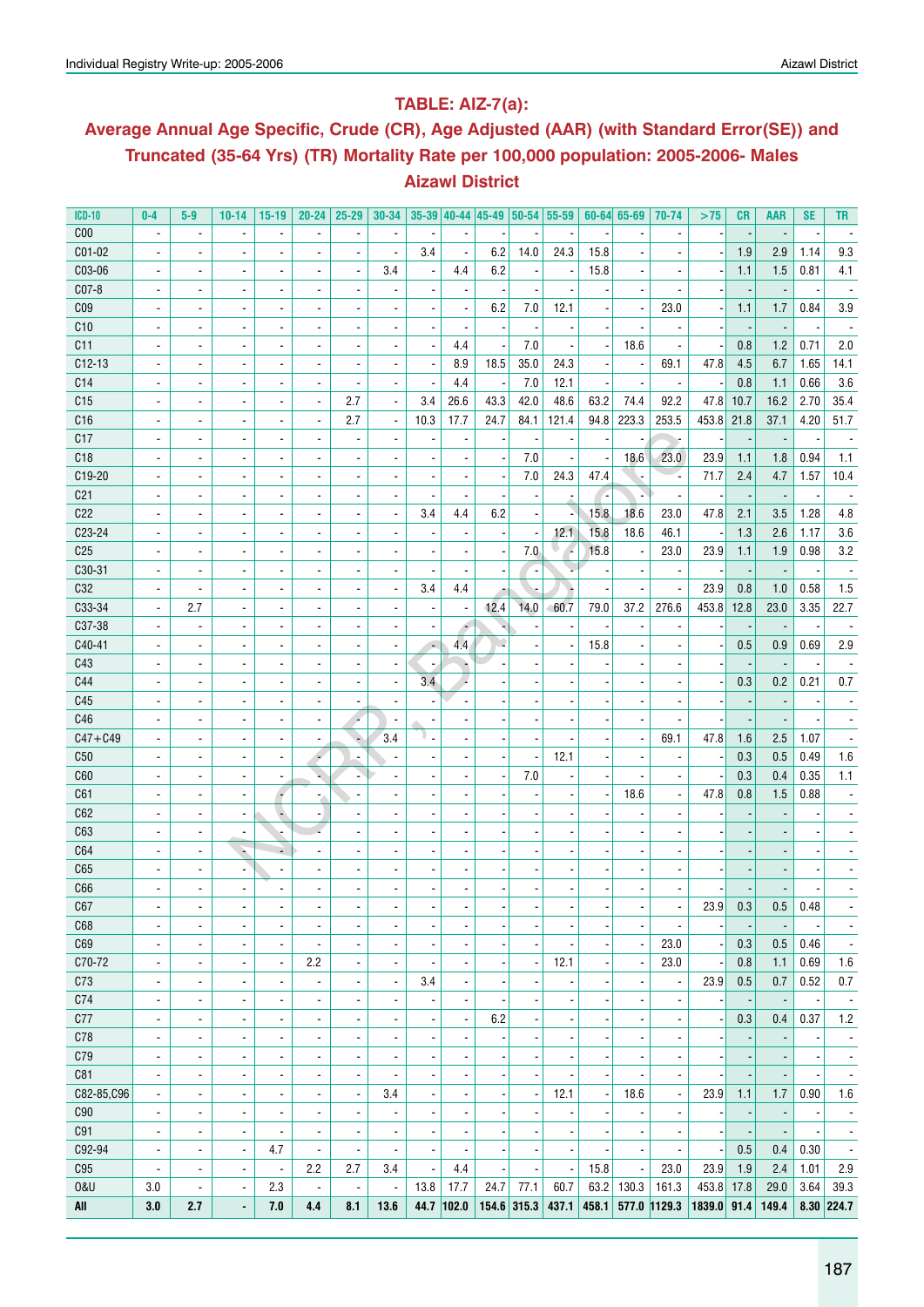### **Table: AIZ-7(b):**

# **Average Annual Age Specific, Crude (CR), Age Adjusted (AAR) (with Standard Error(SE)) and Truncated (35-64 Yrs) (TR) Mortality Rate per 100,000 population: 2005-2006- Females Aizawl District**

| <b>ICD-10</b>   | $0-4$                    | $5-9$                    | $10-14$                  | $15-19$                  | $20 - 24$                | $25 - 29$                    | $30 - 34$                |                          | $35-39$ 40-44 45-49      |                          | 50-54 55-59              |                          |                          | 60-64 65-69              | 70-74                    | >75                      | <b>CR</b>                | <b>AAR</b>               | <b>SE</b>                | <b>TR</b>                |
|-----------------|--------------------------|--------------------------|--------------------------|--------------------------|--------------------------|------------------------------|--------------------------|--------------------------|--------------------------|--------------------------|--------------------------|--------------------------|--------------------------|--------------------------|--------------------------|--------------------------|--------------------------|--------------------------|--------------------------|--------------------------|
| C <sub>00</sub> | $\blacksquare$           | $\blacksquare$           | $\blacksquare$           | $\blacksquare$           | $\blacksquare$           | $\blacksquare$               | $\blacksquare$           | $\overline{\phantom{a}}$ |                          |                          |                          | $\overline{\phantom{a}}$ |                          | $\blacksquare$           |                          | $\blacksquare$           |                          |                          | $\overline{\phantom{a}}$ |                          |
| C01-02          |                          | $\blacksquare$           |                          | $\blacksquare$           | $\blacksquare$           |                              |                          |                          |                          |                          |                          |                          |                          |                          |                          |                          |                          |                          |                          |                          |
| C03-06          | $\blacksquare$           | $\overline{\phantom{a}}$ | $\overline{\phantom{a}}$ | $\overline{\phantom{a}}$ | $\overline{\phantom{a}}$ | $\overline{\phantom{a}}$     |                          | $\overline{\phantom{a}}$ |                          |                          | $\overline{\phantom{a}}$ | $\overline{a}$           |                          | $\overline{\phantom{a}}$ | $\overline{a}$           | 38.7                     | 0.6                      | 0.8                      | 0.55                     |                          |
| C07-8           | $\blacksquare$           | $\blacksquare$           | $\frac{1}{2}$            | $\overline{\phantom{a}}$ | $\blacksquare$           | $\overline{\phantom{a}}$     |                          | $\overline{\phantom{a}}$ |                          |                          |                          |                          |                          |                          |                          |                          |                          |                          |                          |                          |
| C <sub>09</sub> | $\blacksquare$           | $\blacksquare$           | ۰                        | $\blacksquare$           | $\blacksquare$           | $\blacksquare$               | $\blacksquare$           | $\overline{\phantom{a}}$ | $\blacksquare$           | $\blacksquare$           | $\blacksquare$           | $\blacksquare$           |                          | $\overline{\phantom{a}}$ | $\blacksquare$           | $\overline{\phantom{a}}$ |                          |                          | $\blacksquare$           | $\overline{\phantom{a}}$ |
| C10             | $\blacksquare$           | $\overline{\phantom{a}}$ | $\overline{\phantom{a}}$ | $\overline{\phantom{a}}$ | $\blacksquare$           | $\overline{\phantom{a}}$     |                          | $\overline{\phantom{a}}$ | $\overline{\phantom{a}}$ | $\blacksquare$           |                          | $\overline{\phantom{a}}$ |                          | $\blacksquare$           |                          | $\overline{\phantom{a}}$ |                          |                          |                          |                          |
| C11             | $\overline{\phantom{a}}$ | $\overline{\phantom{a}}$ | $\overline{a}$           | $\overline{\phantom{a}}$ | $\overline{\phantom{a}}$ | ٠                            |                          | ٠                        |                          | $\overline{\phantom{a}}$ | 8.0                      | $\overline{a}$           |                          |                          | $\overline{\phantom{a}}$ | 19.3                     | 0.6                      | 0.8                      | 0.56                     | 1.3                      |
| $C12-13$        |                          | $\blacksquare$           | $\overline{a}$           | $\blacksquare$           | $\blacksquare$           |                              |                          | $\overline{\phantom{a}}$ |                          | $\blacksquare$           |                          |                          |                          | 18.6                     | $\blacksquare$           | $\blacksquare$           | 0.3                      | 0.6                      | 0.56                     |                          |
| C14             | $\blacksquare$           | $\overline{\phantom{a}}$ | ٠                        | $\blacksquare$           | $\overline{\phantom{a}}$ | $\blacksquare$               | $\blacksquare$           | $\overline{\phantom{a}}$ | $\overline{\phantom{a}}$ | $\blacksquare$           | ÷,                       | $\overline{\phantom{a}}$ | 15.4                     | 18.6                     | $\blacksquare$           | ä,                       | 0.6                      | 1.2                      | 0.83                     | 2.0                      |
| C15             | $\overline{\phantom{a}}$ | $\overline{\phantom{a}}$ | $\frac{1}{2}$            | $\overline{\phantom{a}}$ | $\overline{\phantom{a}}$ | ۰                            |                          | ٠                        | ٠                        | $\overline{\phantom{a}}$ | 16.1                     | 13.3                     |                          | $\overline{\phantom{a}}$ |                          | 19.3                     | 1.1                      | 1.7                      | 0.87                     | 4.3                      |
| C16             | $\blacksquare$           | $\overline{a}$           | $\overline{a}$           | $\overline{\phantom{a}}$ | $\blacksquare$           | ÷,                           | 3.9                      | $\blacksquare$           | $\overline{a}$           | 6.8                      | 32.2                     | 79.9                     | 61.6                     | 55.8                     | 48.3                     | 135.3                    | 7.8                      | 13.3                     | 2.56                     | 24.8                     |
| C17             | $\blacksquare$           | $\overline{\phantom{a}}$ |                          | $\overline{\phantom{a}}$ | $\blacksquare$           | $\overline{\phantom{a}}$     | $\blacksquare$           | $\overline{\phantom{a}}$ | $\overline{\phantom{a}}$ | $\blacksquare$           | $\blacksquare$           | $\overline{\phantom{a}}$ |                          | $\blacksquare$           | $\overline{a}$           | $\overline{\phantom{a}}$ |                          | $\overline{\phantom{a}}$ | $\overline{\phantom{a}}$ | $\overline{\phantom{a}}$ |
| C18             | $\blacksquare$           | $\blacksquare$           | $\blacksquare$           | $\blacksquare$           | $\blacksquare$           | $\blacksquare$               | $\blacksquare$           | $\overline{\phantom{a}}$ | $\overline{\phantom{a}}$ | $\blacksquare$           | $\overline{\phantom{a}}$ | $\blacksquare$           | 15.4                     | $\overline{\phantom{a}}$ |                          | 38.7                     | 0.8                      | 1.4                      | 0.82                     | 2.0                      |
| C19-20          | $\overline{\phantom{a}}$ | $\overline{\phantom{a}}$ |                          | $\overline{\phantom{a}}$ | $\overline{\phantom{a}}$ | ۰                            | $\overline{\phantom{a}}$ |                          | $\overline{\phantom{a}}$ | 6.8                      |                          | 13.3                     |                          |                          |                          | 38.7                     | 1.1                      | 1.7                      | 0.87                     | 3.0                      |
|                 | $\overline{\phantom{a}}$ | $\overline{a}$           | ÷.                       | $\overline{\phantom{a}}$ | $\overline{a}$           | ä,                           |                          | $\overline{\phantom{m}}$ |                          |                          | $\overline{\phantom{a}}$ | 13.3                     |                          | A =                      | ٠.                       | ä,                       | 0.3                      |                          | 0.53                     |                          |
| C <sub>21</sub> |                          |                          |                          |                          |                          |                              |                          | $\overline{\phantom{a}}$ |                          | $\overline{\phantom{a}}$ | $\blacksquare$           |                          |                          | N                        |                          |                          |                          | 0.5                      |                          | 1.7                      |
| C <sub>22</sub> | 3.1                      | $\blacksquare$           | $\frac{1}{2}$            | $\blacksquare$           | $\blacksquare$           | ٠                            |                          | $\overline{\phantom{a}}$ |                          | $\blacksquare$           | 8.0                      | 13.3                     | 15.4                     |                          |                          | 19.3                     | 1.4                      | 2.3                      | 1.06                     | 5.0                      |
| C23-24          | $\blacksquare$           | $\blacksquare$           | $\overline{\phantom{a}}$ | $\overline{\phantom{a}}$ | $\blacksquare$           | $\blacksquare$               |                          | $\overline{\phantom{a}}$ |                          |                          | $\blacksquare$           | $13.\overline{3}$        | ۰.                       | 18.6                     |                          | $\overline{\phantom{a}}$ | 0.6                      | 1.1                      | 0.77                     | 1.7                      |
| C <sub>25</sub> |                          | $\overline{\phantom{a}}$ | ٠                        | $\overline{\phantom{a}}$ | $\overline{\phantom{a}}$ | ۰                            |                          | $\overline{\phantom{m}}$ | $\overline{a}$           | 6.8                      | 8.0                      | ÷                        |                          | 55.8                     | ٠                        | 38.7                     | 1.9                      | 3.3                      | 1.25                     | 2.6                      |
| C30-31          | $\overline{\phantom{a}}$ | $\blacksquare$           | $\blacksquare$           | $\overline{\phantom{a}}$ | $\blacksquare$           | $\blacksquare$               |                          | $\overline{\phantom{a}}$ |                          |                          |                          | A                        |                          |                          |                          | $\overline{\phantom{a}}$ |                          |                          | $\overline{\phantom{a}}$ |                          |
| C32             | $\blacksquare$           | $\blacksquare$           | ۰                        | $\blacksquare$           | $\overline{\phantom{a}}$ | $\blacksquare$               | $\overline{\phantom{a}}$ | $\overline{\phantom{a}}$ | $\overline{\phantom{a}}$ |                          | $\overline{\phantom{a}}$ | ÷                        | 15.4                     | $\overline{a}$           | $\blacksquare$           | $\frac{1}{2}$            | 0.3                      | 0.6                      | 0.62                     | 2.0                      |
| C33-34          | $\blacksquare$           | $\overline{\phantom{a}}$ | $\overline{\phantom{a}}$ | $\overline{\phantom{a}}$ | $\overline{\phantom{a}}$ | $\overline{\phantom{a}}$     | 3.9                      | $\overline{\phantom{a}}$ | $\overline{\phantom{a}}$ | 27.4                     | 40.2                     | 66.6                     | 92.4                     | 148.9                    | 193.3                    | 193.3                    | 13.1                     | 22.4                     | 3.33                     | 32.3                     |
| C37-38          | $\overline{\phantom{a}}$ | $\overline{\phantom{a}}$ | $\overline{\phantom{a}}$ | $\blacksquare$           | $\overline{\phantom{a}}$ | -                            | ٠                        | $\overline{\phantom{m}}$ | $\overline{\phantom{a}}$ | ×                        |                          | ÷                        |                          | ÷                        | -                        | $\overline{\phantom{a}}$ |                          |                          |                          |                          |
| C40-41          | $\blacksquare$           | $\blacksquare$           | $\frac{1}{2}$            | $\blacksquare$           | $\blacksquare$           |                              |                          | $\overline{\phantom{a}}$ |                          |                          |                          |                          |                          | 18.6                     |                          | $\blacksquare$           | 0.3                      | 0.6                      | 0.56                     |                          |
| C43             | $\blacksquare$           | $\blacksquare$           | ۰                        | $\blacksquare$           | $\overline{\phantom{a}}$ | $\qquad \qquad \blacksquare$ | $\blacksquare$           | ä,                       | r.                       |                          | $\overline{\phantom{a}}$ | $\overline{a}$           |                          | $\overline{\phantom{a}}$ |                          | $\overline{\phantom{a}}$ | $\overline{\phantom{a}}$ |                          |                          | $\overline{\phantom{a}}$ |
| C44             |                          | $\overline{\phantom{a}}$ | $\frac{1}{2}$            | $\overline{\phantom{a}}$ | $\overline{\phantom{a}}$ | $\overline{\phantom{a}}$     |                          | $\overline{\phantom{a}}$ | $\overline{\phantom{a}}$ |                          |                          | $\overline{\phantom{a}}$ |                          | $\overline{\phantom{a}}$ | 24.2                     | 19.3                     | 0.6                      | 0.9                      | 0.62                     |                          |
| C45             | $\blacksquare$           | $\blacksquare$           | $\overline{a}$           | $\overline{\phantom{a}}$ | $\blacksquare$           | ÷,                           | $\blacksquare$           | ż                        |                          |                          | ÷,                       | ÷,                       |                          | ÷,                       | $\overline{a}$           | ä,                       |                          |                          | $\overline{\phantom{a}}$ |                          |
| C46             | $\overline{\phantom{a}}$ | $\overline{\phantom{a}}$ |                          | $\overline{\phantom{a}}$ | $\overline{\phantom{a}}$ | $\overline{\phantom{a}}$     | $\blacksquare$           | ÷                        | V.                       | $\blacksquare$           | $\overline{\phantom{a}}$ | $\overline{\phantom{a}}$ |                          | $\blacksquare$           | $\overline{\phantom{a}}$ | $\overline{\phantom{a}}$ | $\overline{\phantom{a}}$ | $\overline{\phantom{a}}$ | $\overline{\phantom{a}}$ | $\overline{\phantom{a}}$ |
| $C47 + C49$     | $\blacksquare$           | $\blacksquare$           | $\blacksquare$           | $\blacksquare$           | $\blacksquare$           | $\blacksquare$               | $\blacksquare$           | $\overline{\phantom{a}}$ | 4.8                      | $\blacksquare$           | $\overline{\phantom{a}}$ | $\overline{\phantom{a}}$ | $\overline{\phantom{a}}$ | 37.2                     | $\overline{\phantom{a}}$ | 19.3                     | 1.1                      | 1.8                      | 0.92                     | 0.9                      |
| C50             | $\overline{\phantom{a}}$ | $\overline{\phantom{a}}$ |                          | $\overline{\phantom{a}}$ | $\overline{\phantom{a}}$ | $\overline{\phantom{a}}$     | $\overline{\phantom{a}}$ | 3.7                      | 19.1                     | 13.7                     | 8.0                      | 13.3                     |                          | $\overline{\phantom{a}}$ | $\blacksquare$           | 38.7                     | 3.1                      | 3.9                      | 1.21                     | 10.1                     |
| C51             | $\overline{\phantom{a}}$ | $\overline{\phantom{a}}$ | $\blacksquare$           | $\overline{\phantom{a}}$ | $\overline{\phantom{a}}$ | ٠                            | $\blacksquare$           | υ.                       |                          | $\overline{\phantom{a}}$ | $\blacksquare$           | 26.6                     |                          |                          |                          | $\blacksquare$           | 0.6                      | 1.1                      | 0.75                     | 3.4                      |
| C52             | $\blacksquare$           | $\overline{\phantom{a}}$ | $\frac{1}{2}$            | $\blacksquare$           | ۰                        |                              | $\blacksquare$           | $\overline{\phantom{a}}$ |                          | $\blacksquare$           |                          | $\overline{\phantom{a}}$ |                          | $\blacksquare$           |                          | $\overline{\phantom{a}}$ |                          |                          |                          |                          |
| C <sub>53</sub> | $\blacksquare$           | $\blacksquare$           | $\overline{\phantom{a}}$ | $\overline{a}$           | ٠                        | 2.9                          | $-11.6$                  | 26.0                     | 9.6                      | 13.7                     | 40.2                     | ÷,                       | 30.8                     | $\blacksquare$           | $\overline{a}$           | 19.3                     | 6.4                      | 7.5                      | 1.67                     | 20.0                     |
| C54             |                          | $\overline{\phantom{a}}$ | $\overline{\phantom{a}}$ | ٠                        | $\overline{\phantom{a}}$ |                              |                          | $\overline{a}$           |                          |                          |                          |                          |                          | $\overline{\phantom{a}}$ |                          |                          |                          |                          |                          |                          |
| C55             | $\blacksquare$           | $\overline{a}$           | $\overline{\phantom{a}}$ | $\overline{\phantom{a}}$ | $\overline{\phantom{a}}$ |                              |                          | $\overline{\phantom{a}}$ |                          |                          |                          |                          |                          | $\blacksquare$           |                          |                          |                          |                          | $\overline{\phantom{a}}$ |                          |
| C <sub>56</sub> | $\blacksquare$           | $\overline{\phantom{a}}$ | ٠                        | N,                       | ÷.                       | 2.9                          | $\blacksquare$           | $\overline{\phantom{a}}$ | $\overline{\phantom{a}}$ | 6.8                      | 8.0                      | 13.3                     |                          | $\blacksquare$           | $\blacksquare$           | 19.3                     | 1.4                      | 2.0                      | 0.90                     | 4.3                      |
| C57             | $\overline{\phantom{a}}$ | $\overline{\phantom{a}}$ | ÷                        | ٠                        | $\overline{\phantom{a}}$ | $\overline{\phantom{a}}$     |                          | $\overline{\phantom{a}}$ | 4.8                      |                          | $\overline{\phantom{a}}$ | $\overline{\phantom{a}}$ |                          | 18.6                     | $\blacksquare$           | $\overline{\phantom{a}}$ | 0.6                      | 0.8                      | 0.63                     | 0.9                      |
| C <sub>58</sub> | $\blacksquare$           | $\overline{\phantom{a}}$ | ×.                       | $\blacksquare$           | $\blacksquare$           | ٠                            |                          | ٠                        |                          |                          |                          |                          |                          |                          |                          |                          |                          |                          |                          |                          |
| C64             | $\blacksquare$           | $\blacksquare$           | $\frac{1}{2}$            | $\blacksquare$           |                          |                              |                          | $\overline{\phantom{a}}$ |                          |                          |                          |                          |                          |                          |                          |                          |                          |                          |                          |                          |
| C65             |                          |                          | $\overline{\phantom{0}}$ | $\blacksquare$           |                          |                              |                          | $\blacksquare$           |                          |                          |                          | ä,                       |                          |                          |                          |                          |                          |                          |                          |                          |
| C66             | $\overline{\phantom{a}}$ | $\overline{\phantom{a}}$ | $\overline{\phantom{a}}$ | $\overline{\phantom{a}}$ | $\overline{\phantom{a}}$ | $\overline{\phantom{a}}$     | $\overline{\phantom{a}}$ | $\overline{\phantom{a}}$ | ٠                        | $\overline{\phantom{a}}$ | $\overline{\phantom{a}}$ | $\overline{\phantom{a}}$ | $\overline{\phantom{a}}$ | $\overline{\phantom{a}}$ | $\overline{\phantom{a}}$ | $\overline{\phantom{a}}$ | $\overline{a}$           | $\overline{\phantom{m}}$ | $\overline{\phantom{a}}$ | $\overline{\phantom{a}}$ |
| C67             | $\blacksquare$           | $\blacksquare$           | ٠                        | $\blacksquare$           | $\blacksquare$           | $\overline{\phantom{a}}$     | $\overline{\phantom{a}}$ | $\overline{\phantom{a}}$ | $\overline{\phantom{a}}$ | $\blacksquare$           | $\overline{\phantom{a}}$ | $\overline{\phantom{a}}$ |                          | $\overline{\phantom{a}}$ | $\overline{\phantom{a}}$ | $\overline{\phantom{a}}$ | $\overline{\phantom{a}}$ |                          | $\overline{\phantom{a}}$ | $\overline{\phantom{a}}$ |
| C68             | $\overline{\phantom{a}}$ | $\blacksquare$           | $\overline{\phantom{a}}$ | $\overline{\phantom{a}}$ | $\overline{\phantom{a}}$ | $\overline{\phantom{a}}$     | $\overline{\phantom{a}}$ | $\overline{\phantom{a}}$ | ٠                        | $\blacksquare$           | $\overline{\phantom{a}}$ | ٠                        |                          | $\overline{\phantom{a}}$ | $\overline{\phantom{a}}$ | $\overline{\phantom{a}}$ |                          |                          | $\overline{\phantom{a}}$ | $\overline{\phantom{a}}$ |
| C69             | $\blacksquare$           | $\overline{\phantom{a}}$ | $\overline{\phantom{a}}$ | $\blacksquare$           | $\blacksquare$           | $\overline{\phantom{a}}$     | $\blacksquare$           | $\overline{\phantom{a}}$ | $\blacksquare$           | $\blacksquare$           | $\overline{\phantom{a}}$ | $\blacksquare$           | $\overline{\phantom{a}}$ | $\blacksquare$           | $\blacksquare$           | $\overline{\phantom{a}}$ | $\overline{\phantom{a}}$ | $\overline{\phantom{a}}$ | $\overline{\phantom{a}}$ | $\overline{\phantom{a}}$ |
| C70-72          | $\overline{\phantom{a}}$ | $\overline{\phantom{a}}$ | $\overline{\phantom{a}}$ | $\overline{\phantom{a}}$ | $\overline{\phantom{a}}$ | $\overline{\phantom{a}}$     | $\overline{\phantom{a}}$ | $\frac{1}{2}$            | $\overline{\phantom{a}}$ | 6.8                      | $\overline{\phantom{a}}$ | $\overline{a}$           | $\overline{\phantom{a}}$ | $\blacksquare$           | 24.2                     | $\overline{\phantom{a}}$ | 0.8                      | 0.9                      | 0.63                     | 1.3                      |
| C73             | $\blacksquare$           | $\blacksquare$           | $\frac{1}{2}$            | $\blacksquare$           | $\blacksquare$           | $\overline{\phantom{a}}$     | $\overline{\phantom{a}}$ | $\overline{\phantom{m}}$ |                          | ÷,                       | $\overline{\phantom{a}}$ | $\overline{\phantom{a}}$ | $\overline{a}$           | 18.6                     | $\blacksquare$           | $\overline{\phantom{a}}$ | 0.3                      | 0.6                      | 0.56                     | $\overline{\phantom{a}}$ |
| C74             | $\overline{\phantom{a}}$ | $\overline{\phantom{a}}$ | $\overline{\phantom{a}}$ | $\blacksquare$           | $\blacksquare$           | $\overline{\phantom{a}}$     | $\overline{\phantom{a}}$ | $\overline{\phantom{a}}$ | $\overline{\phantom{a}}$ | $\blacksquare$           | $\blacksquare$           | $\blacksquare$           |                          | $\blacksquare$           |                          | $\overline{\phantom{a}}$ |                          | $\overline{\phantom{a}}$ | $\blacksquare$           | $\overline{\phantom{a}}$ |
| C77             | $\blacksquare$           | $\overline{\phantom{a}}$ | $\blacksquare$           | $\overline{\phantom{a}}$ | $\blacksquare$           | $\blacksquare$               | $\blacksquare$           | $\overline{\phantom{a}}$ | 4.8                      | $\blacksquare$           | $\overline{\phantom{a}}$ | $\overline{\phantom{a}}$ | $\overline{a}$           | $\blacksquare$           | 24.2                     | $\overline{\phantom{a}}$ | 0.6                      | 0.8                      | 0.56                     | 0.9                      |
| C78             | $\overline{\phantom{a}}$ | $\overline{\phantom{a}}$ | $\overline{\phantom{a}}$ | $\overline{\phantom{a}}$ | $\overline{\phantom{a}}$ | $\overline{\phantom{a}}$     | $\overline{\phantom{a}}$ | $\overline{a}$           |                          | $\overline{\phantom{a}}$ | $\overline{\phantom{a}}$ | $\overline{a}$           |                          | $\overline{\phantom{a}}$ |                          |                          |                          |                          |                          | $\overline{\phantom{a}}$ |
| C79             | $\blacksquare$           | $\overline{a}$           | $\blacksquare$           | $\overline{\phantom{a}}$ | $\blacksquare$           | $\blacksquare$               | $\blacksquare$           | $\overline{\phantom{a}}$ |                          | $\overline{\phantom{a}}$ | $\blacksquare$           | $\overline{\phantom{a}}$ |                          | $\blacksquare$           | $\blacksquare$           | $\overline{\phantom{a}}$ | $\overline{\phantom{a}}$ | $\overline{\phantom{a}}$ | $\overline{\phantom{a}}$ | $\blacksquare$           |
| C81             | $\overline{\phantom{a}}$ | $\overline{\phantom{a}}$ |                          | $\overline{\phantom{a}}$ | $\blacksquare$           | $\overline{\phantom{a}}$     | $\overline{\phantom{a}}$ | $\overline{\phantom{a}}$ | $\overline{\phantom{a}}$ | $\blacksquare$           | $\blacksquare$           | $\overline{\phantom{a}}$ |                          | $\overline{\phantom{a}}$ | $\blacksquare$           | $\overline{\phantom{a}}$ | $\overline{\phantom{a}}$ | $\overline{\phantom{a}}$ | $\blacksquare$           | $\overline{\phantom{a}}$ |
| C82-85, C96     | $\overline{\phantom{a}}$ | $\overline{\phantom{a}}$ | $\overline{\phantom{a}}$ | $\overline{\phantom{a}}$ | $\overline{\phantom{a}}$ | $\overline{\phantom{a}}$     | $\overline{\phantom{a}}$ | $\overline{\phantom{a}}$ | $\overline{\phantom{a}}$ | $\overline{\phantom{a}}$ | $\overline{\phantom{a}}$ | $\overline{a}$           | $\overline{\phantom{a}}$ | $\overline{\phantom{a}}$ | 24.2                     | 19.3                     | 0.6                      | 0.9                      | 0.62                     | $\overline{\phantom{a}}$ |
| C90             | $\overline{\phantom{a}}$ | $\overline{\phantom{a}}$ | $\overline{\phantom{a}}$ | $\overline{\phantom{a}}$ | $\overline{\phantom{a}}$ | $\overline{\phantom{a}}$     | ٠                        | $\overline{\phantom{a}}$ | $\overline{\phantom{a}}$ | $\overline{\phantom{a}}$ | $\overline{\phantom{a}}$ | $\overline{a}$           |                          | $\overline{\phantom{a}}$ | $\overline{\phantom{a}}$ | $\overline{\phantom{a}}$ |                          | $\overline{\phantom{a}}$ | $\overline{\phantom{a}}$ | $\overline{\phantom{a}}$ |
| C91             | $\overline{\phantom{a}}$ | $\blacksquare$           | $\overline{\phantom{a}}$ | $\blacksquare$           | $\blacksquare$           | $\overline{\phantom{a}}$     | $\overline{\phantom{a}}$ | $\overline{a}$           |                          | $\blacksquare$           |                          |                          |                          |                          |                          |                          |                          |                          |                          | $\overline{\phantom{a}}$ |
| C92-94          | $\blacksquare$           | $\overline{\phantom{a}}$ | $\overline{\phantom{a}}$ | $\blacksquare$           | $\overline{\phantom{a}}$ | $\overline{\phantom{a}}$     | 3.9                      | 3.7                      | $\overline{\phantom{a}}$ | $\overline{\phantom{a}}$ | $\blacksquare$           | $\overline{\phantom{a}}$ |                          | $\overline{\phantom{a}}$ | $\overline{\phantom{a}}$ | $\overline{\phantom{a}}$ | 0.6                      | 0.5                      | 0.32                     | 0.7                      |
| C <sub>95</sub> | 3.1                      | $\overline{\phantom{a}}$ | $\overline{\phantom{a}}$ | $\overline{\phantom{a}}$ | 2.2                      | $\overline{\phantom{a}}$     | $\overline{\phantom{a}}$ | $\overline{\phantom{a}}$ |                          |                          |                          |                          |                          |                          |                          |                          | 0.6                      | 0.6                      | 0.41                     | $\overline{\phantom{a}}$ |
| <b>0&amp;U</b>  | $\overline{\phantom{a}}$ | $\overline{\phantom{a}}$ |                          | $\blacksquare$           | $\overline{\phantom{a}}$ | $\overline{\phantom{a}}$     | $\blacksquare$           | 3.7                      | 4.8                      | 61.6                     |                          | $32.2$ 106.5             | 77.0                     | 93.1                     | 145.0                    | 232.0                    | 14.2                     | 23.5                     | 3.35                     | 42.4                     |
| All             | 6.2                      | ٠                        | ۰                        | $\blacksquare$           | 2.2                      | 5.8                          | 23.2                     | 37.1                     | 47.8                     | 150.6                    | 200.9 372.7              |                          | 323.5                    | 502.6                    | 483.3                    | 908.7                    | 61.7                     | 97.7                     | 6.76                     | 167.8                    |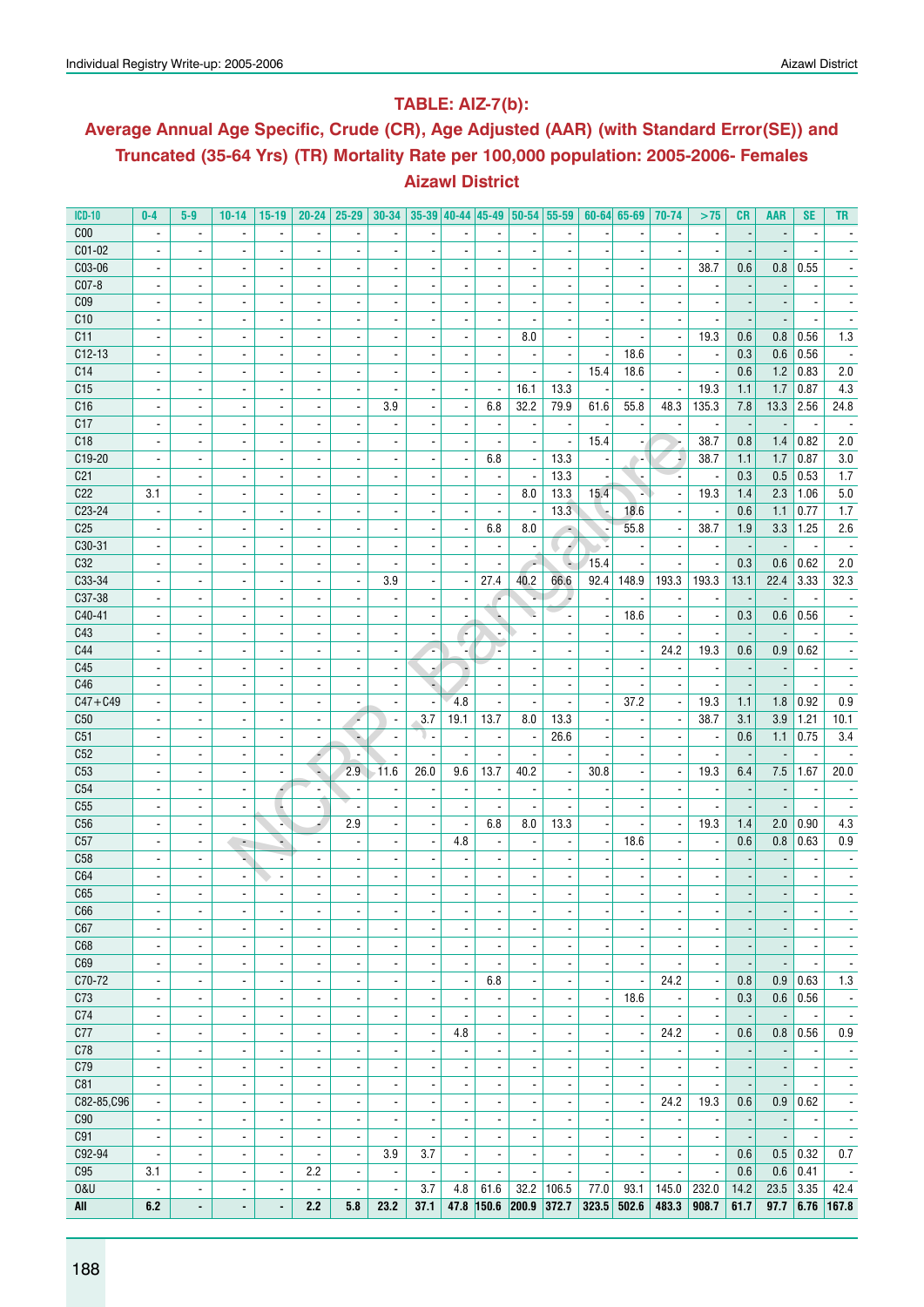# **Table: AIZ-8(a): Cumulative Rate (Cu.Rate%) & Cumulative Risk (Cu.Risk) of Individual Sites (ICD-10) Based Age Specific Rates (from 0-64 Years and from 0-74 Years ) : 2005-2006 - Males Aizawl District**

|                 |                           | $0 - 64$ Years           |                 | <b>0 - 74 Years</b>      |                 |  |  |  |
|-----------------|---------------------------|--------------------------|-----------------|--------------------------|-----------------|--|--|--|
| <b>ICD-10</b>   | <b>Site</b>               | Cu. Rate %               | <b>Cu. Risk</b> | Cu. Rate%                | <b>Cu. Risk</b> |  |  |  |
| C <sub>00</sub> | Lip                       |                          |                 |                          |                 |  |  |  |
| C01-02          | Tongue                    | 0.63                     | 0.63            | 0.63                     | 0.63            |  |  |  |
| C03-06          | Mouth                     | 0.51                     | 0.51            | 0.74                     | 0.74            |  |  |  |
| $C07-8$         | SalivaryGland             | 0.08                     | 0.08            | 0.08                     | 0.08            |  |  |  |
| CO9             | Tonsil                    | 0.40                     | 0.40            | 0.40                     | 0.40            |  |  |  |
| C10             | Oth. Oropharynx           | 0.13                     | 0.13            | 0.22                     | 0.22            |  |  |  |
| C11             | Nasopharynx               | 0.42                     | 0.42            | 0.95                     | 0.95            |  |  |  |
| $C12-13$        | Hypopharynx               | 0.90                     | 0.89            | 1.22                     | 1.21            |  |  |  |
| C14             | Pharynx Unspecified       | 0.22                     | 0.22            | 0.32                     | 0.32            |  |  |  |
| C15             | <b>Oesophagus</b>         | 2.63                     | 2.60            | 3.35                     | 3.29            |  |  |  |
| C16             | Stomach                   | 3.43                     | 3.37            | 6.81                     | 6.58            |  |  |  |
| C17             | <b>Small Intestine</b>    | 0.09                     | 0.09            | 0.09                     | 0.09            |  |  |  |
| C18             | Colon                     | 0.25                     | 0.25            | 0.44                     | 0.44            |  |  |  |
| C19-20          | Rectum                    | 0.40                     | 0.40            | 0.40                     | 0.40            |  |  |  |
| C <sub>21</sub> | Anus & Anal Canal         |                          |                 |                          |                 |  |  |  |
| C22             | Liver                     | 0.39                     | 0.39            | 0.70                     | 0.69            |  |  |  |
| C23-24          | Gallbladder etc.          | 0.06                     | 0.06            | 0.25                     | 0.25            |  |  |  |
| C <sub>25</sub> | Pancreas                  | 0.02                     | 0.02            | 0.55                     | 0.55            |  |  |  |
| C30-31          | Nose, Sinuses etc.        | 0.02                     | 0.02            | 0.02                     | 0.02            |  |  |  |
| C32             | Larynx                    | 0.34                     | 0.34            | 0.55                     | 0.55            |  |  |  |
| C33-34          | Lung etc.                 | 2.35                     | 2.32            | 5.03                     | 4.91            |  |  |  |
| C37-38          | Other Thoracic Organs     |                          |                 |                          |                 |  |  |  |
| C40-41          | <b>Bone</b>               | 0.16                     | 0.16            | 0.16                     | 0.16            |  |  |  |
| C43             | Melanoma of Skin          |                          |                 |                          |                 |  |  |  |
| C44             | <b>Other Skin</b>         | 0.08                     | 0.08            | 0.29                     | 0.29            |  |  |  |
| C45             | Mesothelioma              |                          |                 |                          |                 |  |  |  |
| C46             | Kaposi Sarcoma            |                          |                 |                          |                 |  |  |  |
| $C47 + C49$     | Conn. & Soft Tissue       | 0.07                     | 0.07            | 0.30                     | 0.30            |  |  |  |
| C50             | <b>Breast</b>             |                          |                 | 0.09                     | 0.09            |  |  |  |
| C60             | Penis                     | 0.11                     | 0.11            | 0.11                     | 0.11            |  |  |  |
| C61             | Prostate                  | 0.06                     | 0.06            | 0.38                     | 0.38            |  |  |  |
| C62             | <b>Testis</b>             | 0.04                     | 0.04            | 0.04                     | 0.04            |  |  |  |
| C63             | <b>Other Male Genital</b> |                          |                 |                          |                 |  |  |  |
| C64             | Kidneyetc.                | 0.02                     | 0.02            | 0.02                     | 0.02            |  |  |  |
| C65             | <b>Renal Pelvis</b>       | $\overline{a}$           | $\sim$          | $\overline{\phantom{a}}$ |                 |  |  |  |
| C66             | Ureter                    | $\blacksquare$           |                 | $\blacksquare$           | $\blacksquare$  |  |  |  |
| C67             | Bladder                   | 0.03                     | 0.03            | 0.13                     | 0.13            |  |  |  |
| C68             | Uns.UrinaryOrgans         |                          |                 |                          |                 |  |  |  |
| C69             | Eye                       | 0.06                     | 0.06            | 0.06                     | 0.06            |  |  |  |
| C70-72          | Brain, Nervous System     | 0.06                     | 0.06            | 0.38                     | 0.38            |  |  |  |
| C73             | <b>Thyroid</b>            | 0.11                     | 0.11            | 0.32                     | 0.32            |  |  |  |
| C74             | <b>Adrenal Gland</b>      |                          |                 |                          |                 |  |  |  |
| C77             | Sec Lymph Nodes           | ä,                       |                 | L.                       |                 |  |  |  |
| C78             | Sec Resp& Digestive       | $\blacksquare$           |                 |                          |                 |  |  |  |
| C79             | Sec Others                | $\overline{\phantom{0}}$ |                 |                          |                 |  |  |  |
| C81             | <b>Hodgkins Disease</b>   |                          |                 |                          |                 |  |  |  |
| C82-85,C96      | <b>NHL</b>                | 0.29                     | 0.29            | 0.59                     | 0.59            |  |  |  |
| C90             | Multiple Myeloma          |                          |                 |                          |                 |  |  |  |
| C91             | Lymphoid Leuk.            | 0.11                     | 0.11            | 0.11                     | 0.11            |  |  |  |
| C92-94          | Myeloid Leukaemia         | 0.26                     | 0.26            | 0.38                     | 0.37            |  |  |  |
| C95             | Leukaemia Uns             | 0.13                     | 0.13            | 0.25                     | 0.25            |  |  |  |
| <b>0&amp;U</b>  | Other and Uns             | 1.45                     | 1.44            | 3.21                     | 3.16            |  |  |  |
|                 | <b>All Sites</b>          | 16.32                    | 15.06           | 29.56                    | 25.59           |  |  |  |